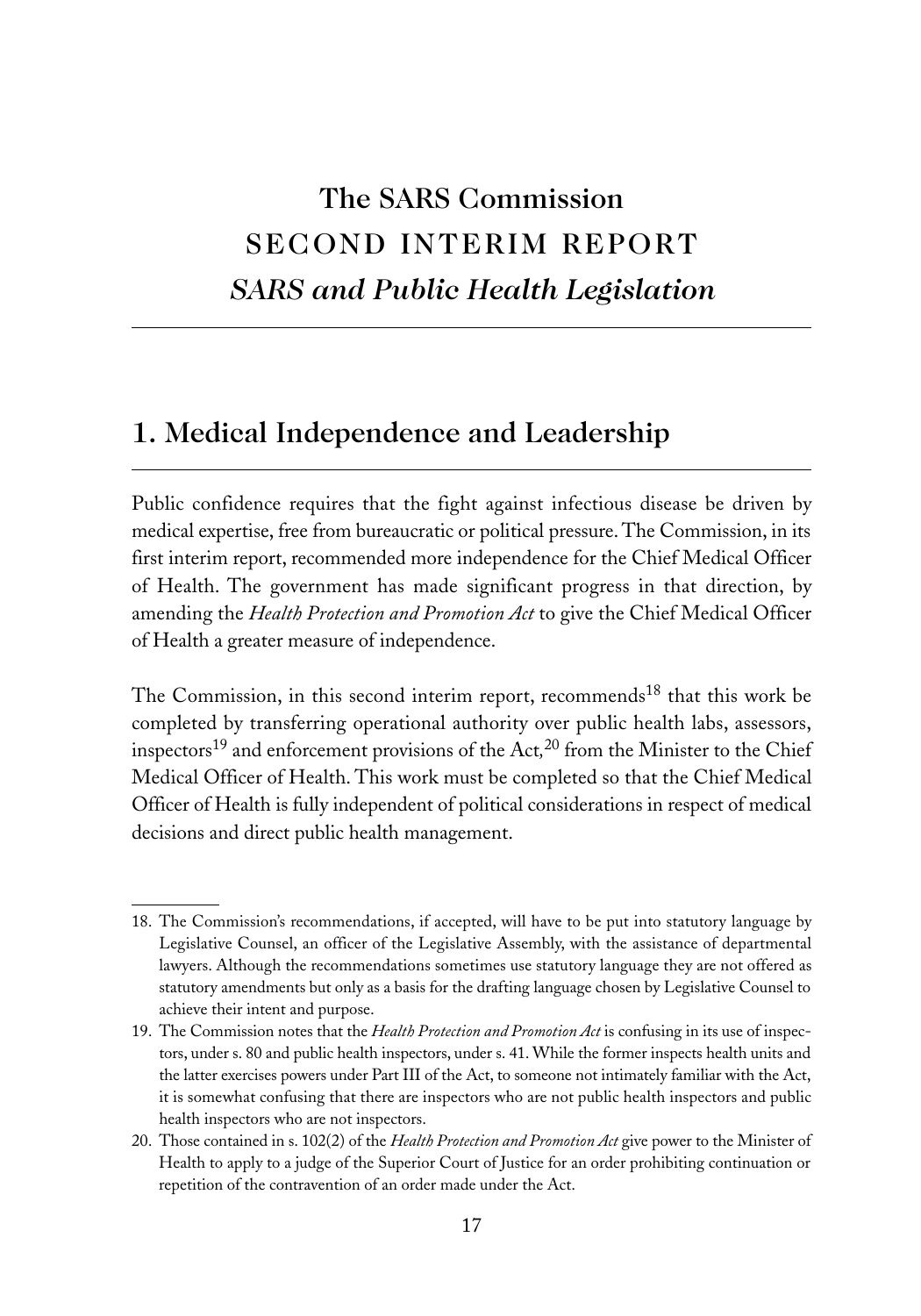The Commission also recommends a parallel measure of independence for local medical officers of health, who are the backbone of our protection against disease. Protecting the local medical officer of health from political and bureaucratic influence is as equally important as protecting the Chief Medical Officer of Health. As recommended in the Commission's first interim report, such independence should be coupled with a measure of central medical leadership and direction from the Chief Medical Officer of Health, to ensure protection consistency throughout Ontario's  $36<sup>21</sup>$  semi-autonomous health units.

Similar consolidation is required to ensure that the Chief Medical Officer of Health and local medical officers of health lead public health emergency planning, and are responsible for public health risk communication. A later chapter will deal with the requirement that the Chief Medical Officer of Health assume leadership of the public health aspects of any provincial emergency.

The Commission therefore recommends that the province:

- Complete the work of making the Chief Medical Officer of Health independent of political considerations in respect of medical decisions and direct public health management. This requires the transfer of operational authority from the Minister to the Chief Medical Officer of Health in respect of public health labs, assessors, inspectors and enforcement.
- Amend the *Health Protection and Promotion Act* so that the powers now assigned by law to the local medical officers of health are assigned concurrently to the Chief Medical Officer of Health. These powers shall be exercised by the medical officer of health in the local region, subject to the direction of the Chief Medical Officer of Health.
- Give local medical officers of health independence in medical matters parallel to that of the Chief Medical Officer of Health.

<sup>21.</sup> Now 36, with the absorption on April 1 of the Muskoka-Parry Sound Health Unit into neighbouring health units. Ministry of Health and Long-Term Care News Release, "Chief Medical Officer of Health Releases Plan to Strengthen Public Health in Muskoka-Parry Sound," March 9, 2005. This measure, described below, provides a good example of how well the public health system can work under its new leadership and how much there is yet to be done.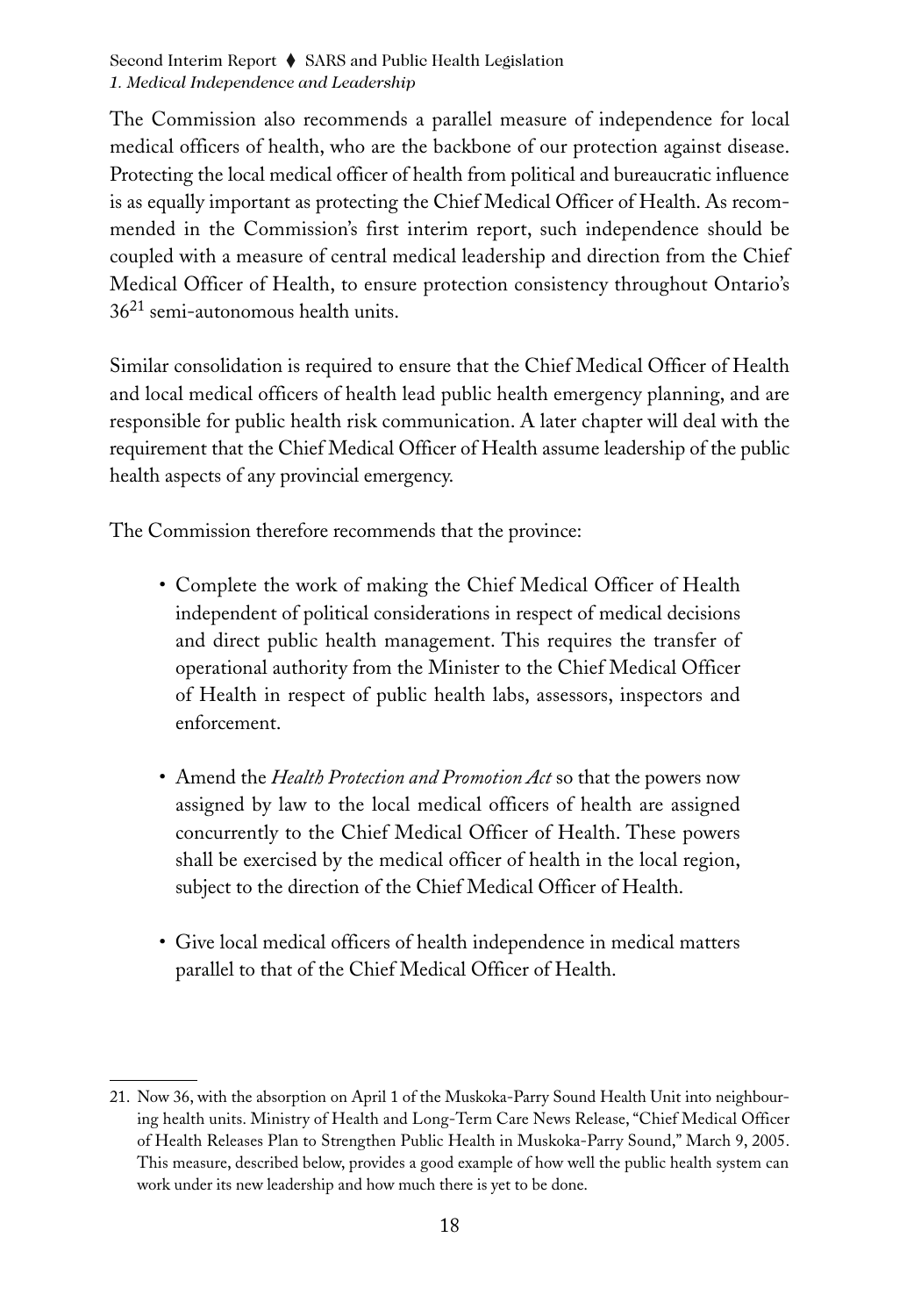- Provide a greater measure of central provincial medical leadership and control in respect of infectious disease protection and management, over the 36 semi-autonomous health units throughout the province.
- Put provincial public health emergency planning under the authority of the Chief Medical Officer of Health and local public health emergency planning under the authority of local medical officers of health.
- Amend the *Health Protection and Promotion Act* to extend the protection from personal liability contained in s. 95(1) to everyone employed by or providing services to a public health board or the provincial Public Health Division, everyone from the Chief Medical Officer of Health to its expert advisors, to public health employees in the field.

## The Commission's Earlier Findings and Recommendations

The management of infectious disease must be driven by medical expertise, not by political expediency. This requires the independence of the Chief Medical Officer of Health in vital areas of medical decision making and direct public health management. Decisions to impose and to relax precautions must be free from political motivation, and must be seen to be free from political motivation.

The Commission so far has not found any evidence of political interference during SARS. But any perception of political interference will sap public confidence and diminish public cooperation. As the Commission noted in its first interim report:

The Commission on the evidence examined thus far has found no evidence of political interference with public health decisions during the SARS crisis. There is, however, a perception among many who worked in the crisis that politics were at work in some of the public health decisions. This perception is shared by many who worked throughout the system during the crisis. Whatever the ultimate finding may be once the investigation is completed, the perception of political independence is equally important. A public health system must ensure public confidence that public health decisions during an outbreak are free from political motivation. The public must be assured that if there is a public health hazard the Chief Medical Officer of Health will be able to tell the public about it without going through a political filter. Visible safeguards to ensure the independence of the Chief Medical Officer of Health were absent during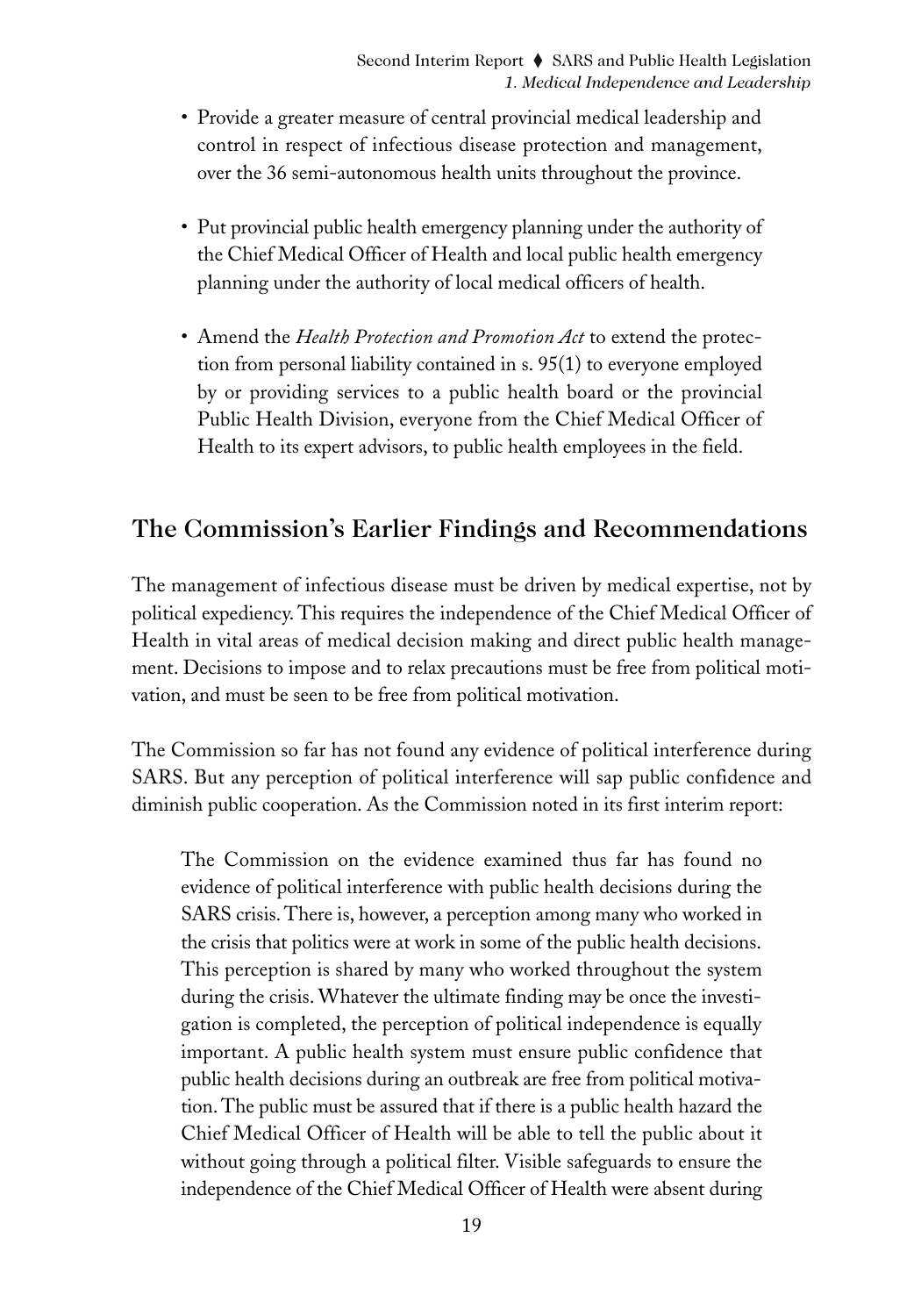> SARS. Machinery must be put in place to ensure the actual and apparent independence of the Chief Medical Officer of Health in decisions around outbreak management and his or her ability, when necessary, to communicate directly with the public.<sup>22</sup>

The Commission recommended that the Chief Medical Officer of Health be given independence in respect of medical matters, with the right and the duty to report directly to the public on the risk from infectious diseases, and on the measures necessary to protect the community from communicable disease.

The Commission concluded that the office of the Chief Medical Officer of Health needs a greater degree of actual and perceived independence from government. This independence is vital to ensuring public confidence in the Chief Medical Officer of Health's ability to act in their best interest and for the sole purpose of protecting the public health. As Dr. Richard Schabas, a former Chief Medical Officer of Health for Ontario, so aptly described the issue to the Commission at its public hearings:

I think it [the public health system] has to be arms-length from the political process. I've avoided discussing the impact of politics on this outbreak but I think that to ensure that there's public credibility, that the public understands that the public health officials are acting only in the interests of public health and are not influenced by political considerations, that this has – or that we have to put greater political distance between our senior public health officials and the politicians.

Although the Commission recommended increased independence of the Chief Medical Officer of Health, it also found that there must be an appropriate balance of independence to ensure that there is not so much arms length distance between the Chief Medical Officer of Health and the government so as to impede the accountability of the Chief Medical Officer of Health and her close links with other parts of the provincial health system. As one thoughtful observer noted, it makes more sense for the Chief Medical Officer of Health, if some machinery of independence is added to the office, to be at the table within government rather than a watchdog off in a corner:

It's not just a question of balancing independence and accountability. It's also a question of ensuring that the Chief Medical Officer of Health can

<sup>22.</sup> The Commission's first interim report, p. 56.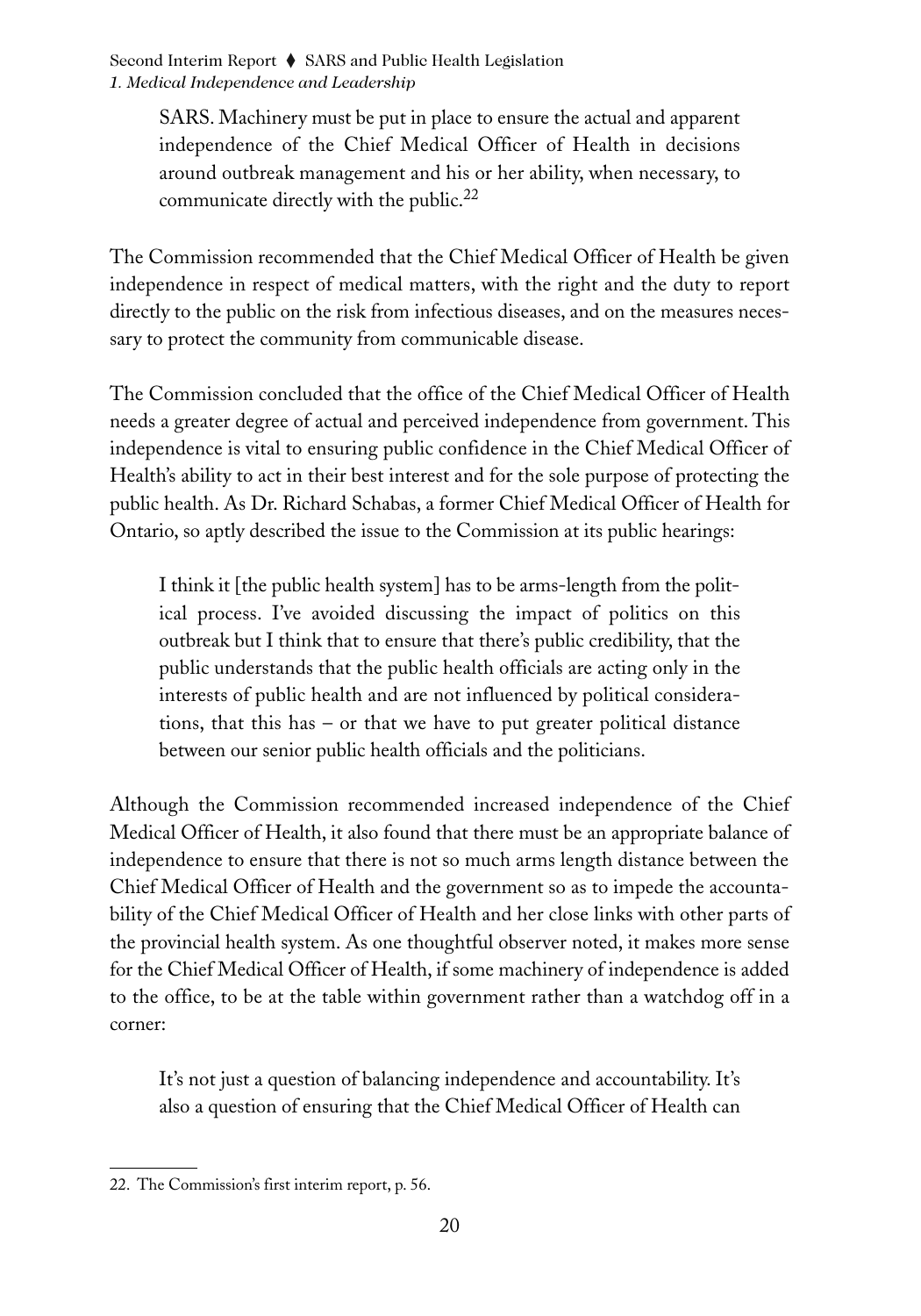get the job done, can fulfill the delivery of the mandatory public health programmes by the local units and carry out the responsibilities of the Chief Medical Officer of Health under the *Health Protection and Promotion Act*. If the Chief Medical Officer is in the Ministry they are at the table and has a degree of influence from being at the table but also has to be part of a team to some extent. In my opinion a lot can be accomplished by working within the system provided you have a pathway and protection to speak out when needed, both procedural and legal protection.

The Ministry needs to maintain and control policy, funding, and accountability including the transfer payment function to the local boards of health; the Chief Medical Officer of Health should oversee that. The Chief Medical Officer should retain programmatic responsibilities. Being an assistant deputy minister gives you rights of access you don't have if you're a watchdog off in the corner someplace. $^{23}$ 

The Commission recommended that the Chief Medical Officer of Health:

- Subject to the guarantees of independence set out below, should retain a position as an Assistant Deputy Minister in the Ministry of Health and Long-Term Care.
- Should be accountable to the Minister of Health with the independent duty and authority to communicate directly with the public by reports to the Legislative Assembly and the public whenever deemed necessary by the Chief Medical Officer of Health.
- Should have operational independence from government in respect of public health decisions during an infectious disease outbreak, such independence supported by a transparent system requiring that any ministerial recommendations be in writing and publicly available.<sup>24</sup>

The Commission also recommended that the Chief Medical Officer of Health and the Public Health Division assume greater central control over health protection, in particular in relation to infectious diseases. As the Commission noted:

<sup>23.</sup> *Ibid*, pp. 167-168.

<sup>24.</sup> *Ibid*, p. 168.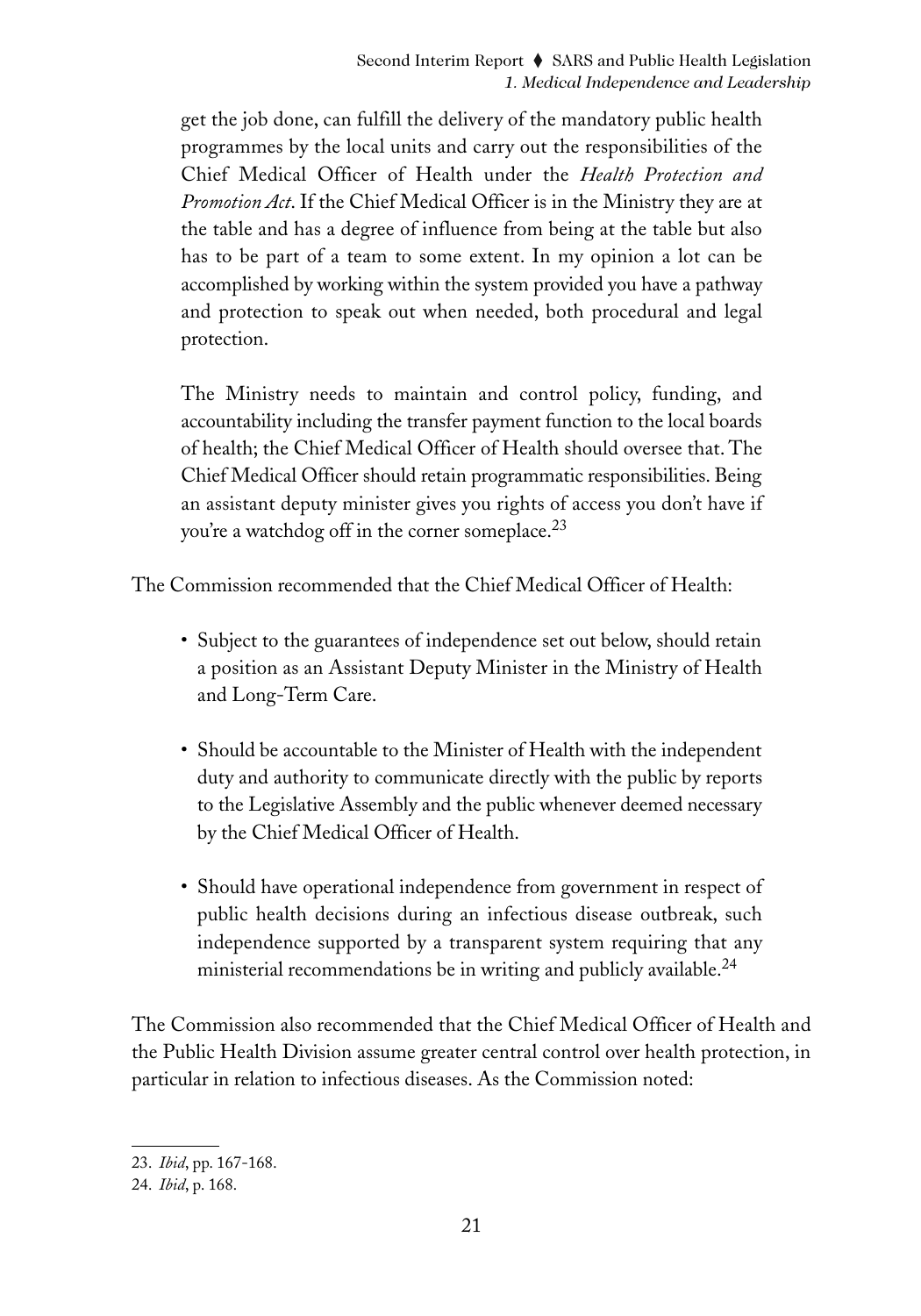An uncontrolled outbreak of infectious disease could bring the province to its knees. The province-wide consequences of a failure in infectious disease control are simply too great for the province to delegate infectious disease protection to the municipal level without effective measures of central provincial control. There is little machinery for direct central control over infectious disease programmes. The existing machinery to enforce local compliance with provincial standards is cumbersome and underused. Better machinery is needed to ensure provincial control over infectious disease surveillance and control.

The present distribution of legal powers under the *Health Protection and Promotion Act* gives the local medical officer of health an enormous ambit of uncontrolled personal discretion, which is not ordinarily subject to the review or influence of the Chief Medical Officer of Health. The Chief Medical Officer of Health does have some override powers, and cumbersome machinery does exist under which the province might ultimately bring to heel a rogue board of health. But public health authority in Ontario over infectious disease control, including outbreak management, is primarily that of local officials with no direct accountability to any central authority.

There is no clear accountability to any central provincial authority for local public health decisions to quarantine thousands of people locally. There is no clear accountability to any central authority for local decisions not to quarantine, decisions that could lead to epidemic community outbreak of a deadly disease. This lack of clear central authority could require the Chief Medical Officer of Health, during a virulent outbreak like SARS, to negotiate with separate local medical officers of health whether particular cases should be reported as SARS to the international community, and whether or not the quarantine power should be invoked. This lack of central authority could lead to gross and irrational inequality in the application of the quarantine powers throughout the province if different local medical officers of health exercised their individual authority without regard to any consistent central guidance.

During a disease outbreak, the international community and organizations like the World Health Organization look for reassurance and credibility to the national and provincial level, not to the particular strength of any local public health board or the particular credibility of any local medical officer of health. Viruses do not respect boundaries between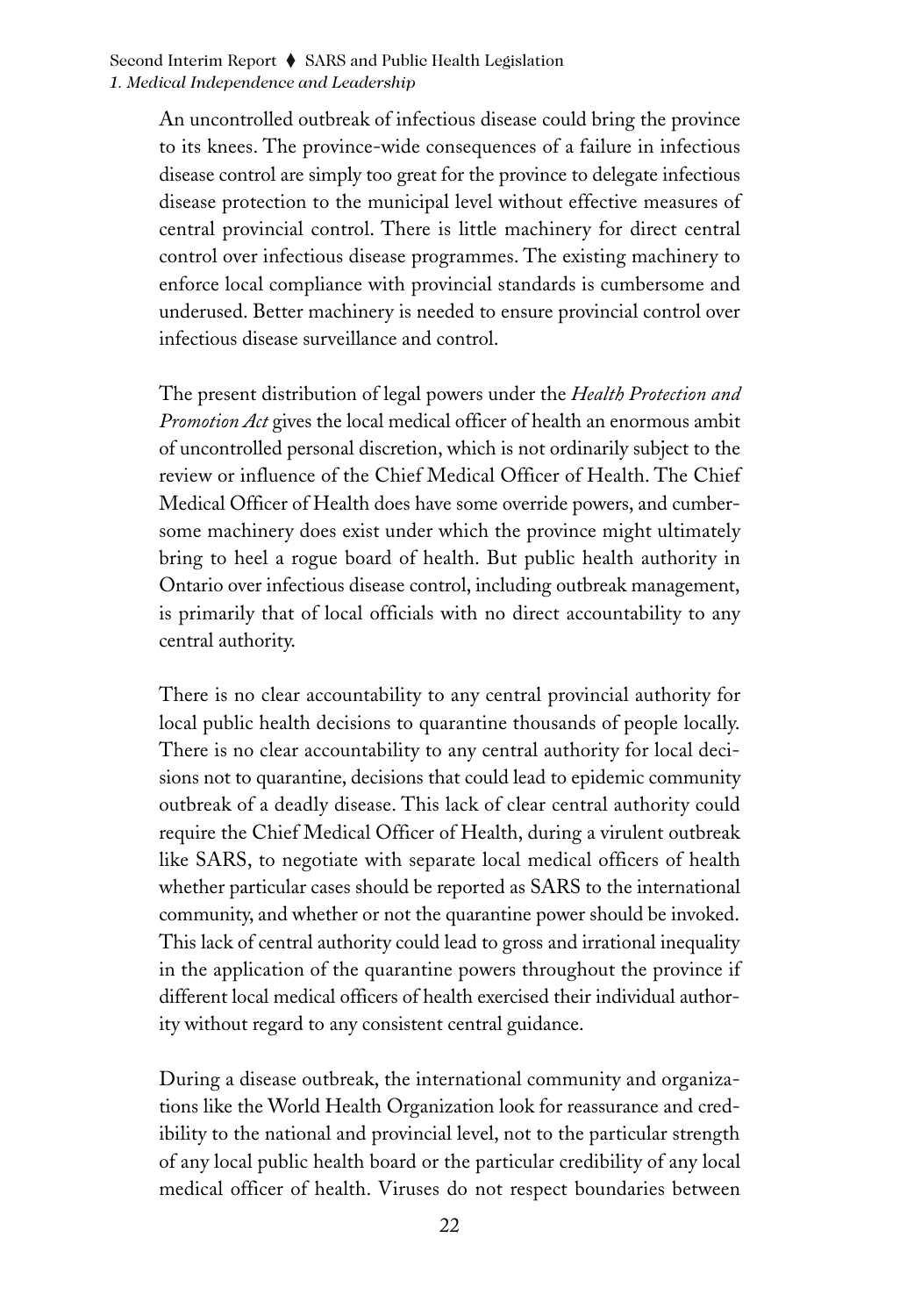municipal health units. The chain of provincial protection against the spread of infectious disease is only as strong as the weakest link in the 37 local public health units. A failure in one public health unit can spill into other public health units and impact the entire province and ultimately the entire country and the international community. When dealing with a travelling virus, concerns about local autonomy must yield to the need for effective central control.

Although some local medical officers of health treasure their local autonomy from the province and from the Chief Medical Officer of Health, even in relation to outbreak control, there is a degree of recognition that clear and consistent central provincial authority is required for effective protection against infectious disease.<sup>25</sup>

Dr. Richard Schabas, a former Chief Medical Officer of Health, noted at the public hearings:

I think we need clearer lines of authority within our public health system. At the moment, local public health authorities are not directly answerable or reportable to the provincial authority and I think, particularly in a crisis like SARS, that's something that's important.<sup>26</sup>

The Commission found a striking lack of clarity around the respective accountability of the Chief Medical Officer of Health and the local medical officer of health. As one former medical officer of health said, in response to a question from the Commissioner:

Q:I am unclear as to what effective powers the Chief Medical Officer of Health has in general terms over the system of protection against infectious disease.

A:Well it is hugely unclear, is it not? … Certainly clarifying the accountability would be a benefit whether the people like the outcome or not because right now it is very vague.<sup>27</sup>

<sup>25.</sup> *Ibid*, pp. 201-202.

<sup>26.</sup> SARS Commission Public Hearings*,* September 30, 2003, p. 28.

<sup>27.</sup> The Commission's first interim report, p. 202.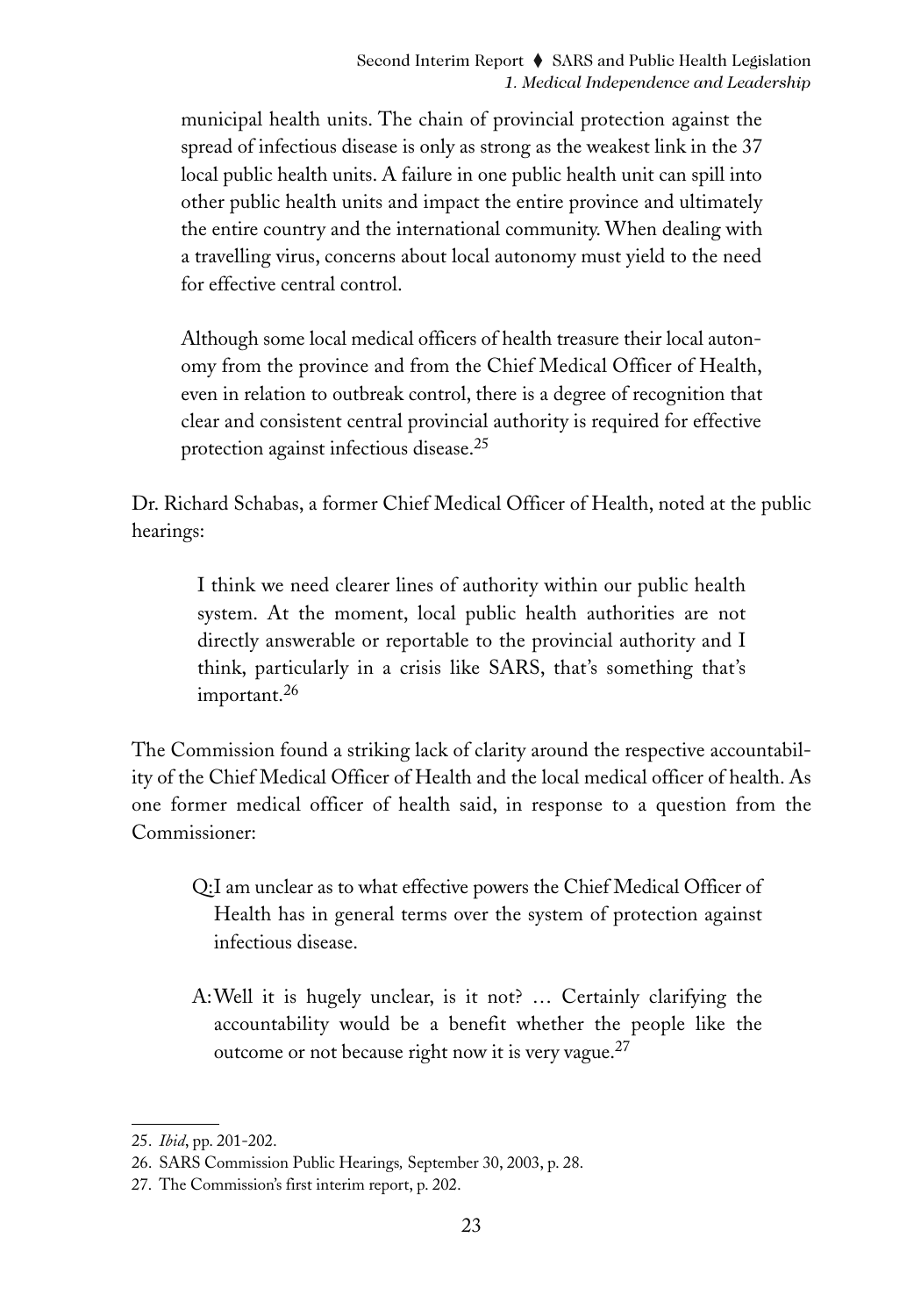In respect of central control, the Commission made the following recommendation:

Under the present Act*,* the legal and practical backbone of local disease control is the local medical officer of health. It makes sense that the initial responsibility should be local. But that initial arrangement makes no sense unless it can be influenced by provincial leadership and can shift, instantly, to the provincial level when a threatened or actual outbreak imperils the provincial public interest.

There are two basic ways to ensure the appropriate measure of central accountability and authority for infectious disease protection.

The first way is to leave essential public health legal powers in the initial hands of the local medical officer of health, subject to some machinery to displace those powers to the Chief Medical Officer of Health during a designated provincial public health outbreak. Although this system maximizes the ordinary local autonomy of local medical officers of health, municipal autonomy is hardly a value of superordinate importance when dealing with viruses that cross municipal, provincial, federal, national, and international boundaries. And the complicated legal machinery necessary to trigger the imposition of central powers, unless made infinitely more simple than the almost medieval system for provincial override of local public health boards, would deprive the provincial override of any practical value in a public health threat.

The second way is to place essential public health legal powers with the Chief Medical Officer of Health, those powers to be exercised on a day to day basis by the local medical officer of health, subject to the ultimate direction of the Chief Medical Officer of Health. This retains all the public health powers under the Act within the presumptive local authority of the local medical officer of health. But it leaves a clear role for provincial leadership and it provides a safeguard and an immediate change of the default position, whenever required, to central provincial authority. This kind of arrangement works well in the justice system where the local Crown Attorney is the agent of the Attorney General, and where the regional senior judge exercises in their region the powers of the Chief Justice, subject to the direction of the Chief Justice.

If the *Health Protection and Promotion Act* were amended to provide that: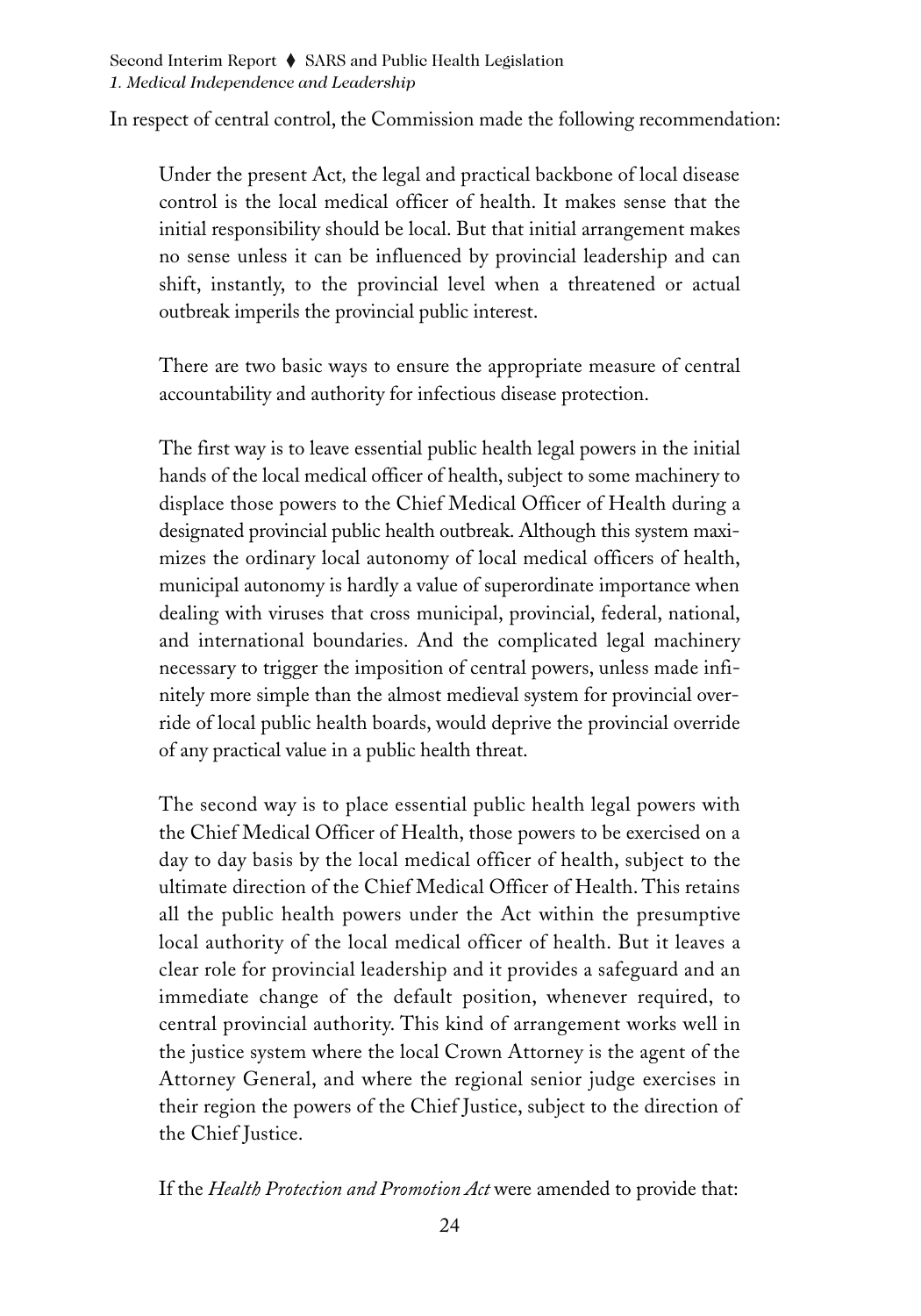- The powers now assigned by law to the medical officer of health are reassigned to the Chief Medical Officer of Health, and
- The powers reassigned to the Chief Medical Officer of Health shall be exercised by the medical officer of health in the local region, subject to the direction of the Chief Medical Officer of Health,

it would leave the local medical officers of health a clear field to exercise the same powers they have always exercised, subject to ultimate central direction.

Under the old system, such a re-arrangement of powers might raise serious concerns of loss of autonomy on the part of the local medical officer of health including the spectre of political influence from Queen's Park on local public health decisions. While concerns about local autonomy will never go away in any centralized system, the new independence of the Chief Medical Officer of Health and the medical officer of health should go a long way to allay such concerns.<sup>28</sup>

Some public health officials have interpreted this recommendation as requiring the removal of all boards of health and the demotion of local medical officers of health to the status of mere agents of the Chief Medical Officer of Health in each local unit. This, as explained below, was never the intention nor the recommendation of the Commission. The recommendation, exercised with common sense and mutual respect, would leave day to day decisions in the hands of the local medical officer of health with no diminution in practical terms of his or her local autonomy.

The only adjustment the Commission would make in this recommendation is to provide that the local medical officers of health retain all their current powers, to be assigned concurrently to the Chief Medical Officer of Health and to be exercised by the local medical officer of health subject to the central direction and accountability of the office of Chief Medical Officer of Health.

The revised recommendation is this:

• The powers now assigned by law to the medical officer of health are

<sup>28.</sup> The Commission's first interim report, pp. 204-205.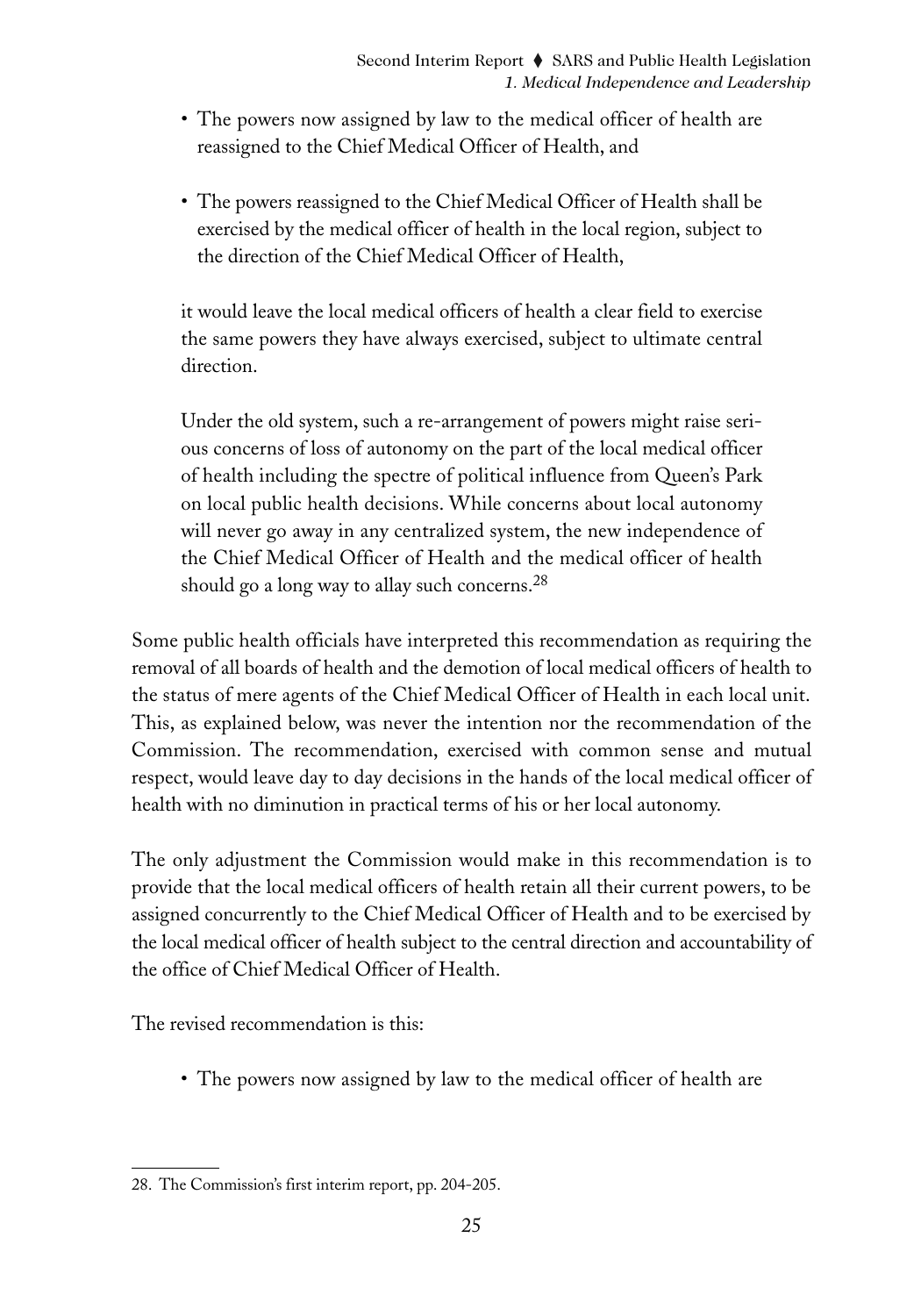assigned concurrently to the Chief Medical Officer of Health, and

• These concurrent powers shall be exercised by the medical officer of health in the local region, subject to the direction of the Chief Medical Officer of Health.

More will be said about this later in this chapter.

### Chief Medical Officer of Health: What the Government Did

On October 14, 2004, Health Minister Smitherman introduced Bill 124, "*An Act to Amend the Health Protection and Promotion Act"* to give the Chief Medical Officer of Health greater independence, saying:

I'm delighted to rise in this House today to introduce a bill entitled the Health Protection and Promotion Amendment Act. It amends the *Health Protection and Promotion Act*. The title being a little unwieldy, I prefer to think of it as the independent Chief Medical Officer of Health act …

When there is a health crisis and politicians speak, some people listen. But when there is a health crisis and the Chief Medical Officer of Health speaks, everybody listens. It is at those times, times when diseases like SARS or West Nile are a real threat, that the Chief Medical Officer of Health must be there for his or her patients, all 12 million of them. It is at times like those that the Chief Medical Officer of Health must be able to interact with his or her patients without worrying about what the Minister of Health might think, what the effect might be on the government or what the opposition might say. We learned that lesson as a province during Walkerton, West Nile and SARS. We learned that what Ontarians wanted, what they needed, from their chief doctor was his or her undivided attention.

In the wake of the SARS crisis, both the Campbell and Walker reports recommended that the Chief Medical Officer of Health be independent, with the authority, and in fact with the duty, to communicate with the public whenever he or she sees fit. He wrote that any doubts about the source, timing or motives of public health information have a corrosive effect on confidence, and addressing this perception and reinforcing the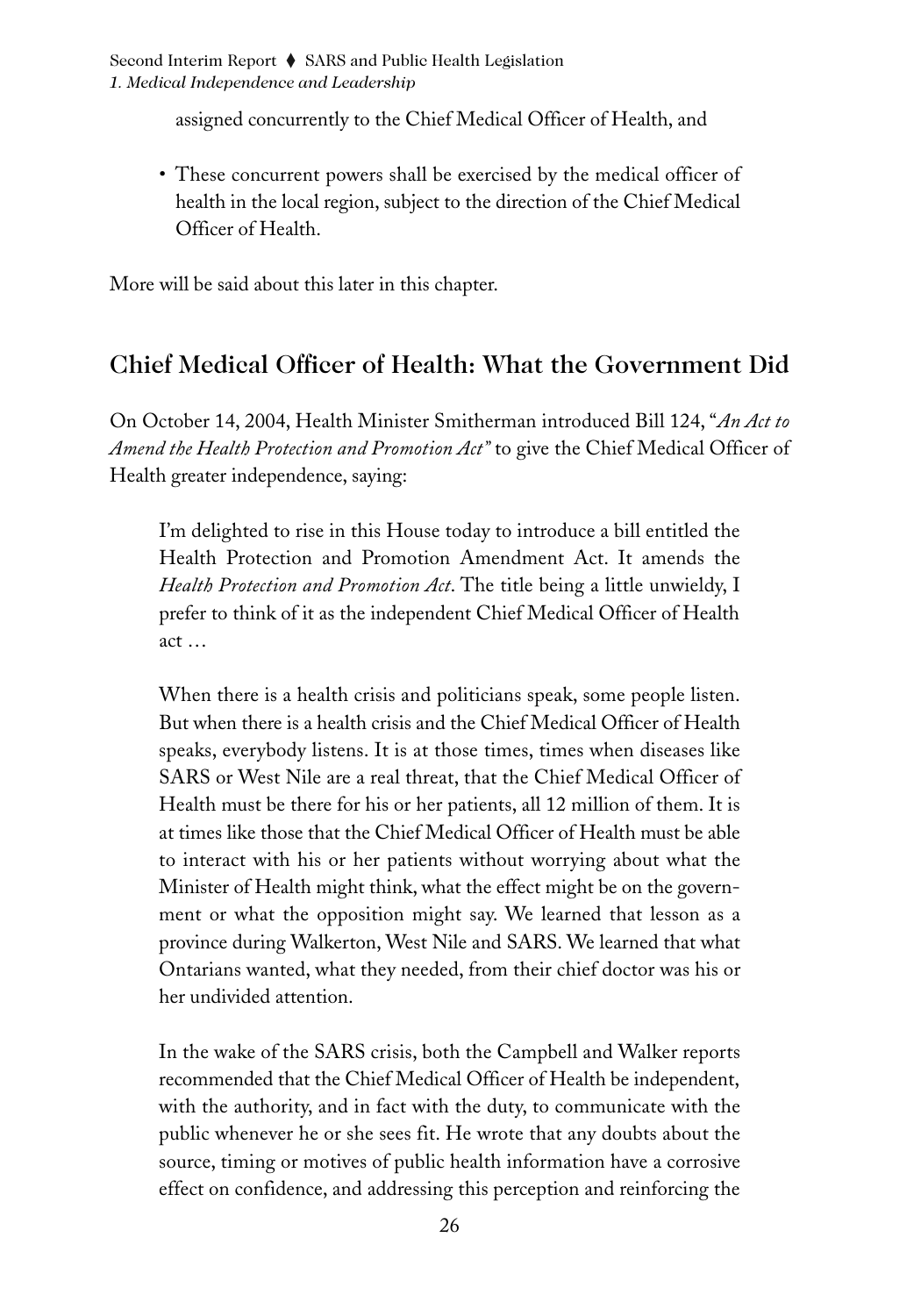centrality of an independent voice for public health is a key step in promoting public health renewal in Ontario.

With the legislation I have introduced today we are taking that step  $\ldots^{29}$ 

Mr. Smitherman, following the tabling of the proposed amendments to the *Health Protection and Promotion Act*, said:

In the event of a health crisis, Ontarians want to know that their Chief Medical Officer is free of political concerns and interference. An independent CMOH will be able to put the health and safety of Ontarians first.<sup>30</sup>

The amendments received Royal Assent on December 16, 2004, and achieved the following:

- Establishes appointment of the Chief Medical Officer of Health by the Lieutenant Governor in Council, on the address of the Legislative Assembly. Appointment is for a five-year term, which may be renewed.<sup>31</sup>
- Requires that the Chief Medical Officer of Health make an annual report in writing on the state of public health in Ontario, and deliver the report to the Speaker of the Legislative Assembly.<sup>32</sup>
- Gives the Chief Medical Officer of Health the power to communicate with the public, stating that the Chief Medical Officer of Health may
- 29. Ontario, Legislative Assembly, *Official Report of Debates (Hansard*) (October 14, 2004), pp. 3387- 3388.

- 31. Subsections 81(1)-81(3) deals with the appointment, term of office and renewal of the Chief Medical Officer of Health. It sets out that the Lieutenant Governor in Council shall appoint the Chief Medical Officer of Health on the address of the legislative assembly; that the term of appointment is for five years and may be reappointed for a further term or terms by the Lieutenant Governor in Council on the address of the Legislative Assembly; that he/she may be removed for cause by the Lieutenant Governor in Council on the address of the Legislative Assembly.
- 32. Subsections 81(4)-81(6) deal with the annual reports of the Chief Medical Officer of Health. Subsection 81(4) requires the Chief Medical Officer of Health every year to make a report in writing on the state of public health in Ontario, and deliver the report to the Speaker of the Legislative Assembly. The Speaker shall lay the report before the Assembly at the earliest reasonable opportunity. Subsection 81(6) provides that the Chief Medical Officer of Health shall deliver a copy of the report to the Minister at least 30 days before delivering it to the Speaker.

<sup>30.</sup> The London Free Press, "Chief Medical Officer of Health Getting More Independence," October 15, 2004.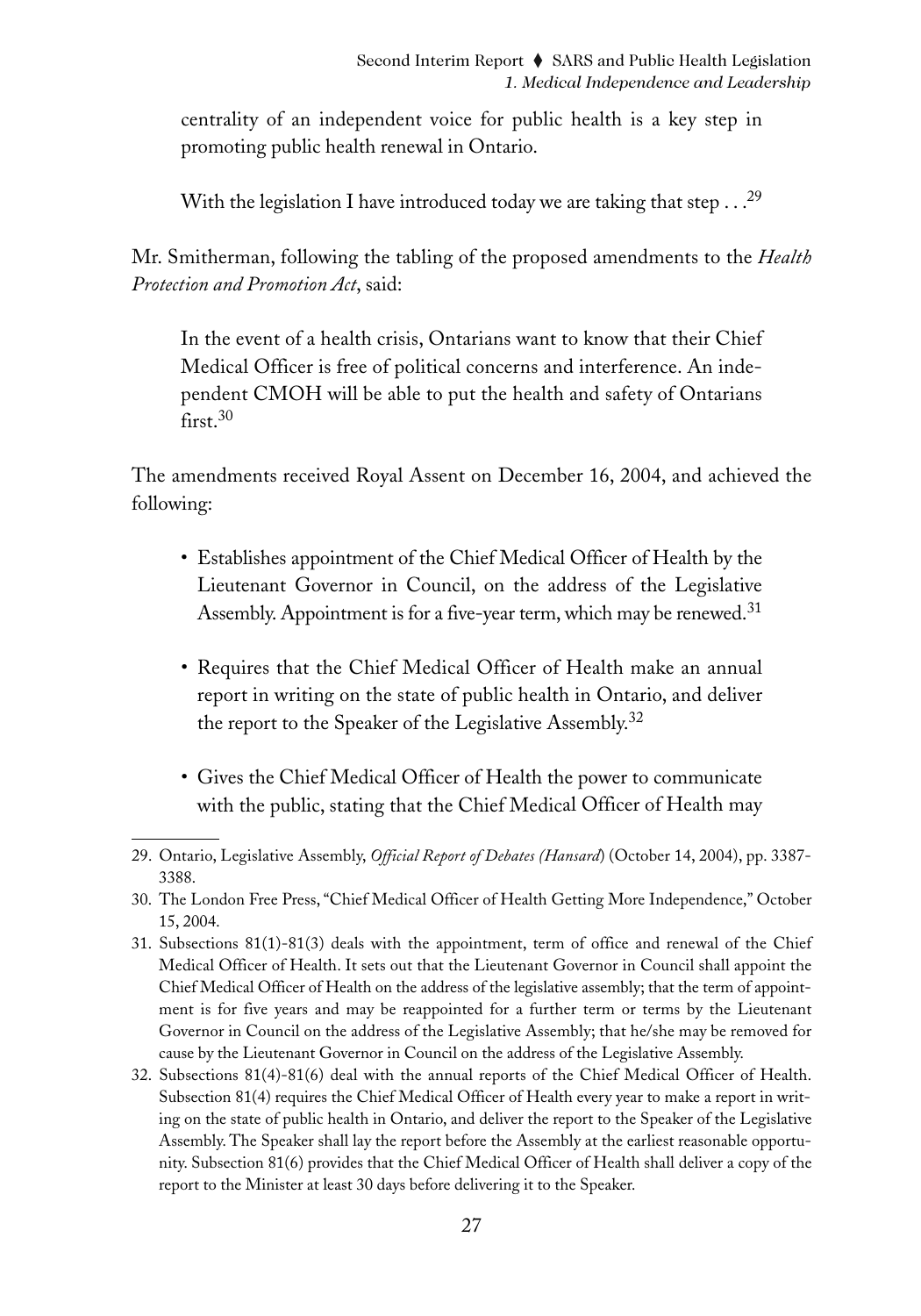make any other reports respecting public health as he or she considers appropriate and may present such a report to the public or any other person he or she considers appropriate.33

- Transfers the powers in s. 86 of the *Health Protection and Promotion Act,* previously assigned to the Minister, to the Chief Medical Officer of Health. These powers give the Chief Medical Officer of Health the power to investigate and take action where there is health risk.<sup>34</sup> It allows the Chief Medical Officer of Health to exercise the powers of boards of health and local medical officers of health or to direct a person whose services are engaged by a board of health.<sup>35</sup>
- 33. Subsection 81(7) gives the Chief Medical Officer of Health the power to communicate with the public. It states that the Chief Medical Officer of Health may make any other reports respecting the public health as he or she considers appropriate and may present such a report to the public or any other person he or she considers appropriate.
- 34. Subsection 86(1) provides:

Chief Medical Officer of Health may act where risk to health

86(1) If the Minister is of the opinion that a situation exists anywhere in Ontario that constitutes or may constitute a risk to the health of any persons, he or she may investigate the situation and take such action as he or she considers appropriate to prevent, eliminate or decrease the risk.

35. The amendments to ss. 86(2) and 86(3) extend the powers of local boards of health and local medical officers of health in Ontario to the Chief Medical Officer of Health. Those sections provide: Same

(2) For the purpose of subsection (1), the Chief Medical Officer of Health,

(a) may exercise anywhere in Ontario any of the powers of a board of health and any of the powers of a medical officer of health; and

(b) may direct a person whose services are engaged by a board of health to do, anywhere in Ontario (whether within or outside the health unit served by the board of health), any act,

(i) that the person has power to do under this Act, or

(ii) that the medical officer of health for the health unit served by the board of health has authority to direct the person to do within the health unit.

Authority and duty of persons directed to act

(3) If the Chief Medical Officer of Health gives a direction under subsection (2) to a person whose services are engaged by a board of health,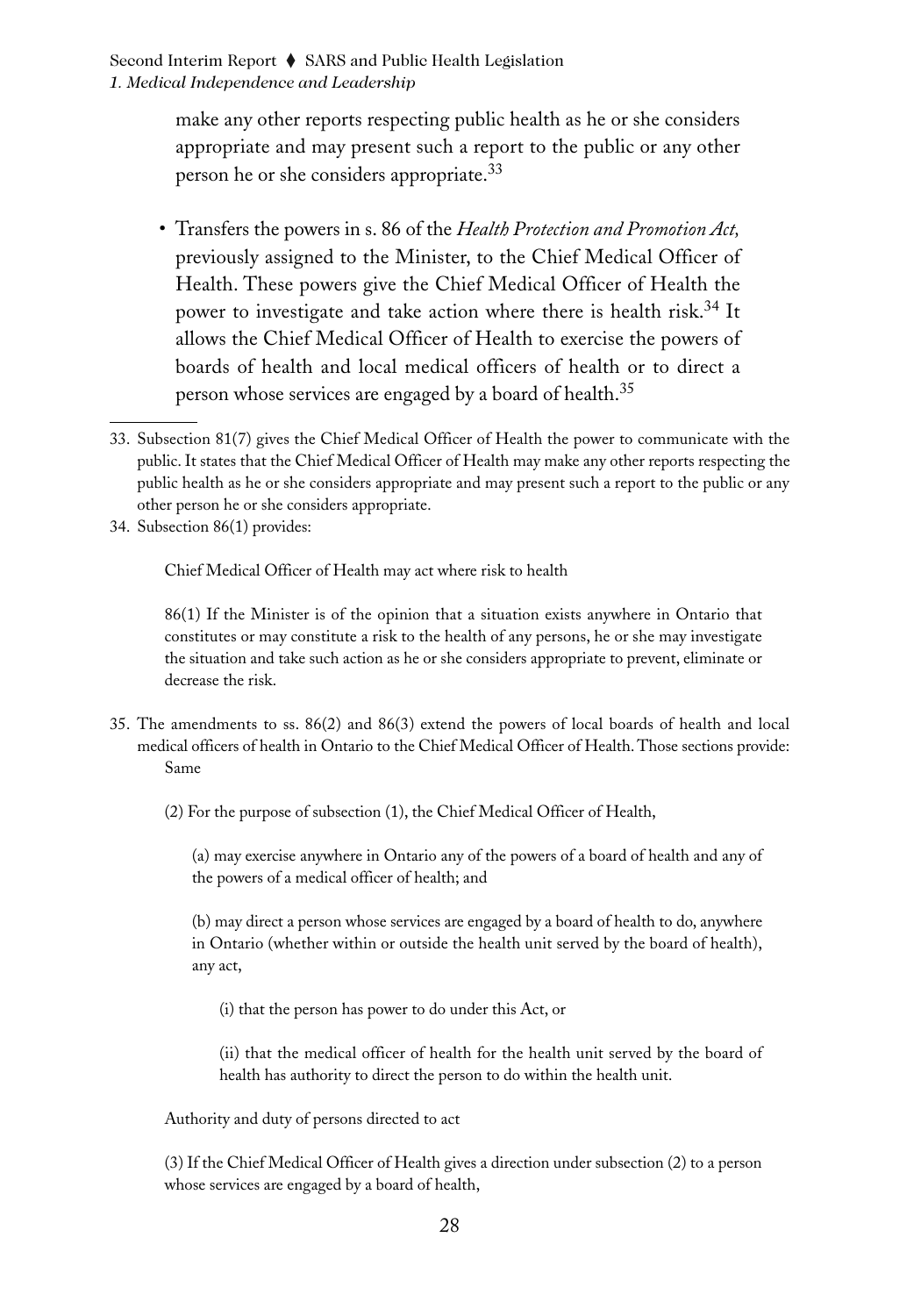- Transfers to the Chief Medical Officer of Health the power in s. 86.1 to apply to a judge of the Superior Court of Justice for an Order requiring a local board of health to take such action as the judge considers appropriate to prevent, eliminate or decrease the risk caused by the situation.36
- Transfers to the Chief Medical Officer of Health the power in s. 86.2 to request a board of health to provide such information, in relation to the board of health and the health unit served by the board of health, as the Minister specifies.37

(a) the person has authority to act, anywhere in Ontario (whether within or outside the health unit served by the board of health), to the same extent as if the direction had been given by the medical officer of health of the board of health and the Act had been done in the health unit; and

(b) the person shall carry out the direction as soon as practicable.

Section 22 Powers

(4) For the purpose of the exercise by the Chief Medical Officer of Health under subsection (2) of the powers of a medical officer of health, a reference in section 22 to a communicable disease shall be deemed to be a reference to an infectious disease.

36. Section 86.1 provides:

(1) If the Minister is of the opinion that a situation exists anywhere in Ontario that constitutes or may constitute a risk to the health of any persons, he or she may apply to a judge of the Superior Court of Justice for an order under subsection (2).

Order of judge of Superior Court of Justice

(2) If an application is made under subsection (1), the judge,

(a) may order the board of health of a health unit in which the situation causing the risk exists to take such action as the judge considers appropriate to prevent, eliminate or decrease the risk caused by the situation; and

(b) may order the board of health of a health unit in which the health of any persons is at risk as a result of a situation existing outside the health unit to take such action as the judge considers appropriate to prevent, eliminate or decrease the risk to the health of the persons in the health unit.

37. Section 86.2 gives the Chief Medical Officer of Health the power to request a board of health to provide such information, in relation to the board of health and the health unit served by the board of health, as the Chief Medical Officer of Health specifies. Subsection 86.2(2) provides that the Chief Medical Officer of Health may specify the time and the form in which the information must be provided. Subsection 86.2(3) states that the board of health shall comply with such a request. These powers were previously held by the Minister of Health and Long-Term Care.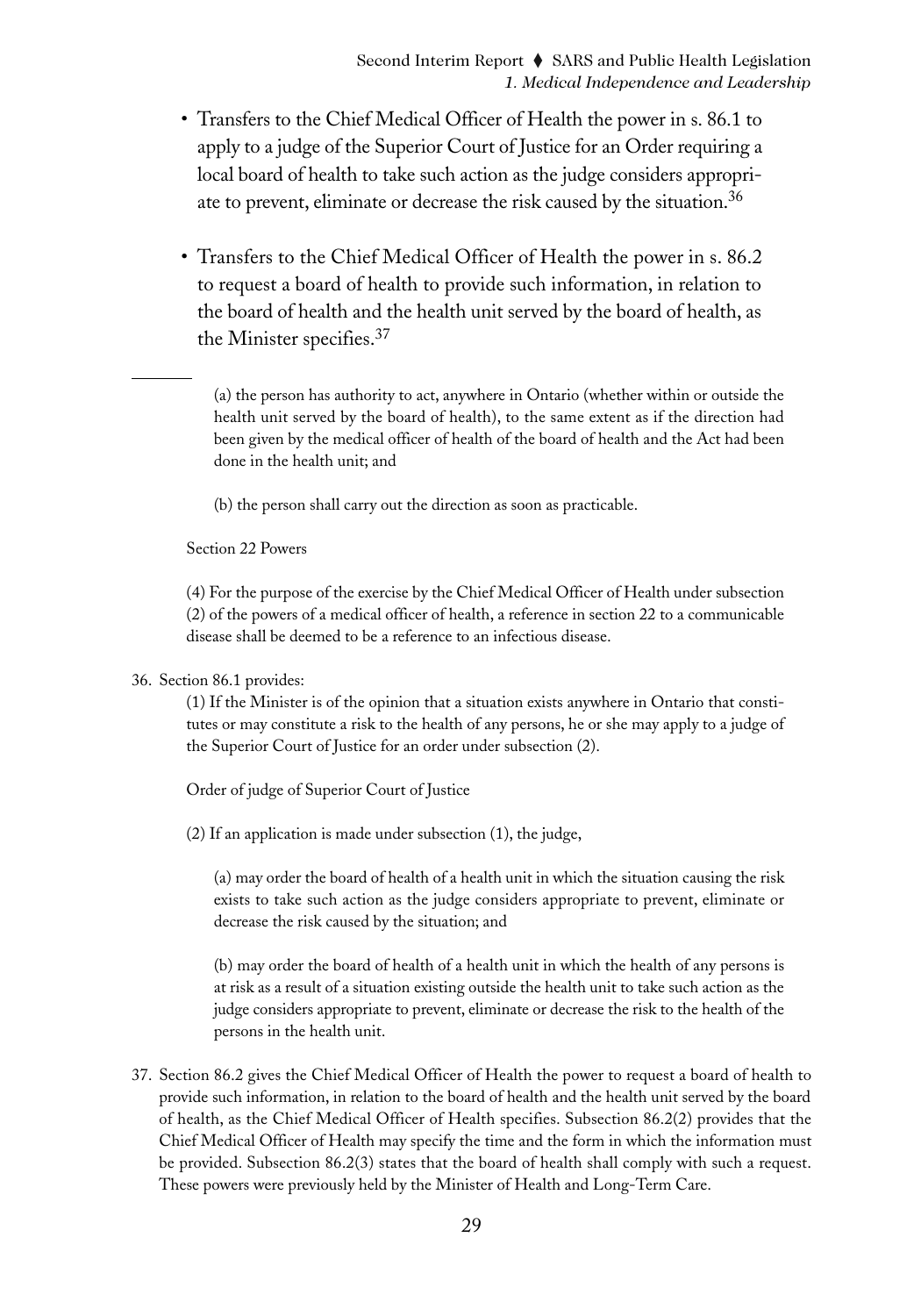Along with these amendments, Dr. Sheela Basrur, Chief Medical Officer of Health, also retained the position of Assistant Deputy Minister, within the Ministry of Health and Long-Term Care, in addition to her role as Chief Medical Officer of Health.<sup>38</sup>

On October 5, 2004, at the Standing Committee on Estimates, Dr. Basrur made the following comments in response to a question as to the nature of her proposed independence, despite the fact that she remained in government as an Assistant Deputy Minister:

… What I can tell you is that under Operation Health Protection, which is our blueprint for the future for public health, there is a commitment to codifying and strengthening the independence of the Chief Medical Officer of Health through amendments to the *Health Protection and Promotion Act*, the legislation the minister was just referring to.

If I go back to the plan that was announced publicly in June 2004, 60 days after we had received the interim report from Justice Campbell and when we received the final report from Dr. David Walker, who chaired the expert panel on infectious diseases, it was clear that one of the components that needed to be strengthened was the independence of the statutory role that I hold. There were a number of elements that were laid out in that plan relating to the ability and the duty to make reports on matters affecting the health of Ontarians and, secondly, to having a removal of even the perception of political advice or, even worse, interference in public health decision-making. Those elements were set out in that plan of June 2004.

Mr. Baird: Do you feel you have that independence today?

Dr. Basrur: De facto, yes. It is nice to have it codified for clarity and, as I say, to remove any perception that anything untoward might be the case.<sup>39</sup>

Dr. Basrur's comments were the harbinger of the legislation to come.

<sup>38.</sup> Ministry of Health and Long-Term Care Press Release: "McGuinty government provides greater independence to Chief Medical Officer Of Health," New Legislation Will Give Ontario's Top Doctor More Power To Protect, Toronto, Dec. 16.

<sup>39.</sup> Ontario, Legislative Assembly, Standing Committee on Estimates, *Official Reports of Debates (Hansard)*, (October 5, 2004), p. E-117.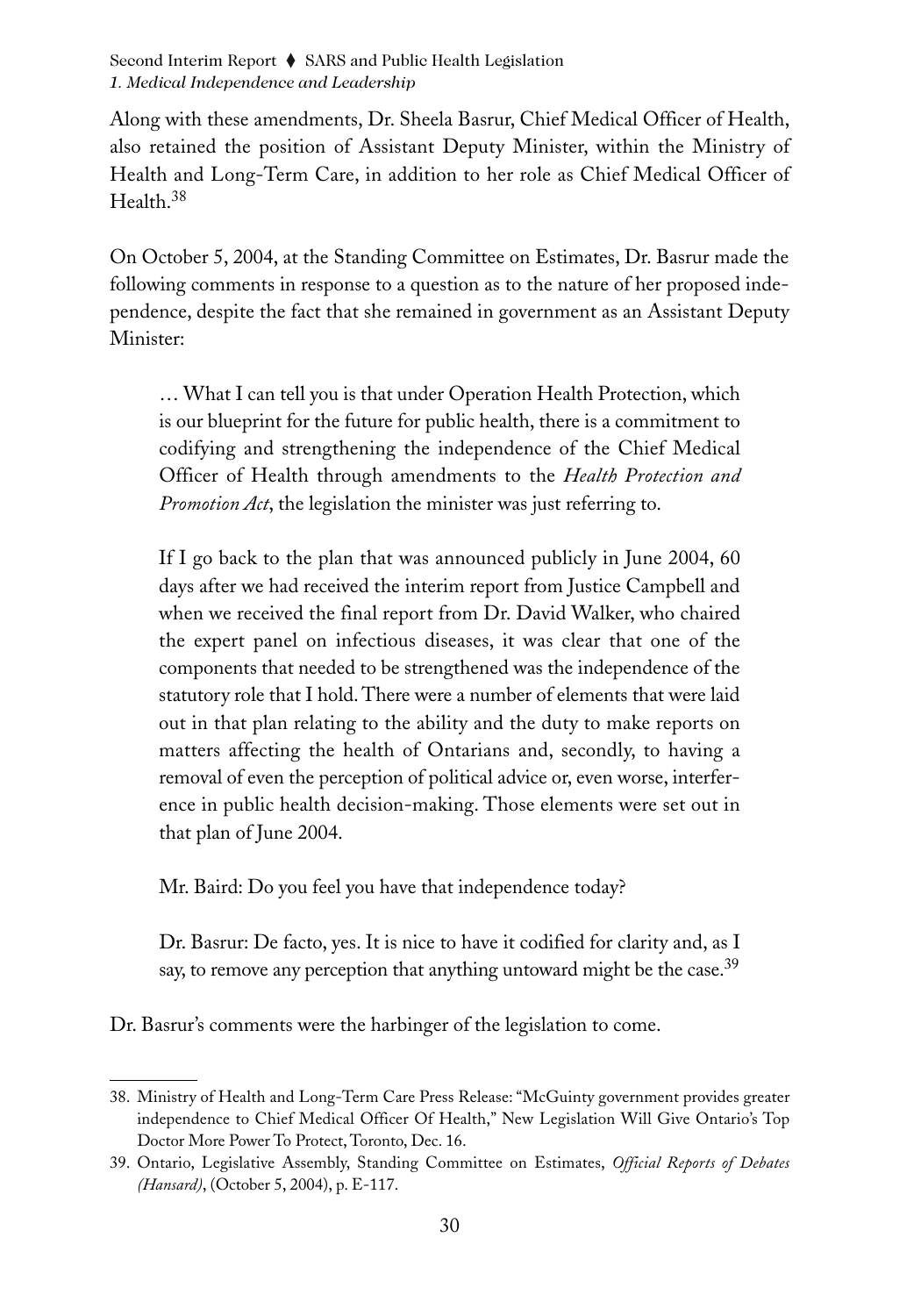# Independence of the Chief Medical Officer of Health: Finishing the Task

There seems to be unanimous agreement that the legislative amendments contained in Bill 124 are a step in the right direction. However, there remain a number of powers in the *Health Protection and Promotion Act*, which continue to be exercised by the Minister that should also be transferred to the Chief Medical Officer of Health to ensure the Chief Medical Officer of Health's complete independence.

The *Health Protection and Promotion Act* provides six bundles of powers that are now assigned by law to the Minister. These include the power to investigate by way of inquiry, the power to establish and direct laboratories, the power to appoint inspectors, enforcement powers under s. 102(2), the power to possess a premises as a temporary isolation facility, and the power to appoint assessors and make directions arising from assessor's report. Should these powers remain with the Minister or be transferred in whole or part to the Chief Medical Officer of Health?

Some of these powers are operational in nature and have to do with public health management as opposed to political oversight. These operational powers are an essential part of the managerial stewardship of the public health system, which should reside in a public servant rather than a Minister to the Crown. There are four categories of operational or managerial powers that remain within the domain of the Minister of Health and Long-Term Care, which the Commission recommends be transferred to the Chief Medical Officer of Health:

- Power over assessors;
- Public health laboratories;
- Enforcement powers under s. 102(2); and
- Power to appoint inspectors.

### Power Over Assessors

Although the Chief Medical Officer of Health will now hold the power under s. 86(2) to exercise the powers of a board of health where there is a health risk to any person, she lacks the complementary power to order an assessment of a local board of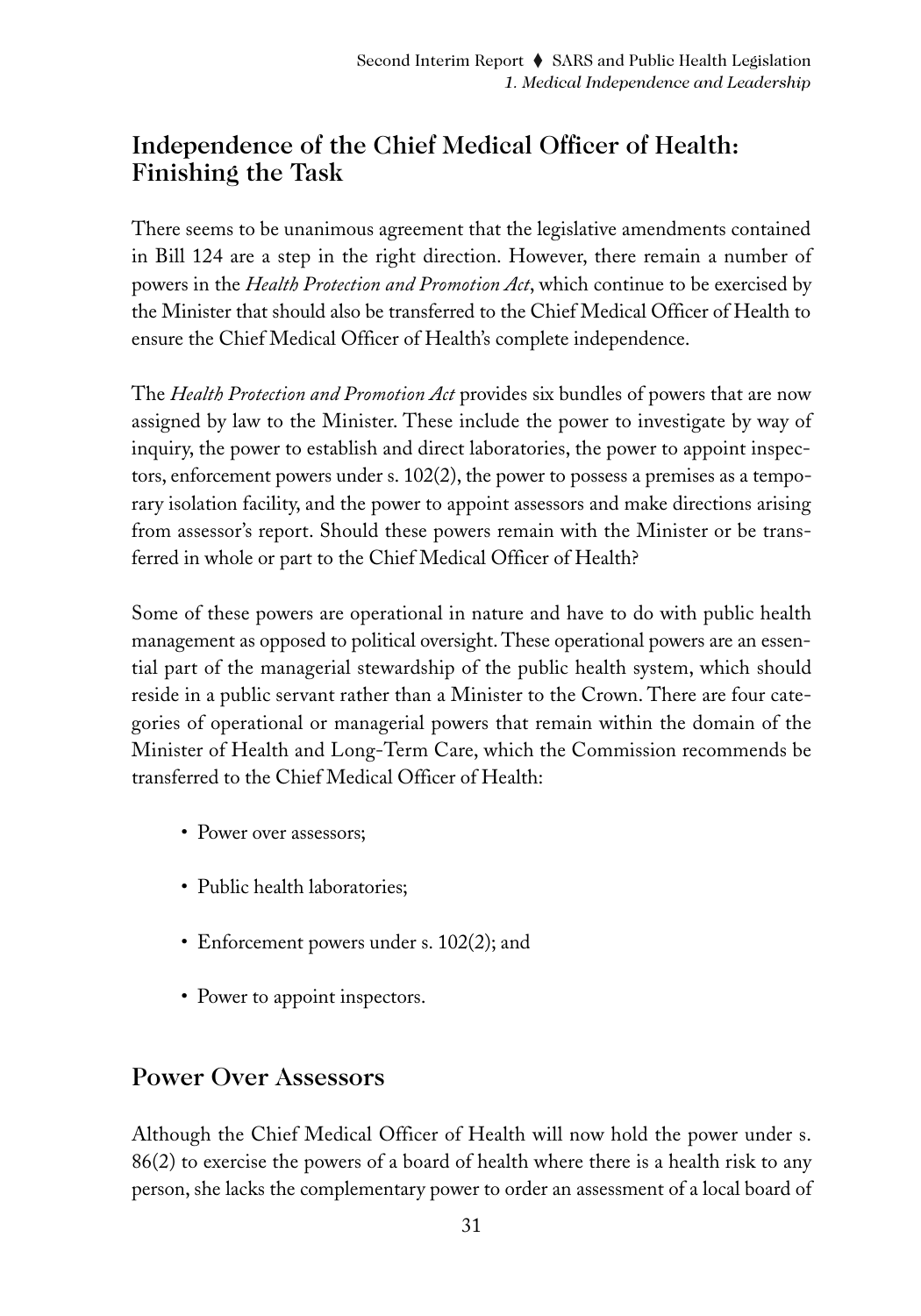health. This power would enable her to determine whether the board of health is fulfilling its obligations under the Act and, where it is not, to order specific steps be taken to remedy the failure.

The power to order an assessment of a board of health is contained in s. 82 of the *Health Protection and Promotion Act*. It simply provides "The Minister shall appoint assessors for the purposes of this Act." Subsection 82(3) provides the purposes for which an assessor may carry out an assessment. It provides:

(3) An assessor may carry out an assessment of a board of health for the purpose of,

(a) ascertaining whether the board of health is providing or ensuring the provision of health programmes and services in accordance with sections 5, 6 and 7, of the regulations and the guidelines;

(b) ascertaining whether the board of health is complying in all other respects with this Act and the regulations; or

(c) assessing the quality of the management or administration of the affairs of the board of health.

Once an assessment has been completed, s. 83 allows the Minister to give a written direction to the board of health to remedy the problem identified in the assessment.<sup>40</sup>

40. Section 83 provides:

Direction to board of health

83(1) The Minister may give a board of health a written direction described in subsection (2) if he or she is of the opinion, based on an assessment under section 82, that the board of health has,

(a) failed to provide or ensure the provision of a health programme or service in accordance with section 5, 6 or 7, the regulations or the guidelines;

(b) failed to comply in any other respect with this Act or the regulations; or

(b) failed to ensure the adequacy of the quality of the administration or management of its affairs.

Same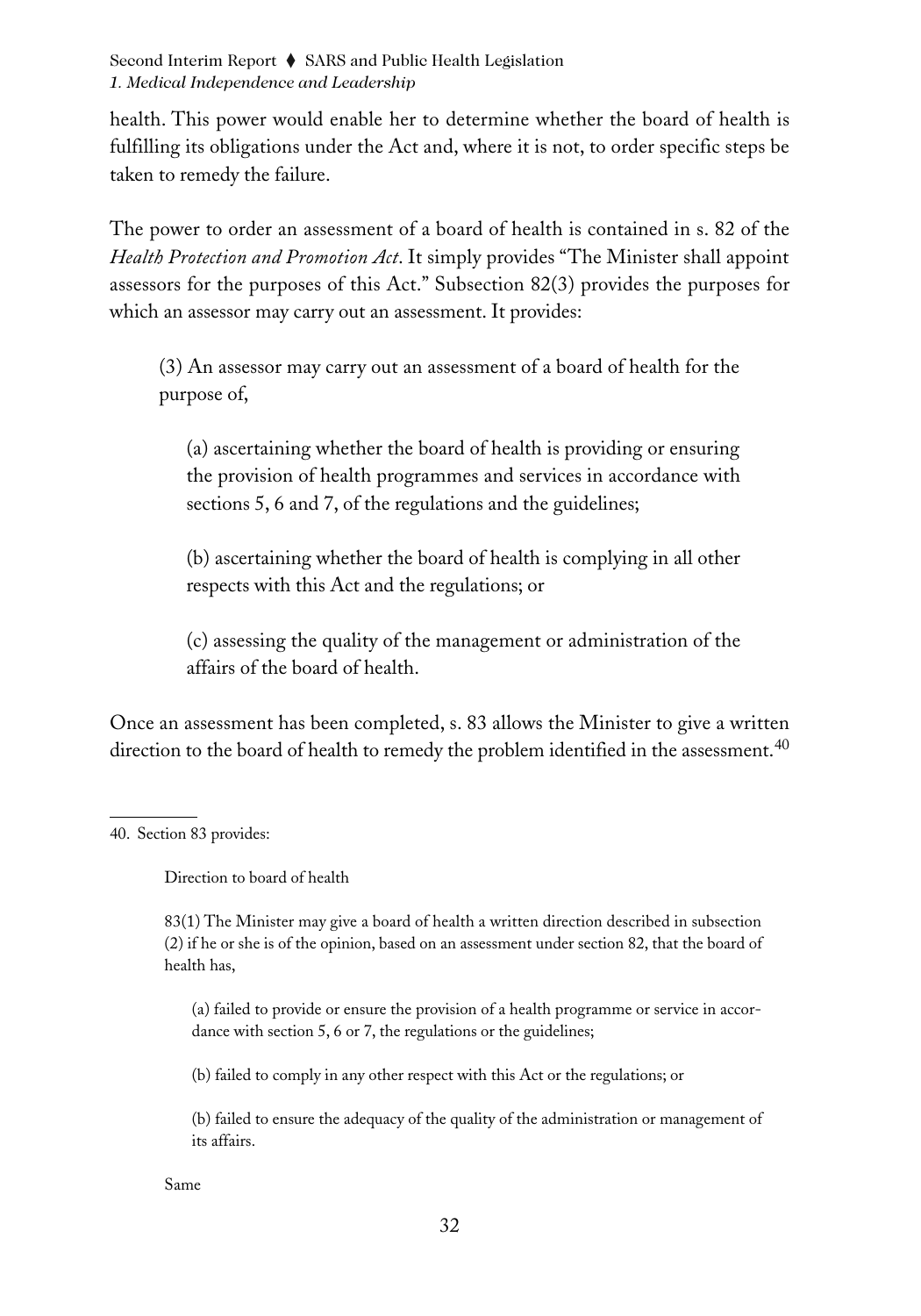Section 84 allows the Minister to take steps to ensure the direction is carried out.<sup>41</sup>

(2) In a direction under this section, the Minister may require a board of health,

(a) to do anything that the Minister considers necessary or advisable to correct the failure identified in the direction; or

(b) to cease to do anything that the Minister believes may have caused or contributed to the failure identified in the direction.

Compliance with Direction

(3) A board of health that is given a direction under this section shall comply with the direction,

(a) within the period of time specified in the direction; or

if no period of time is specified in the direction, within 30 days from the day the direction is given.

41. Section 84(1) sets out the actions that the Minister may take. It provides:

Power to take steps to ensure direction is carried out

84(1) If, in the opinion of the Minister, a board of health has failed to comply with a direction under section 83 within the period of time required under subsection 83 (3), the Minister may do whatever is necessary to ensure that the direction is carried out, including but not limited to,

(a) providing or ensuring the provision of any health programme or service in accordance with sections 5, 6 and 7, the regulations and the guidelines;

(b) exercising any of the powers of the board of health or the medical officer of health of the board of health;

(c) appointing a person to act as the medical officer of health of the board of health in the place of the medical officer of health appointed by the board;

(d) providing advice and guidance to the board of health, the medical officer of health of the board of health, and any person whose services are engaged by the board of health;

(e) approving, revoking or amending any decision of the board of health, the medical officer of health of the board of health, or any person whose services are engaged by the board of health; and

(f ) accessing any record or document that is in the custody or under the control of the board of health, the medical officer of health of the board of health, or any person whose services are engaged by the board of health.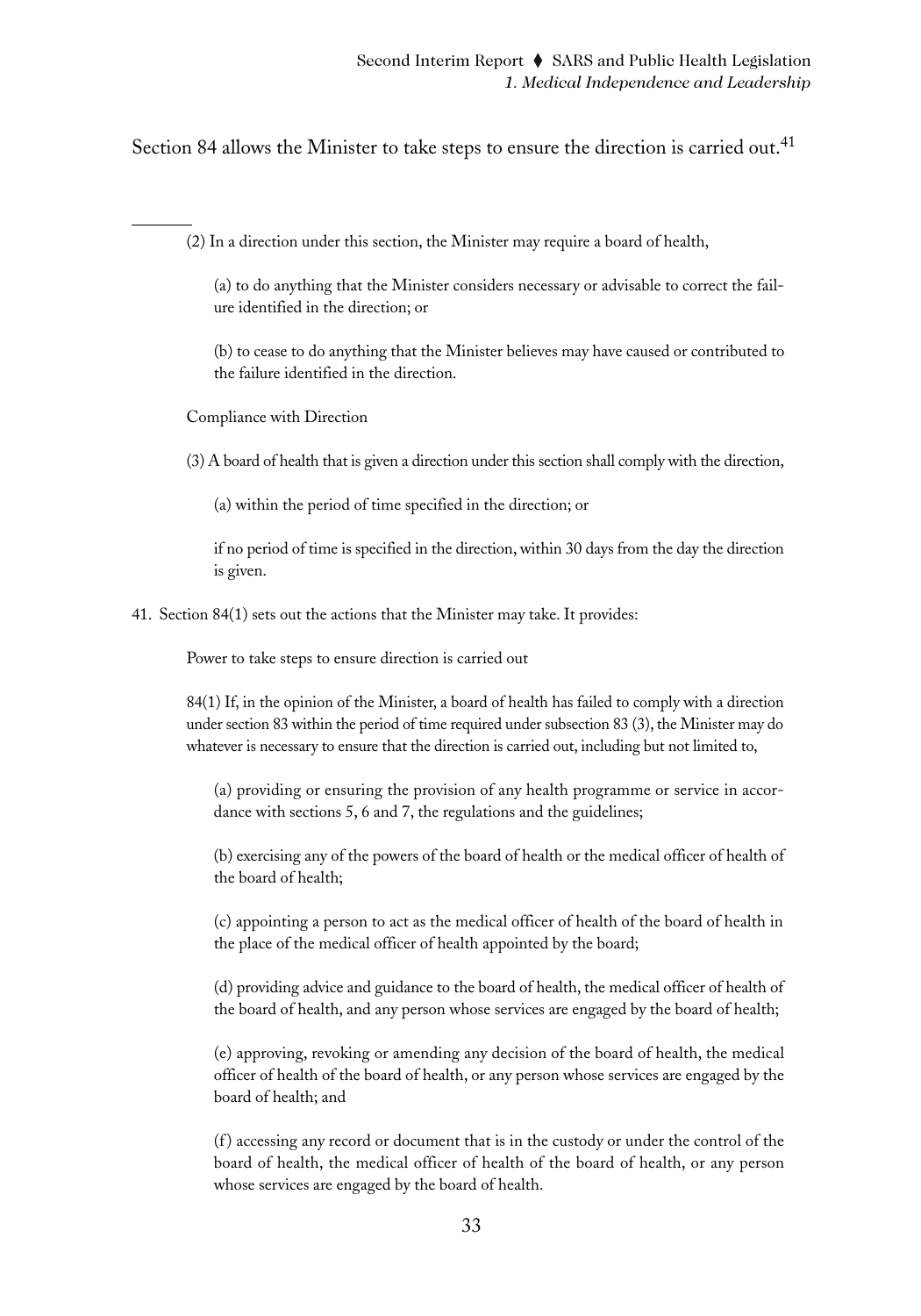When Dr. Basrur recently appointed an assessor, Mr. Graham Scott, to examine the state of affairs in the Muskoka-Parry Sound Health Unit, she did so pursuant to authority delegated to her by the Minister of Health and Long-Term Care. This salutary example of leadership is discussed below.

It makes little sense to continue to vest in the Minister this corrective power. The Chief Medical Officer of Health must be able to investigate boards of health where there is a concern that duties under the *Health Protection and Promotion Act* are not being met, and to order that they take action to remedy such a failure.

The shift of these assessment and correction powers from the Minister to the Chief Medical Officer of Health is necessary to ensure that such decisions are made, and seen to be made, exclusively on public health considerations. To leave the power with the Minister is to invite the perception and fuel speculation that the decision to bring a local board to account or to leave it alone is influenced by political considerations. This danger is particularly great with the active political role of so many members of local boards of health.

### *Recommendation*

**The Commission therefore recommends that:**

**• The** *Health Protection and Promotion Act* **be amended to transfer the powers in ss. 82 through 85 to the Chief Medical Officer of Health.**

# Public Health Laboratories

Another important area of responsibility under the Act, provincial public health labs, remains under the direction of the Minister. Subsection 79(1) provides that the Minister may "establish and maintain public health laboratory centres at such places and with such buildings, appliances and equipment as the Minister considers proper." Subsection 79(2) provides that the Minister "may give direction from time to time to a public health laboratory centre as to its operation and the nature and extent of its work, and the public health laboratory centre shall comply with the direction." Currently, the labs fall under the domain of the Laboratories Branch of the Health Services Division of the Ministry of Health and Long-Term Care. The Central Public Health Lab has a non-medical director who reports to an Assistant Deputy Minister, also a non-medical person. If the Chief Medical Officer of Health is to hold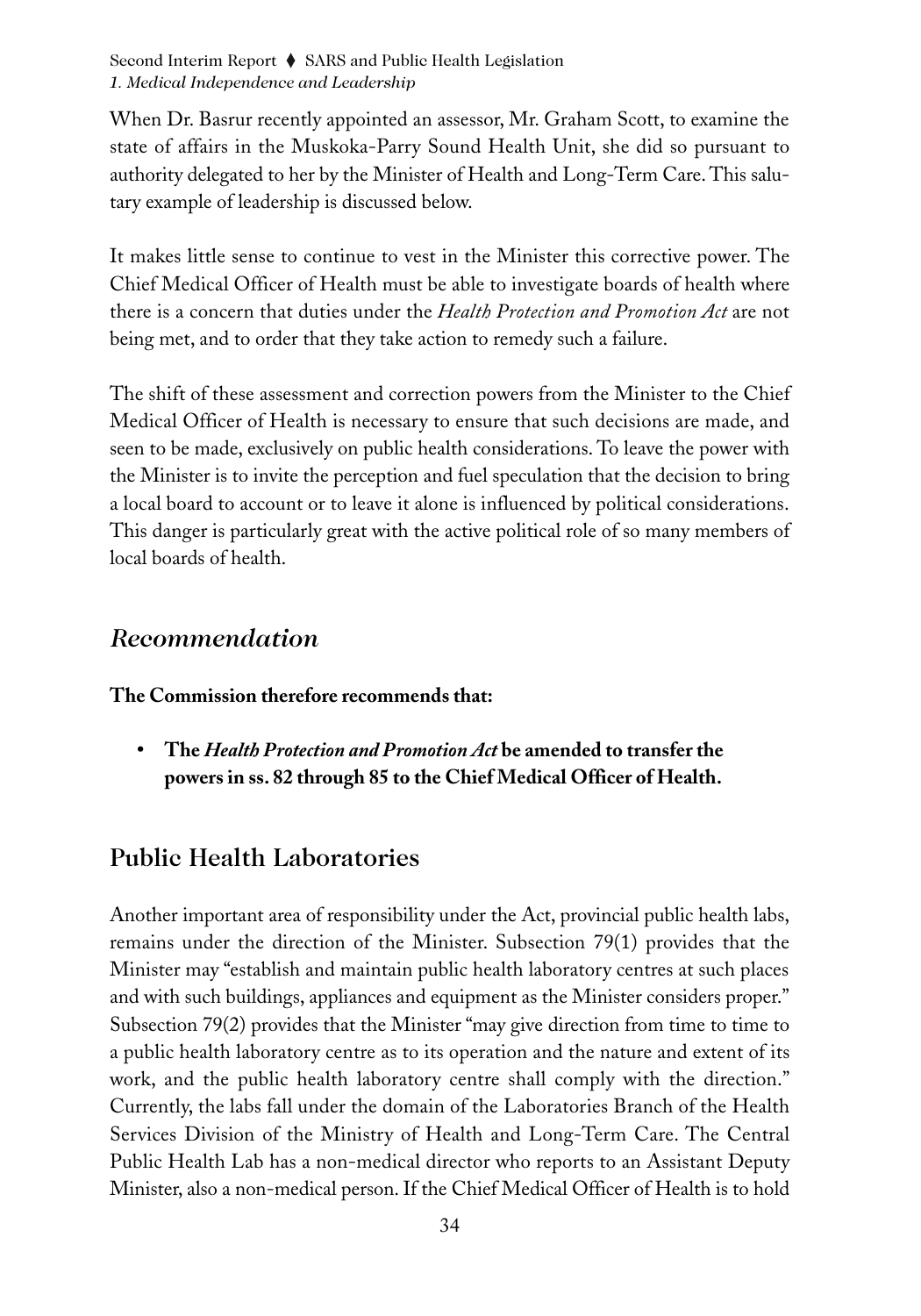both the responsibility to ensure the protection of the public health of Ontario and the power to act independently to ensure that she fulfills that responsibility, the public health labs must be part of the transfer of power.

The provincial lab has a critical role to play in public health. Part of the Ministry of Health, the Ontario Public Health Laboratory is a network consisting of one provincial laboratory in Toronto, known as the Central Public Health Laboratory, and 11 regional labs. Approximately half of the 500 technical and support staff are employed in the Toronto facility.<sup>42</sup> Their role is described as follows:

The public health labs provide diagnostic microbiology testing in support of public health programmes, outbreak management and control, and microbiology reference services for the province in areas where front line microbiology diagnostic testing is not available.<sup>43</sup>

One observer described their importance to the smooth functioning of the Ontario public health system as follows:

But with a public health laboratory, while they do deal with individual patients, it doesn't have that patient as their number one priority despite the fact that, you know, the patient is very important. Their number one priority is understanding how this one patient with that particular disease, whatever it may be, may impact on the greater public. And so a public health laboratory has as its main focus not the one patient but how that one patient may impact on the greater public.

The Walker report,<sup>44</sup> the Naylor Report and the Commission's first interim report noted serious inadequacies in Ontario's public health laboratory capacity during SARS. As noted in the Commission's first interim report, SARS highlighted both the need for a well-resourced, smooth functioning lab, and the abysmal state of the Ontario's Central Public Health Laboratory. The provincial laboratory in

<sup>42.</sup> Dr. Margaret Fearon, Medical Microbiologist, Central Public Health Laboratory, Ontario Ministry of Health and Long-Term Care, *SARS: The Ontario Public Health Lab's Experience,* presented at the National Forum on Laboratory Reform, (Toronto: March 23-4, 2004), p. 3. (Subsequently referred to as the Fearon Presentation.)

<sup>43.</sup> The Fearon Presentation, p. 3.

<sup>44.</sup> Ontario Expert Panel on SARS and Infectious Disease Control, *For the Public's Health*, (Ministry of Health and Long-Term Care: December 2003) (subsequently referred to as the Walker Interim Report).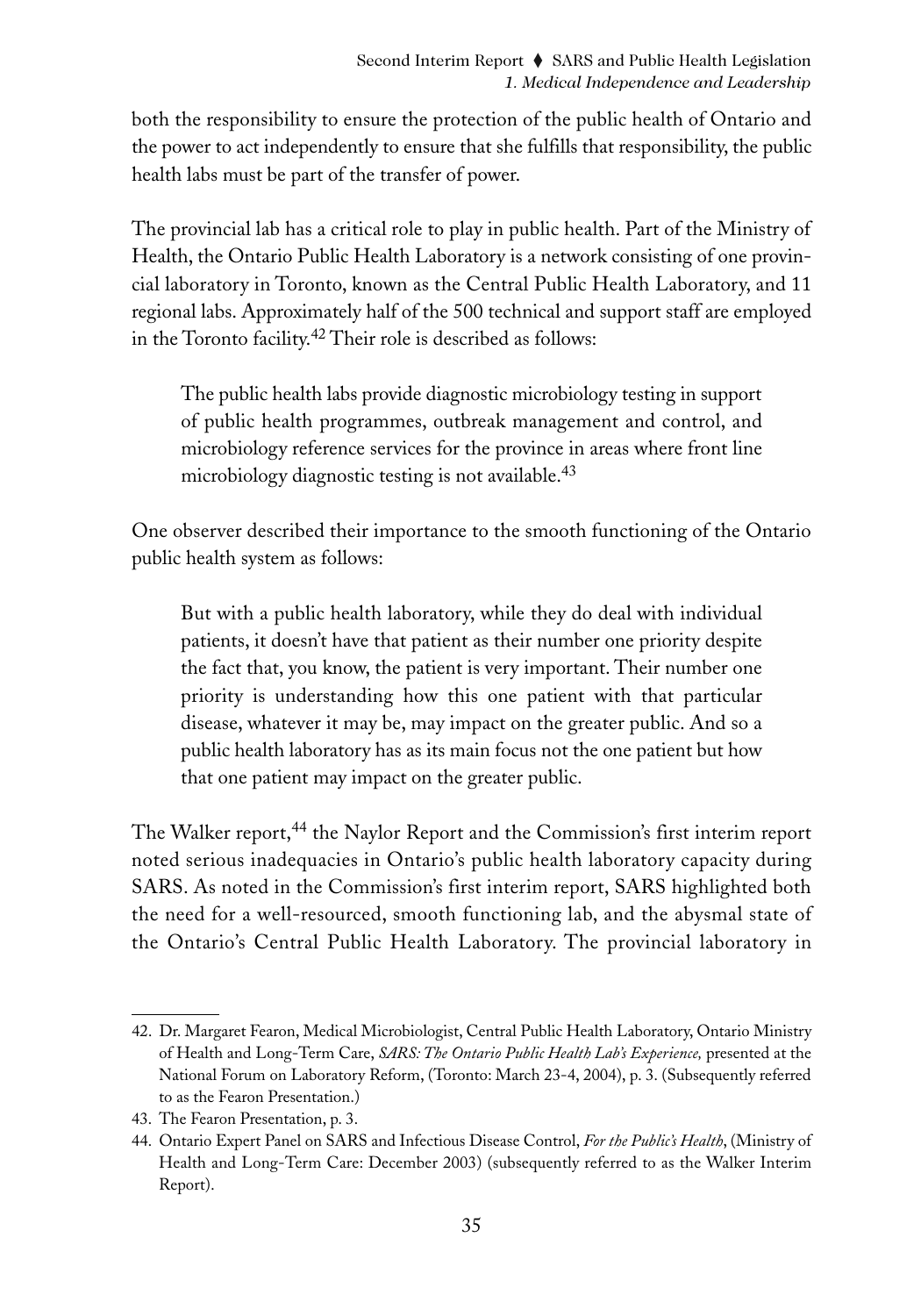Toronto quickly became swamped with specimens but it was ill-equipped and unprepared to deal with the expanded demands of an outbreak like SARS. Consequently, as Dr. Naylor noted in his report, many of the private hospitals either by-passed the provincial lab altogether, sending specimens directly to the National Microbiology Laboratory in Winnipeg, or they handled the testing themselves, becoming as Dr. Naylor described "the *de facto* and unfunded referral centres for Toronto SARS testing."<sup>45</sup>

Laboratories are at the heart of our protection against infectious disease. The Chief Medical Officer of Health, with her independence and professional qualifications, should have the responsibility to establish and maintain the provincial public health labs. This includes ensuring that they are properly resourced. Furthermore, there is a need to ensure that the Central Public Health Lab is connected to and works effectively with the Public Health Division of the Ministry of Health and Long-Term Care. Many of those interviewed by the Commission remarked that the Central Public Health Lab tended to operate as a separate silo, rather than an integrated part of the Public Health Division. One expert noted that during SARS the Public Health Branch had trouble getting information from the public health laboratory, even though they were part of the same Ministry. This disconnect caused great concern for many experts who came forward to help with the Ontario response. As one of them noted:

The lab was a huge issue . . . What we were really worried about, too, was the number of cases that were positive on the lab test that were negative clinically. Were they missing cases and were these going to be the ones that were transmitting the cases even further, because they were our real worry, because that's how we would lose containment, by the asymptomatic cases … We had trouble getting access to any of the lab information at the Ministry, even though it was the same Ministry.

It is only logical that the Chief Medical Officer of Health should have within her basket of powers the ability to direct the provincial public health labs as a vital aspect of public health protection. This direction should not come from an elected official without medical training or public health expertise.

SARS showed us also that it is essential that one person be in overall charge of our public health defence against infectious outbreaks. While cooperation and teamwork

<sup>45.</sup> Naylor Report, p. 33.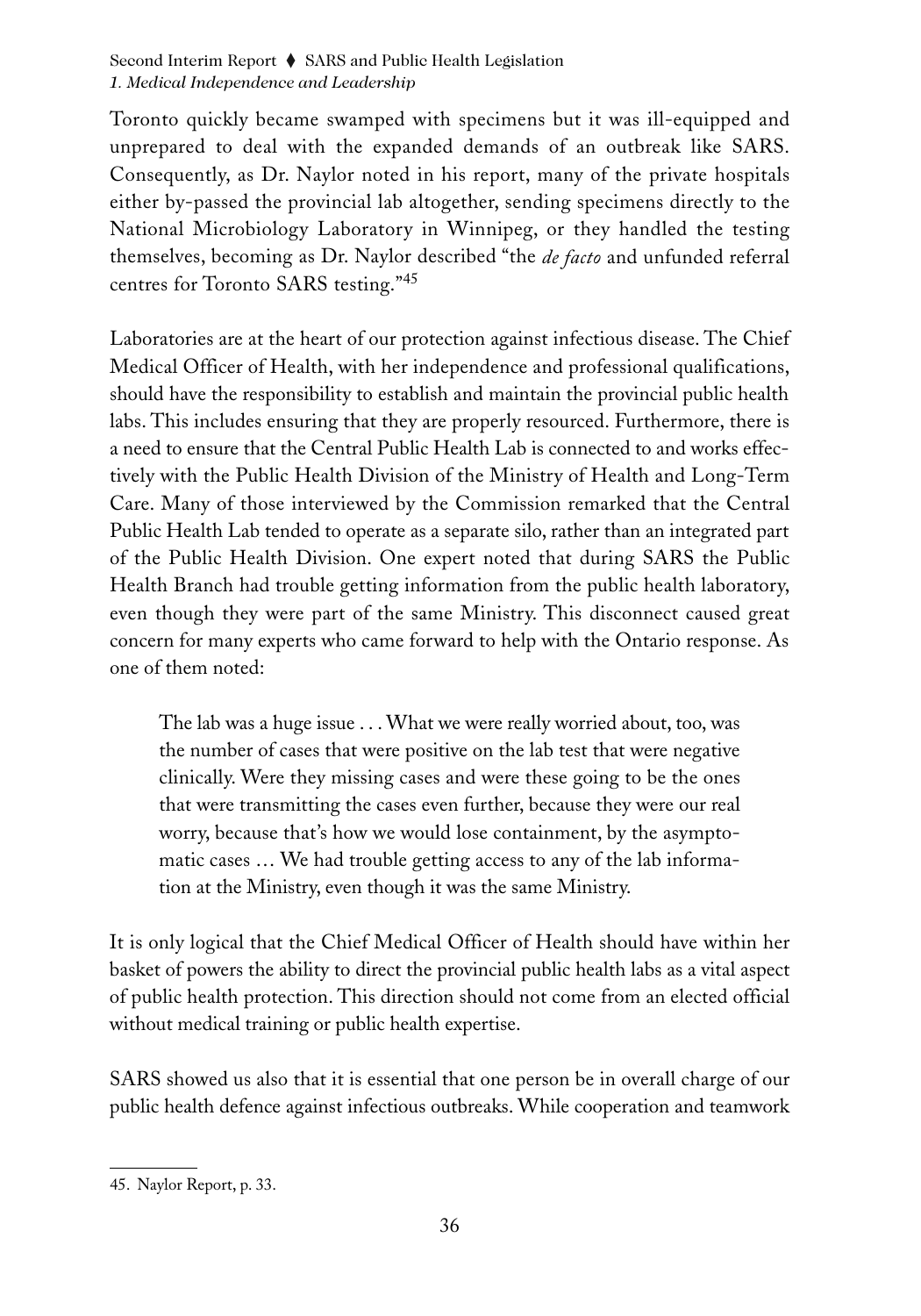are required in any large endeavor, an effective defence requires that all public health aspects be under the leadership of one person. Why hive off from the Chief Medical Officer of Health the responsibility for public health laboratories? Why put that function under a separate division of the Ministry under different leadership? Essential links in our public health defence against infectious disease, like the public health laboratories, should be under the leadership of the Chief Medical Officer of Health, not an independent bureaucratic entity. SARS showed that this kind of bureaucratic barrier leads only to problems.

The Walker panel recommended that, in the short term, the Ministry of Health and Long-Term Care would retain control of the public health labs:

"Short-term: continued management of public health laboratory system, increasing role of Public Health Division."46

In the long-term, however, Walker recommended transferring the public health labs to the proposed Ontario Health Protection and Promotion Agency:

"Long-term: transfer of responsibility for management of the public health laboratories through coordination with Agency."<sup>47</sup>

In respect of the Ontario Health Protection and Promotion Agency, Walker recommended the following role for the Chief Medical Officer of Health, to ensure clear linkages between the Chief Medical Officer of Health and the Agency:

It is proposed that strategic direction for the Agency be set by the Chief Medical Officer of Health (CMOH) and day to day operational and scientific leadership be provided by a Chief Executive Officer. The final Walker report also recommended: " . . . that the Chief Medical Officer of Health be an ex-officio member of the board to ensure a link to the broader direction and functioning of the Agency."48

On June 22, 2004, Minister Smitherman released the three-year public health action

<sup>46.</sup> Ontario Expert Panel on SARS and Infectious Disease Control, *For the Public's Health: A Plan of Action*, (Ministry of Health and Long-Term Care: April 2004), p. 127. (Subsequently referred to as the Walker Final Report).

<sup>47.</sup> The Walker Final Report, p. 127.

<sup>48.</sup> The Walker Final Report, p. 92.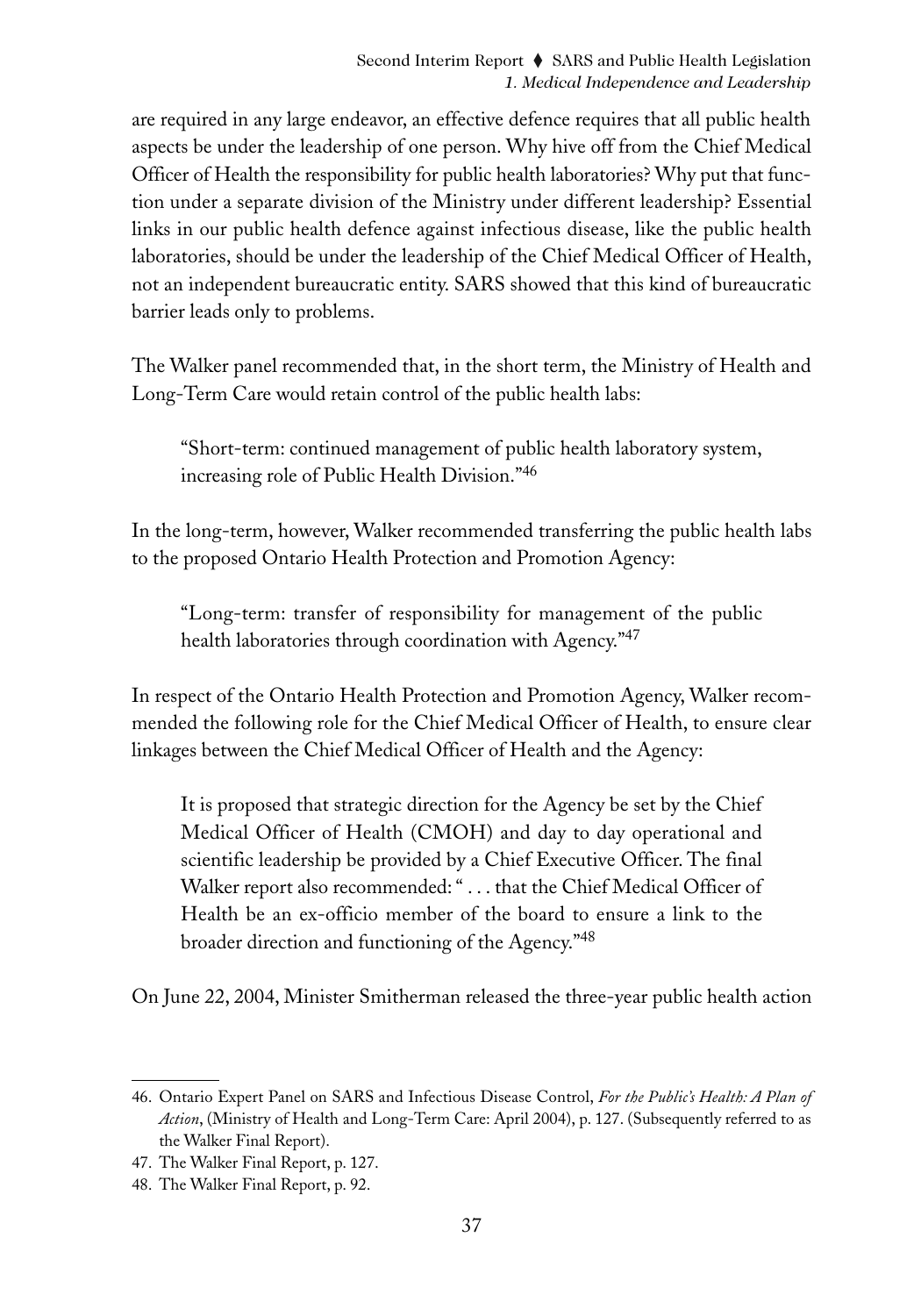plan called "Operation Health Protection."<sup>49</sup> Its purpose is to institute the recommendations in the Commission's first interim report, and the Walker Report. This plan indicated that the Ontario Centre for Disease Control (called the Ontario Health Protection and Promotion Agency) and its new laboratory would begin operations in the 2006/7 fiscal year. It also called for the Ministry of Health to "undertake a formal review of the public health laboratory system in [fiscal] 2004/5 to determine the functional and procedural enhancements required for the system to provide appropriate tests and perform optimally during outbreaks and non-outbreak situations."<sup>50</sup>

The recommendation that the Chief Medical Officer of Health assume responsibility for Ontario's Public Health Laboratories is intended as a short-term transfer of powers pending the development of the Ontario Health Protection and Promotion Agency and the transfer of powers in accordance with the recommendations in the Walker Report, with which this Commission concurs. Once developed the Agency will be responsible for the public health laboratory system. The Agency in turn will come under the direction of the Chief Medical Officer of Health. It only makes sense for the Chief Medical Officer of Health to have authority over public health laboratories at this time, pending the development of the Health Protection and Promotion Agency. Conversely it makes no sense to leave with the Minister the medical power to direct the public health laboratory as to its operation and the nature and extent of its work.

### *Recommendation*

**The Commission therefore recommends that:**

**• The Minister's power under s. 79 of the** *Health Protection and Promotion Act***, to establish and direct public health laboratory centres be transferred from the Minister to the Chief Medical Officer of Health, until such time as the establishment of the Ontario Health Protection and Promotion Agency and the transfer of power over the laboratories in accordance with the recommendations of the Walker Report.**

<sup>49.</sup> Ministry of Health and Long-Term Care, "Operation Health Protection: An Action Plan to Prevent Threats to our Health and to Promote a Healthy Ontario" ( June 22, 2004). (Subsequently referred to as Operation Health Protection).

<sup>50.</sup> Operation Health Protection, Appendix B, p. 5.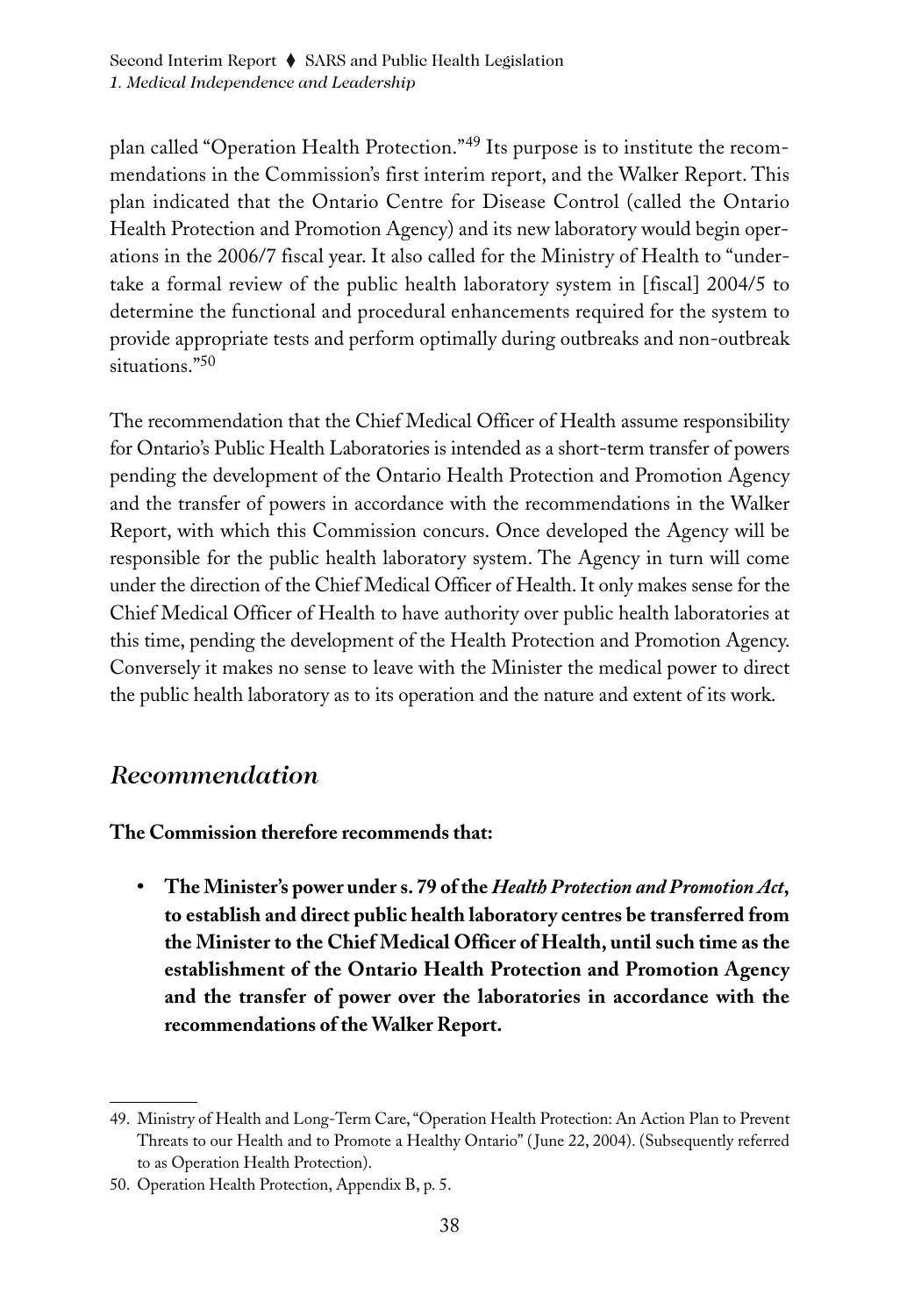# Enforcement Powers

Three separate provisions of the *Health Protection and Promotion Act* address the issue of enforcement. These three sections, s. 35, s. 86.1 and s. 102, authorize court action in the face of noncompliance.

If the powers of the local medical officer of health are assigned concurrently to the Chief Medical Officer of Health as recommended, the Chief Medical Officer of Health would have enforcement powers under s. 35 in addition to the enforcement powers acquired under s. 86.1 following the recent amendment to the Act.

Subsection 102(1) allows the person who made an order or the Chief Medical Officer of Health, or the Minister, to apply to the Superior Court of Justice for an order restraining a contravention of the Act. That subsection provides:

102(1) Despite any other remedy or any penalty, the contravention by any person of an order made under this Act may be restrained by order of a judge of the Superior Court of Justice upon application without notice by the person who made the order or by the Chief Medical Officer of Health or the Minister.

Subsection 102(2) authorizes an application to the Superior Court of Justice for an order prohibiting the continuation or repetition of the contravention or the carrying on of any activity specified in the order. That subsection provides:

102(2) Where any provision of this Act or the regulations is contravened, despite any other remedy or any penalty imposed, the Minister may apply to a judge of the Superior Court of Justice for an order prohibiting the continuation or repetition of the contravention or the carrying on of any activity specified in the order that, in the opinion of the judge, will or will likely result in the continuation or repetition of the contravention by the person committing the contravention, and the judge may make the order and it may be enforced in the same manner as any other order or judgment of the Superior Court of Justice.

More will be said below about the confusing nature of these two parts of this provision. It makes little sense that the Chief Medical Officer of Health should have the power to request an order restraining in s. 102(1) but lacks the power to request an order prohibiting continuation or repetition in s. 102(2). These are operational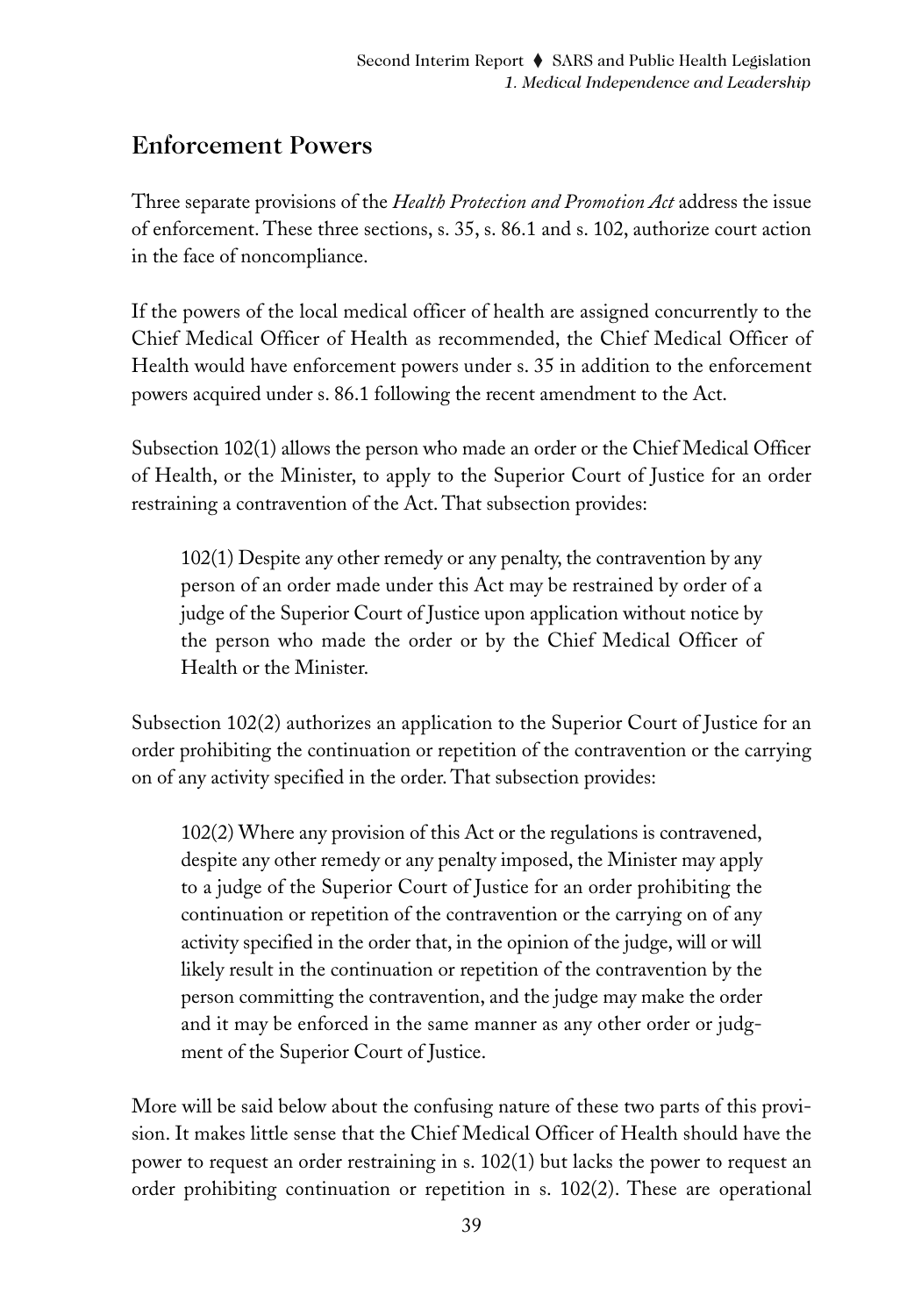powers, not political oversight powers, and they should be in the hands of the Chief Medical Officer of Health rather than the Minister.

# *Recommendations*<sup>51</sup>

### **The Commission therefore recommends that:**

- **The** *Health Protection and Promotion Act* **be amended to transfer the power in s. 102(2) to the Chief Medical Officer of Health.**
- **The** *Health Protection and Promotion Act* **be amended to remove from s. 102(1) the Minister as a listed person who may exercise that power.**

### Powers over Inspectors

Another important enforcement power that currently remains with the Minister is the responsibility for inspectors under the *Health Protection and Promotion Act*. Section  $80(1)$  sets out the power of the Minister to appoint inspectors.<sup>52</sup> Subsection 80(2) sets out the duty of an inspector and s. 80(3) allows the Minister to set limits on the duty or authority of inspectors:

(2) An inspector shall make inspections of health units to ascertain the extent of compliance with this Act and the regulations and the carrying out of the purpose of this Act.

(3) The Minister in an appointment may limit the duties or the authority or both of an inspector in such manner as the Minister considers necessary or advisable.

Subsection 80(4) provides that the Minister may require an inspector to act under the

<sup>51.</sup> These recommendations are directed towards this section if it remains as it is. As discussed in Chapter 10, Legal Access, the sections need to be clarified and amended in their entirety, and set out in a clear, comprehensive enforcement section of the Act.

<sup>52.</sup> Subsection 80(1) provides:

The Minister may appoint in writing one or more employees of the Ministry or other persons as inspectors.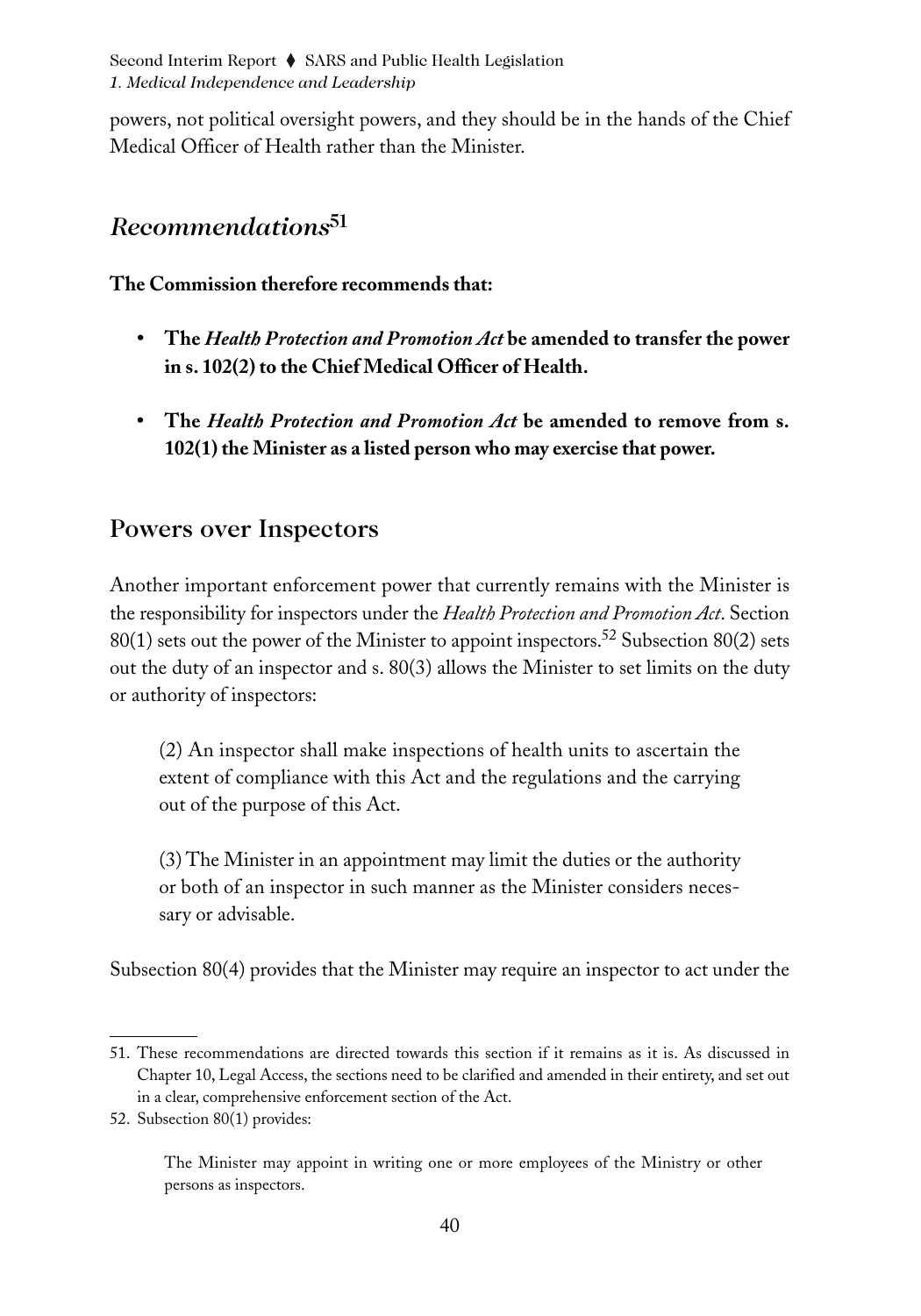direction of, or report to, the Minister, the Deputy Minister of Health, the Chief Medical Officer of Health or other officer in the Ministry.

It seems logical that if the Chief Medical Officer of Health has the responsibility to ensure compliance with the *Health Protection and Promotion Act* across the province, she must also have the complimentary power to appoint and direct the inspectors who conduct inspections to determine the extent of a health unit's compliance with the Act. These are powers of management and enforcement, not powers of political oversight, and therefore should reside with the Chief Medical Officer of Health, not the Minister.

### *Recommendation*

**The Commission therefore recommends that:**

**• The** *Health Protection and Promotion Act* **be amended to transfer the powers in s. 80 to the Chief Medical Officer of Health.**

# Powers to Remain with the Minister of Health and Long-Term Care

Once these four statutory bundles of power (assessors, public health labs, enforcement and inspectors) are transferred to the Chief Medical Officer of Health, two important powers remain with the Minister: the power to investigate by way of inquiry and the power to take possession of premises for the purposes of temporary isolation.

The power to investigate by way of inquiry is contained in s. 78 of the *Health Protection and Promotion Act*. Section 78 provides that the Minister may make investigations respecting the causes of disease and mortality, and may direct anyone to conduct such an investigation, exercising the powers of a commission under Part II of the *Public Inquiries Act*. <sup>53</sup> It is this

<sup>53.</sup> Part II of the *Public Inquiries Act*, R.S.O. 1990, c. P. 41, sets out the power of a Commissioner. In particular, s. 7 allows the Commissioner to compel evidence:

A commission may require any person by summons,

<sup>(</sup>a) to give evidence on oath or affirmation at an inquiry; or

<sup>(</sup>b) to produce in evidence at an inquiry such documents and things as the commission may specify, relevant to the subject-matter of the inquiry and not inadmissible in evidence at the inquiry under section 11.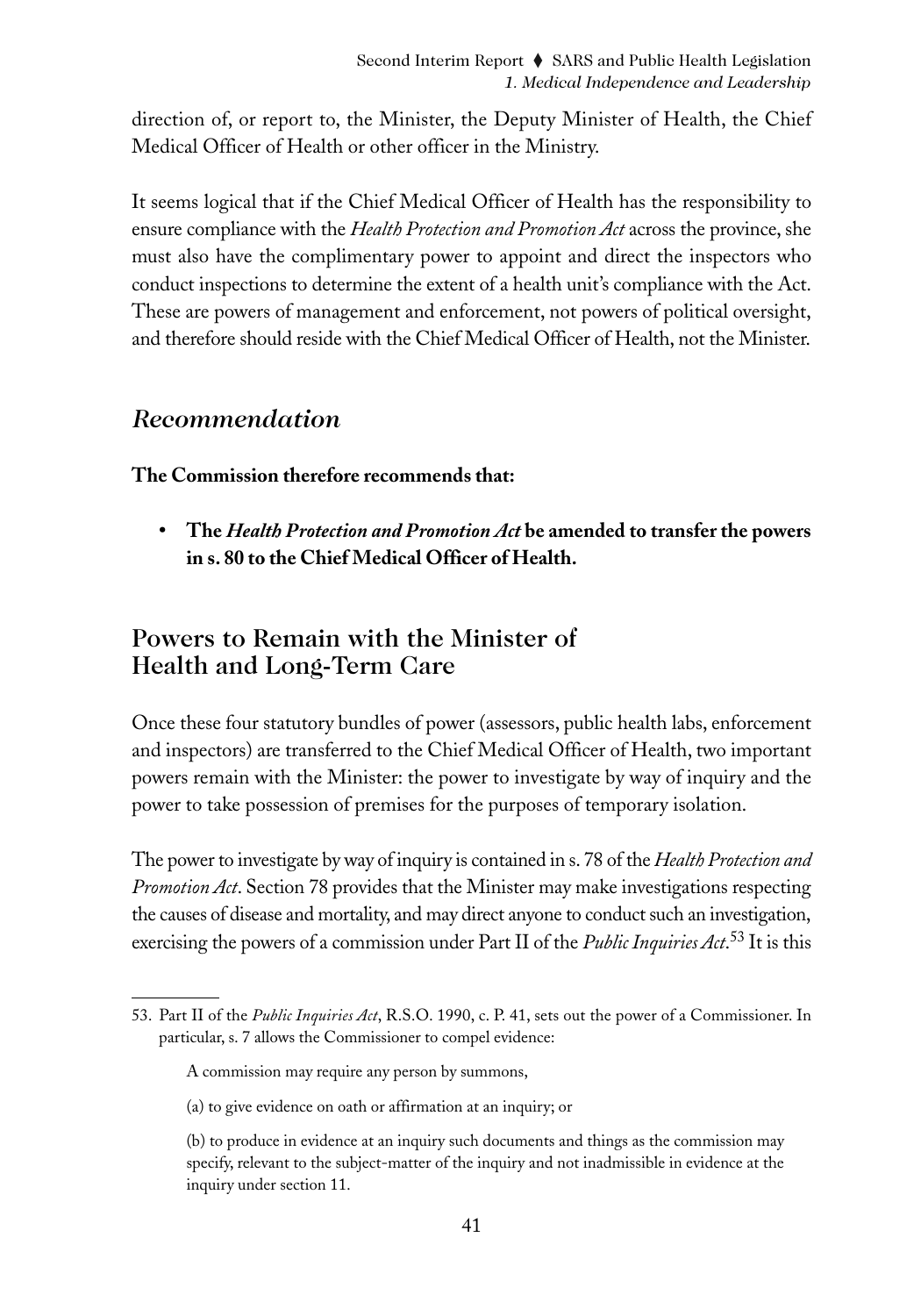power, reflected in the Commission's terms of reference and Order in Council, that enables the work of this Commission. There is no good reason to transfer this power to the Chief Medical Officer of Health. It is not a power that requires any medical expertise or knowledge about infectious disease. Medical expertise is not required to determine that the public interest requires an investigation into some matter of public concern involving the health system. This power belongs with the Minister of Health, an elected official, answerable in the Legislative Assembly and to the public. For this reason the Commission recommends no change to the power of the Minister under s. 78 to launch an investigation into the causes of disease and mortality.

Section 87 of the *Health Protection and Promotion Act* allows the Minister to commandeer any building for use as a temporary isolation facility or as part of a temporary isolation facility.<sup>54</sup> While some have submitted to the Commission that this power be

Extension

(1.1) An order under subsection (1) shall set out an expiry date for the order that is not more than 12 months after the day of its making and the Minister may extend the order for a further period of not more than 12 months.

Grounds for order

(2) The Minister may make an order in writing under subsection (1) where the Chief Medical Officer of Health certifies to the Minister that,

(a) there exists or there is an immediate risk of an outbreak of a communicable disease anywhere in Ontario; and

(b) the premises are needed for use as a temporary isolation facility or as part of a temporary isolation facility in respect of the communicable disease.

Delivery of possession

(3) An order under subsection (1) may require delivery of possession on the date specified in the order.

Hearing and submissions

(4) The Minister need not hold or afford to any person an opportunity for a hearing or afford to any person an opportunity to make submissions before making an order under subsection (1).

<sup>54.</sup> Possession of premises for temporary isolation facility

<sup>87(1)</sup> The Minister, in the circumstances mentioned in subsection (2), by order may require the occupier of any premises to deliver possession of all or any specified part of the premises to the Minister to be used as a temporary isolation facility or as part of a temporary isolation facility.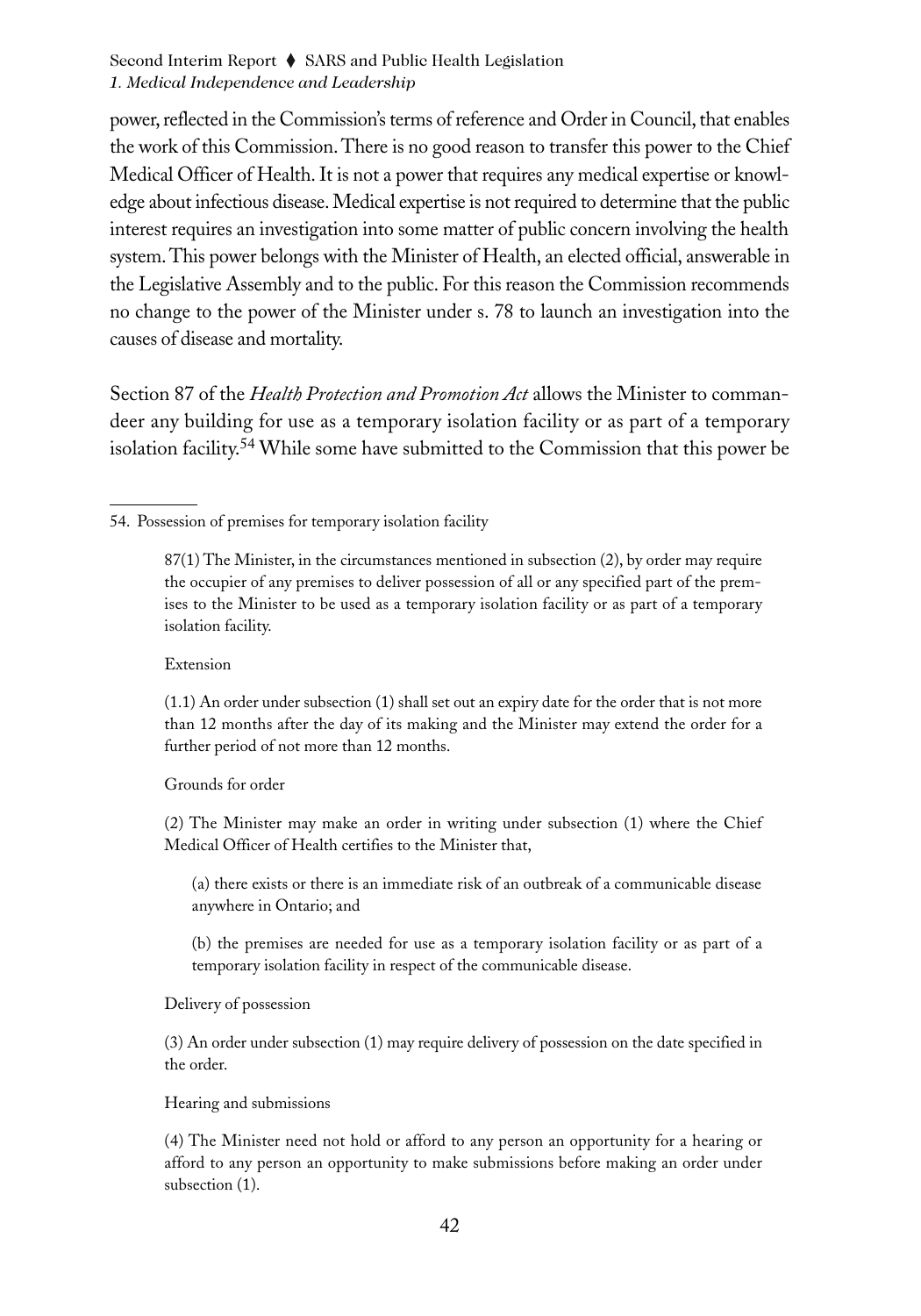transferred to the Chief Medical Officer of Health, the Commission recommends that it remain within the authority of the Minister of Health and Long-Term Care.

Order for possession

(5) Where a judge of the Superior Court of Justice is satisfied on evidence upon oath,

(a) that there has been or is an immediate risk of an outbreak of a communicable disease anywhere in Ontario;

(b) that the premises are needed for use as a temporary isolation facility or as part of a temporary isolation facility in respect of the communicable disease; and

(c) that the occupier of the premises,

(i) has refused to deliver possession of the premises to the Minister in accordance with the Minister's order under subsection (1),

(ii) is not likely to comply with the Minister's order under subsection (1), or

(iii) cannot be readily identified or located and as a result the Minister's order under subsection (1) cannot be carried out promptly,

the judge may issue an order directing the sheriff for the area in which the premises are located, or any other person whom the judge considers suitable, to put and maintain the Minister and any persons designated by the Minister in possession of the premises, by force if necessary.

Execution of order

(6) An order made under this section shall be executed at reasonable times as specified in the order.

Application without notice

(7) A judge may receive and consider an application for an order under this section without notice to and in the absence of the owner or the occupier of the premises.

#### Compensation

(9) The occupier of the premises is entitled to compensation from the Crown in right of Ontario for the use and occupation of the premises and in the absence of agreement as to the compensation the Ontario Municipal Board, upon application in accordance with the rules governing the practice and procedure of that board, shall determine the compensation in accordance with the *Expropriations Act*.

#### Procedure

(10) Except in respect of proceedings before the Ontario Municipal Board in accordance with subsection (9), the *Expropriations Act* does not apply to proceedings under this section.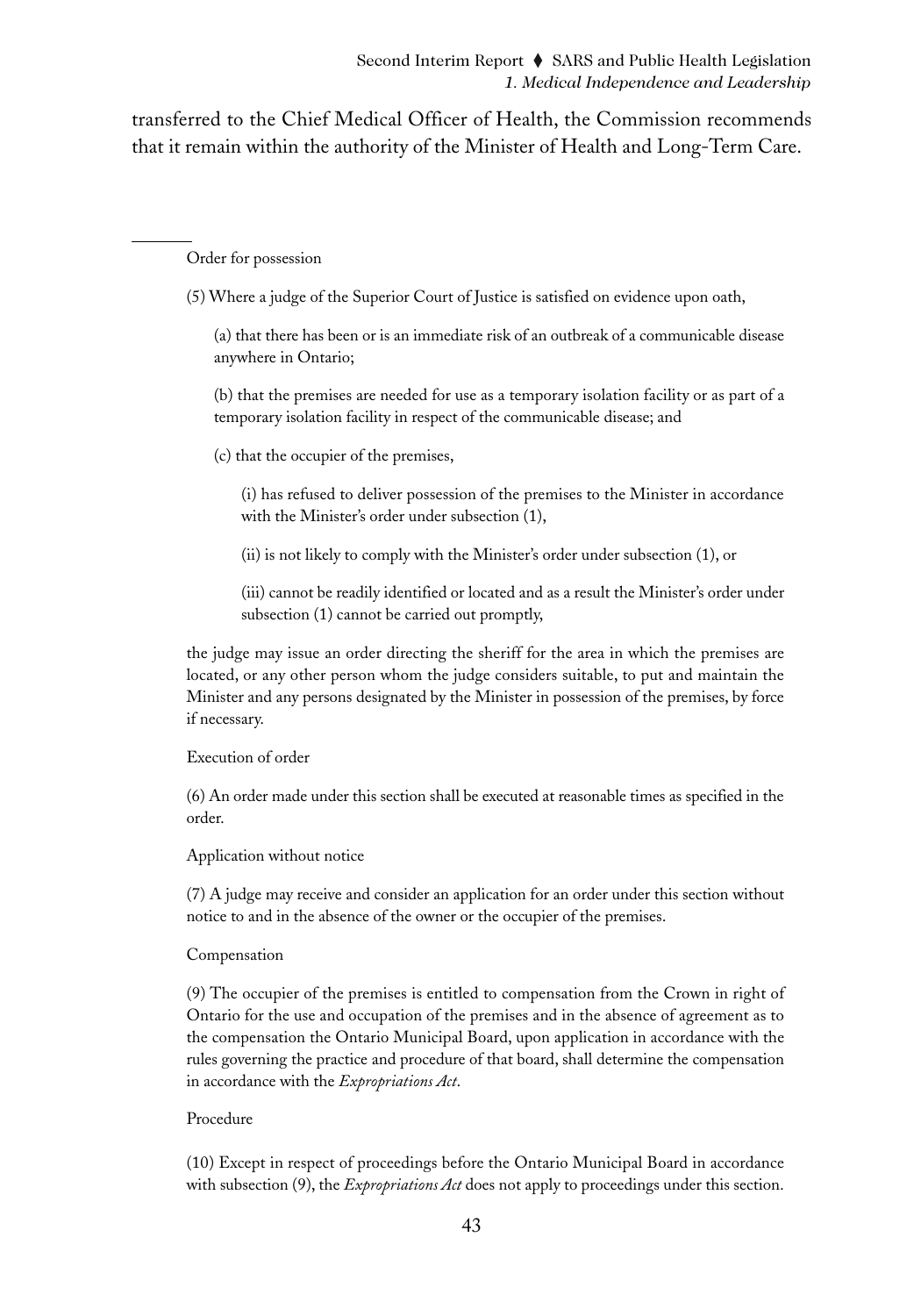The power in s. 87 is considerable. It empowers the Minister to commandeer any building. It differs in nature from purely operational public health powers and reaches beyond the health care system and those directly affected by disease. It thus requires a different level of nonmedical accountability than that required for purely medical or operational powers. Under the current system the Minister is directly accountable for any exercise of this extraordinary power. On the other hand, the Minister may only make such an order on the advice of the Chief Medical Officer of Health. The latter must certify that there exists or there is an immediate risk of an outbreak of a communicable disease anywhere in Ontario and that the premises are needed for use as a temporary isolation facility or as part of a temporary isolation facility in respect of the communicable disease. The current system thus ensures a double level of accountability, political and medical, for the exercise of this power.

## *Recommendation*

**The Commission therefore recommends that:**

**• The powers in s. 78 (appointment of inquiry) and in s. 87 (commandeering buildings for use as temporary isolation facilities) remain as they are, to be exercised by the Minister of Health and Long-Term Care.**

# Parallel Independence of Local Medical Officers of Health

The local medical officers of health throughout the province are the backbone of our protection against infectious disease. They, like the Chief Medical Officer of Health, require independence from political and bureaucratic pressures in relation to the prevention and management of infectious disease.

The medical officer of health, as noted earlier, requires a degree of independence parallel to that enjoyed by the Chief Medical Officer of Health, which was recently the subject of amendments to the *Health Protection and Promotion Act.*<sup>55</sup> Local

Annual Report

<sup>55.</sup> Subsection 81(1.3) was recently added to require the Chief Medical Officer of Health to report annually to the public on the state of public health in Ontario and to authorize them to make any other reports respecting public health as she considers appropriate. The relevant sections are: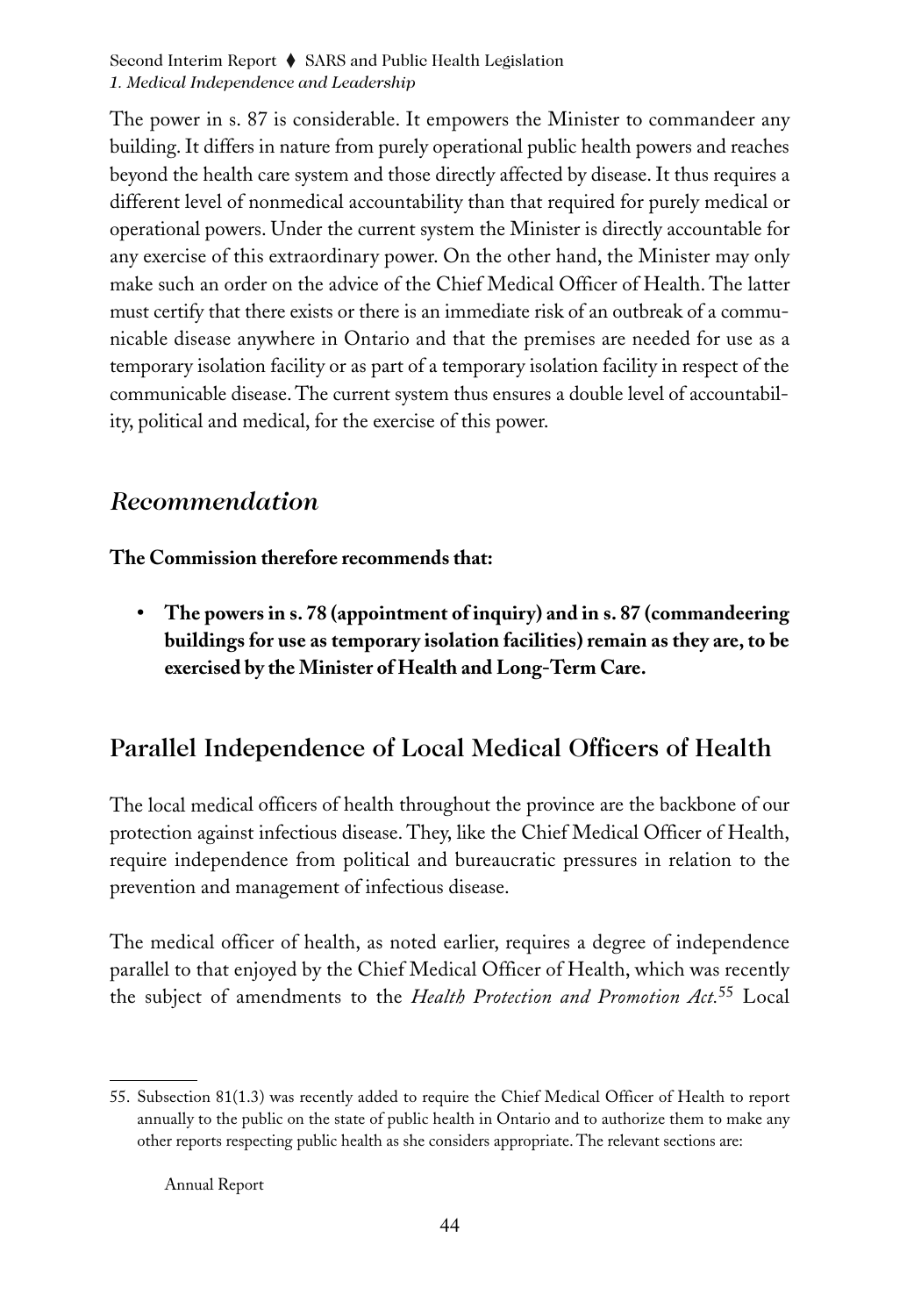medical officers of health must have both the duty and the power to speak out publicly about local public health concerns. These must include the power to bring to the attention of the public a local board's failure or refusal to comply with its obligations under the Act. The local medical officer of health must be able to do so without fear of reprisal, dismissal, or other adverse employment consequences.

As will be discussed in greater detail in the following chapter, in many municipalities the local medical officer of health is buried within the municipal governance structure. Their desire to freely communicate on behalf of those citizens living in their unit, in relation to health risks, is tempered by their desire to preserve their jobs. Ironically, one medical officer of health, while supporting greater independence, noted their inability to voice that opinion publicly:

Interestingly enough, with the announcement related to the independence of the Chief Medical Officer of Health, a reporter asked wouldn't it make sense if that was parallel at the community level as well? And of course in the interests of preserving my job, I actually said I could not comment. So I think that that sort of instinctively appeals and is understood because I think the reasons were very well understood why the Chief Medical Officer of Health needed that independence.

There is a strong concern in the medical officer of health community that their ability to communicate with the public is hampered by their lack of independence and their

(4) The Chief Medical Officer of Health shall, in every year, make a report in writing on the state of public health in Ontario, and shall deliver the report to the Speaker of the Legislative Assembly.

Laying before Assembly

(5) The Speaker shall lay the report before the Assembly at the earliest reasonable opportunity.

Minister's Copy

(6) The Chief Medical Officer of Health shall deliver a copy of the report to the Minister at least 30 days before delivering it to the Speaker.

Other Reports

(7) The Chief Medical Officer of Health may make any other reports respecting the public health as he or she considers appropriate, and may present such a report to the public or any other person he or she considers appropriate.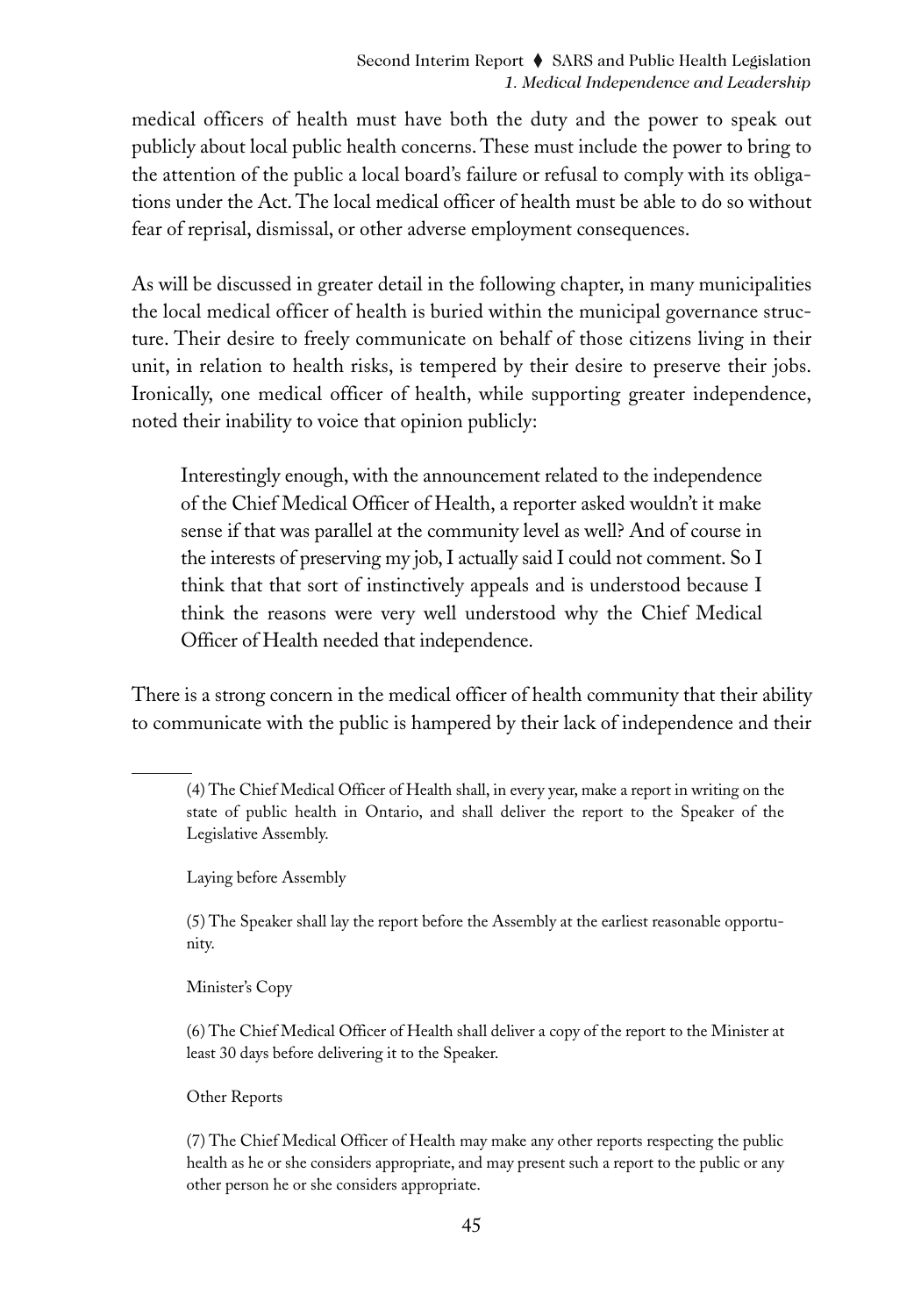struggles within the municipal governance structure. One local medical officer of health described how hard it is to get the public health message out to the public:

. . . for many years I insisted on preparing my own annual report and we printed it and we distributed it through libraries and all the usual venues. The regional corporation actually at that time never had an annual report of their own and they heard about this, so they decided to do their own annual report, I mean apart from their financial statement, which of course they've always had to do, but they decided they needed a glossy annual report so for awhile I was allowed to have the two middle pages that related specifically to the health of the residents and over the last two, three years that has disappeared as well, I gave up fighting for that.

As another medical officer of health described the problem:

… communication and public health risk communication is different from corporate communication and that is a very difficult concept for regional corporations to understand, they just feel they own all of the communication because what it means to them is ensuring that pathways are in place for re-election.

Yet another medical officer of health described the struggle to communicate with the public:

I recall one incident where the regional municipality wanted to speak out on a communicable disease investigation. They [the region] make unhealthy public health policy decisions all the time and because I'm embedded in the regional municipality, I can't speak out, and I think what you're seeing as well is a disturbing trend of integrating public health risk communications into the municipal communications. The problem with that is the latter often serves as a press secretary function to the regional politicians. And I think you need to give a great deal of consideration to this one, more generally, with respect to emergencies. You need to protect the independent voice of the medical officer of health with respect to public health risk communications, particularly in the municipal setting, because there are conflicts all the time. This may be the opportunity to clean it up so that we can speak authoritatively, locally, on public health risk standards. My hope would be that we would get the same sort of protection that the Chief Medical Officer of Health presumably is going to get, maybe even more as a part of the independ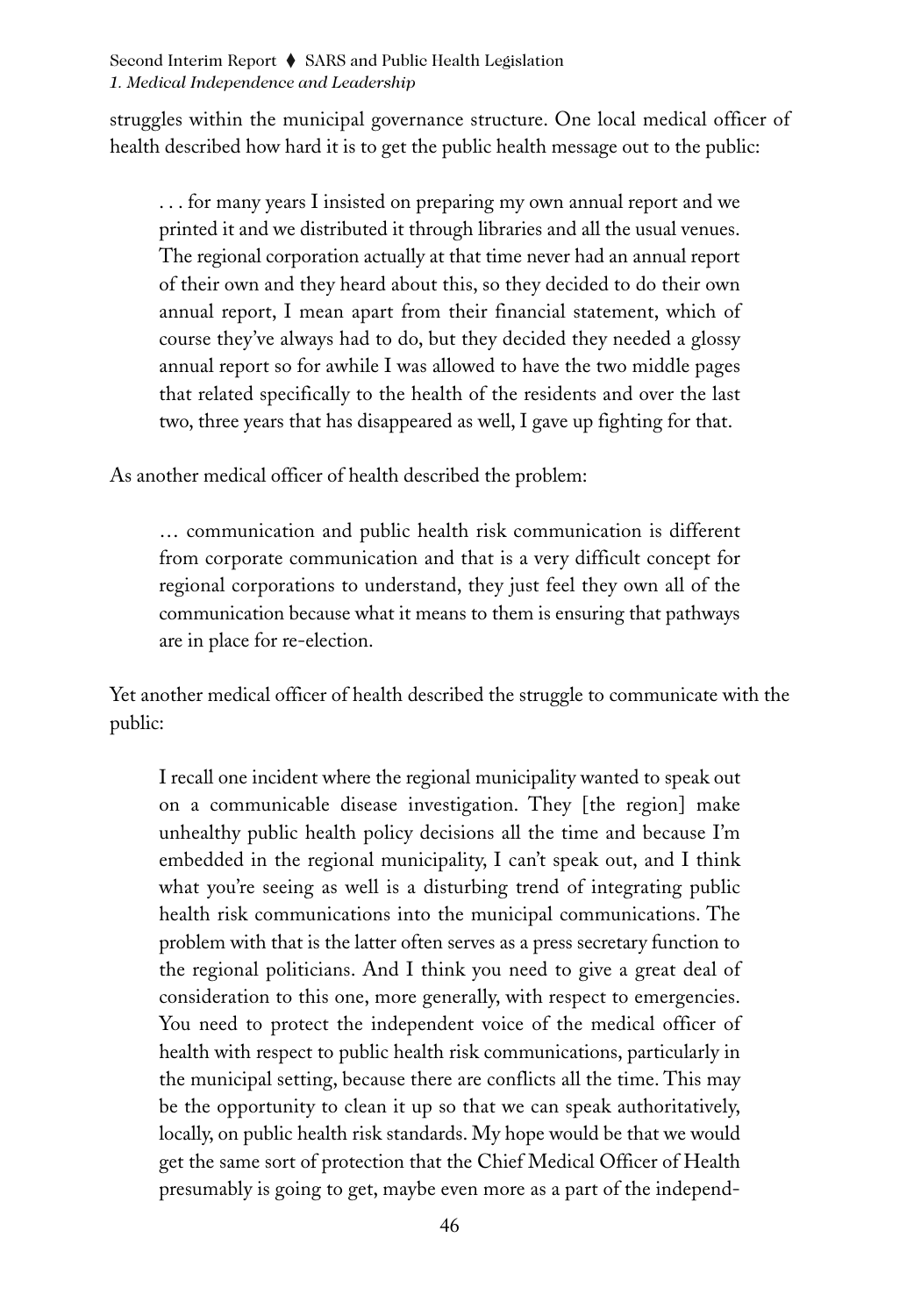ence package that we're expecting in the Fall.

The problem is particularly acute when it may be necessary to speak out against a health risk created by the municipality itself:

If you subsume the public risk communications machinery in the corporate communications machinery, then your strong public health messages may be sanitized or killed because your message may look bad. [What about] a region who is charged with violations under the Ontario Water Resources Act, failure to report abnormal test results. As you know, we're required to issue boiled water advisories and as such we are also in the loop with respect to reporting, as is the Ministry of the Environment. Clearly there would be a conflict of interest in us speaking out, if in fact there was a problem with reporting to public health, if in fact it undermined the defence of the Region with respect to charges under the Ministry of the Environment. I mean this is just one of many, many examples, but I think public health risk communication is very, very important.

It is unacceptable that medical officers of health are restricted in their ability to tell the public what it has a right to know about health risk. Public health leadership and risk communication must be the clear domain of the local medical officer of health. The *Health Protection and Promotion Act* must authorize them to speak out on behalf of public health, without fear of adverse employment consequences. They have the duty, and require the power, to tell the public directly about any health risk. Local politics and bureaucratic turf wars have no place in the protection of the public's health. It is vital to ensure the ability of the medical officer of health to speak out. It is equally vital, as noted in the following chapter, to protect the local medical officer of health from the municipal bureaucracy and ensure his or her direct authority for the administration of staff and public health resources. Both changes are necessary to ensure the ability of the local medical officer of health to protect the public.

The independence recently given to the Chief Medical Officer of Health by statutory amendment should now be extended to those responsible locally for our day to day health protection. As one local medical officer of health said:

I think those of us who are in public health as physicians, really believe in the ability to improve people's health, and that's why we got in the job in the first place, and that's why I'm here, because I want to help shape the system*.*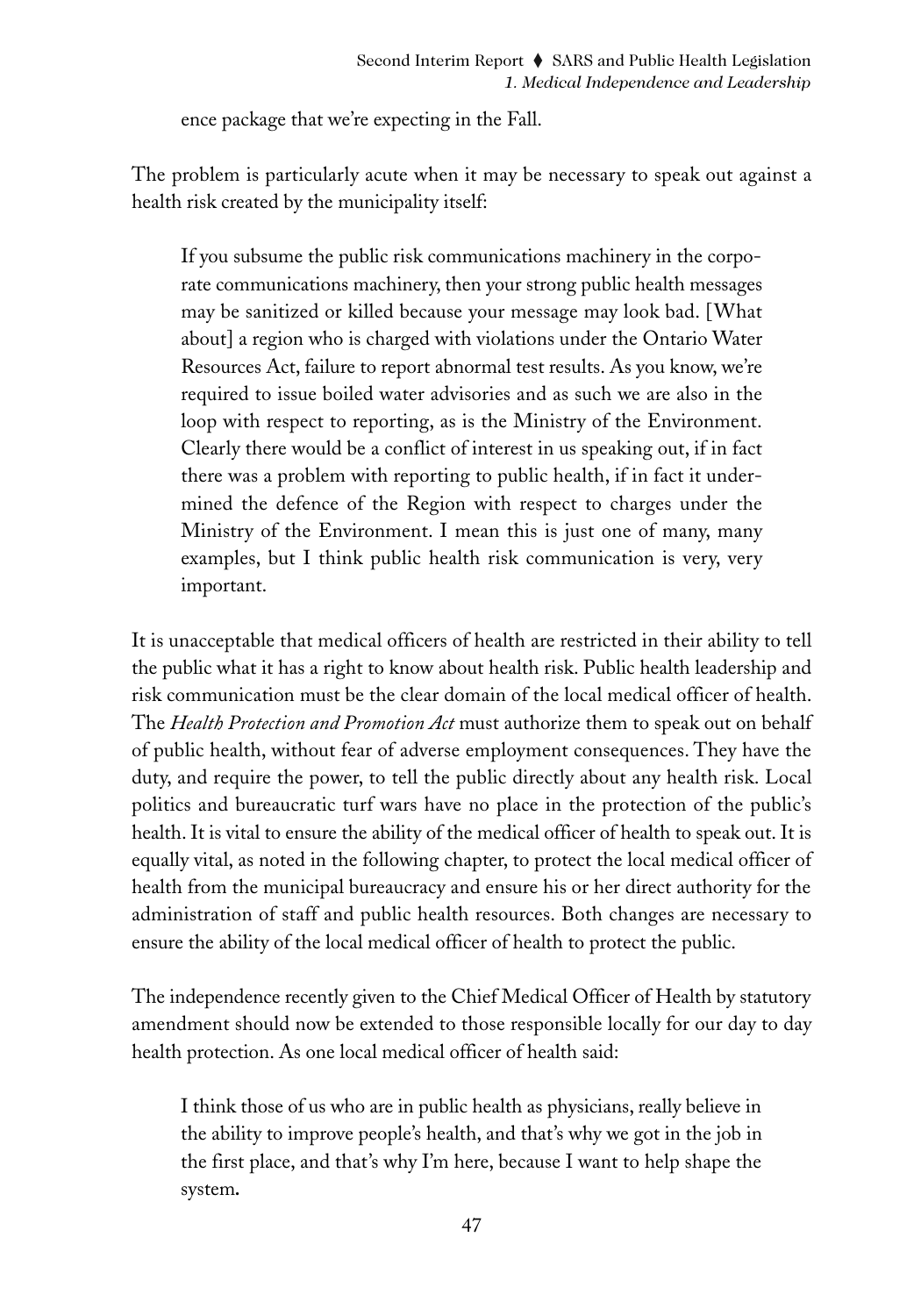They must have the legal authority and independence.

### *Recommendation*

**The Commission therefore recommends that:**

- **The** *Health Protection and Promotion Act* **be amended to provide for every local medical officer of health a degree of independence parallel to that of the Chief Medical Officer of Health. This would include:**
	- **Giving the local medical officers of health the same reporting duties and authority as the Chief Medical Officer of Health:**
	- **To report every year publicly on the state of public health in the unit. This report must be provided to the local board of health and the Chief Medical Officer of Health 30 days prior to it being made public; and**
	- **To make any other reports respecting the public's health as he or she considers appropriate, and to present such a report to the public or any other person, at any time he or she considers appropriate.**
	- **• Protecting the independence of the local medical officer of health by providing that no adverse employment action may be taken against any medical officer of health in respect of the good faith exercise of those reporting powers and duties.**

## A Continued Need for Greater Central Control over Health Protection

The present system of central accountability and control is impractical and cannot continue. When a board of health fails in its obligations, the cumbersome enforcement provisions of ss. 82 through 86 are the only recourse for the Chief Medical Officer of Health. As the Commission observed in the first interim report:

The difficulty is that the assessment and compliance machinery is infinitely complicated, replete with notices, directions, orders, procedures before the Health Services Appeal and Review Board and the Superior Court of Justice and appeals therefrom. It more resembles an interna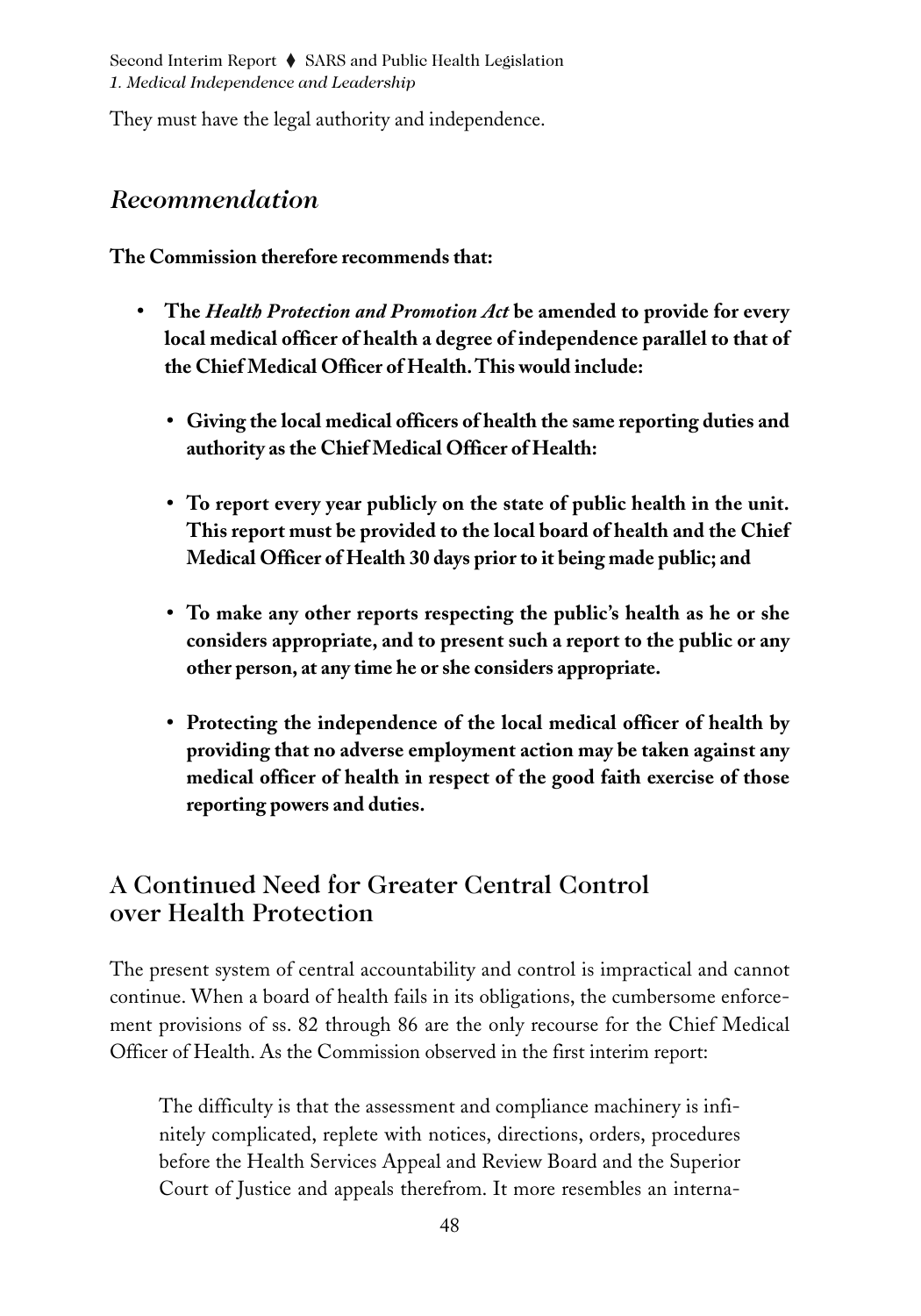tional peacekeeping operation than it resembles effective machinery to enforce basic health protection standards across the province.

These powers had to be invoked in the Muskoka-Parry Sound Health Unit debacle, described below. The process in that case was time consuming and resource intensive. The Chief Medical Officer of Health, as Ontario's health protection leader, requires a simpler process of intervention than the complex process set out in the *Health Protection and Promotion Act*. The assurance of a uniform level of health protection across the province, particularly in relation to infectious diseases, demands that the Chief Medical Officer of Health have the power to intervene quickly and effectively whenever necessary to protect the public. Health protection across the province relies not only on effective boards of health, but also on knowledgeable, effective local medical officers of health. It is the local medical officers of health who have the authority to make orders under the *Health Protection and Promotion Act*, in the interests of protecting the public's health. Curiously, although the Chief Medical Officer of Health is the leader for health protection in the province, she does not have the same powers as the local medical officers of health. Moreover, she has no ability to direct persons whose services are engaged by a board of health, short of taking over the board of health.

The Chief Medical Officer of Health can only exercise direct powers under s. 86 of the Act, which requires that she determine that "a situation exists anywhere in Ontario that constitutes or may constitute a risk to the health of any persons." In such a case, the Chief Medical Officer of Health may investigate the situation and take any action, as she considers appropriate, to prevent, eliminate or decrease the risk. Subsection (2) states that where these criteria are met, she can exercise the powers of the local medical officer of health or the board of health, or direct the services of a person whose services are engaged by the board of health. Although this standard of intervention is not high, it is nonetheless a legal hurdle to intervention. As a legal hurdle it attracts all the legal issues associated with the intervention of a superior authority into the affairs of an autonomous local entity.

That is the wrong way to view the collegial relationship between the Chief Medical Officer of Health and the 36 local medical officers of health scattered throughout the province. The relationship, although collegial, cannot be entirely equal in an era in which the rapid communication of deadly disease requires a strong measure of central accountability and control. The ability of the Chief Medical Officer of Health to intervene where necessary in a local health unit should be part of a seamless continuum where daily authority is exercised by the local medical officer of health subject to the direction, whenever necessary, of the authority of the Chief Medical Officer of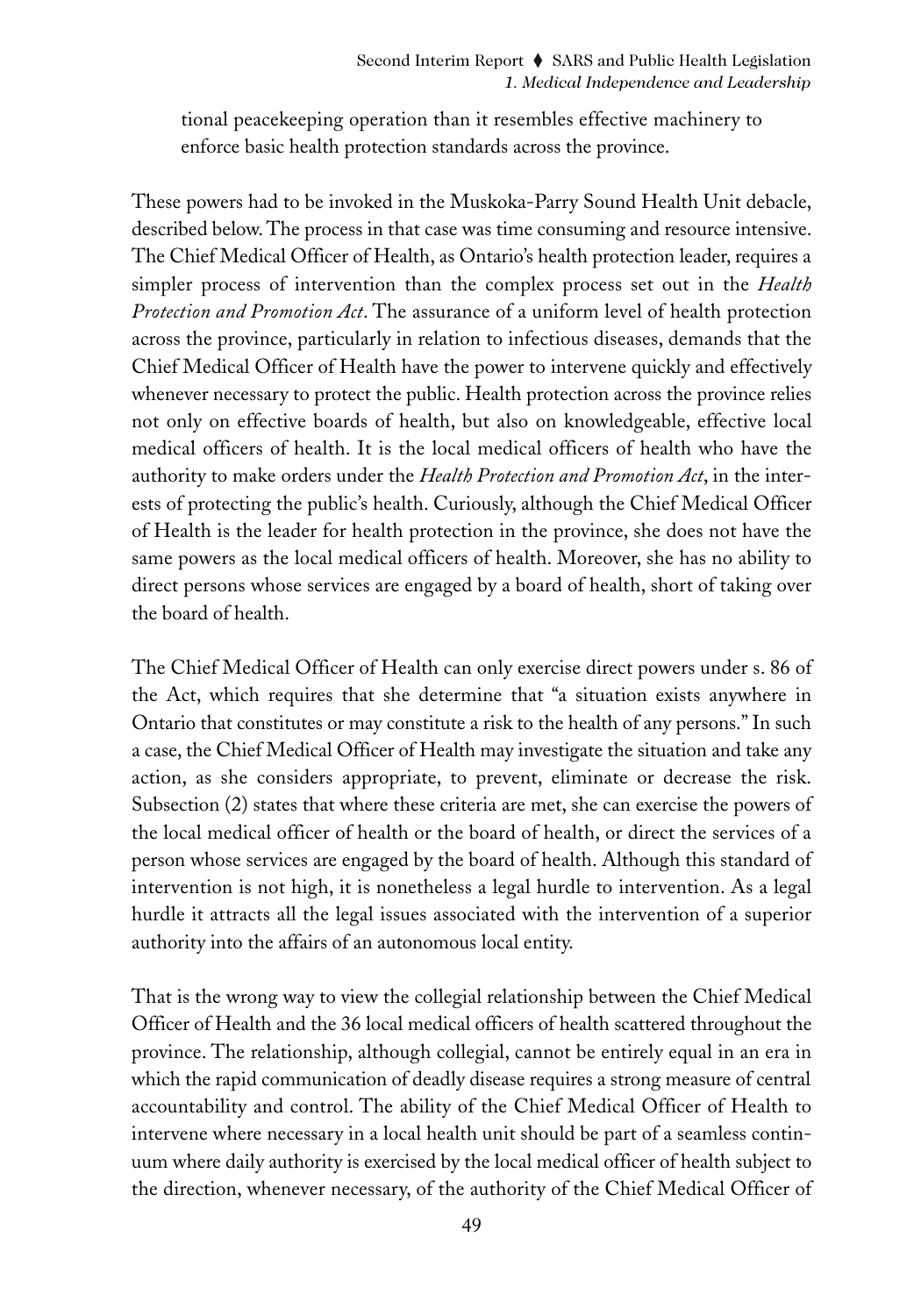Health. The exercise of central leadership and authority cannot be impeded by this formal legal hurdle more appropriate to an era when local autonomy necessarily trumped central control. The public interest in unified accountability and control requires that there be no formal legal impediment to the local involvement and leadership of the Chief Medical Officer of Health whenever it is required in the wider provincial interest.

Ontario is fortunate in its many skilled, experienced and dedicated local medical officers of health who do a remarkable job delivering services and protecting the public. But this does not detract from the need for the Chief Medical Officer of Health to be able to intervene where the local authorities need leadership, assistance, or intervention.

Threats to public health may arise suddenly and without warning, overwhelming the capacity of a local health unit and local medical officer of health. It is essential in such cases that central resources and leadership be deployed immediately not only to assist the local unit but also to guard against the spread of disease to the rest of the province.

If a West Nile problem or a future SARS or some other hazard cannot be easily contained because the situation overwhelms the resources of the local health unit, they should be able to count on the Chief Medical Officer of Health to do what is necessary, whether that be deploying resources from other health units or the province.

For this reason alone, the Chief Medical Officer of Health requires the ability to step in immediately without the hurdle of s. 86, described above.

The problem with the present lines of authority between the Chief Medical Officer of Health and the local health units is that they harken from a pre-SARS era when it seemed fine for municipalities to run the show as independent legal entities. SARS showed that public health is a provincial concern, not just a local concern. Infectious diseases do not respect the geographic boundaries of Ontario's local health units. As noted so often, an infectious disease outbreak in one health unit could bring the whole province to its knees within days. Local autonomy has many advantages, but not when it comes to infectious disease problems that threaten the larger Ontario public interest.

The recommendation, for concurrent Chief Medical Officer of Health and medical officer of health powers, exercised locally by the medical officer of health subject to the ultimate central direction of the Chief Medical Officer of Health, does not mean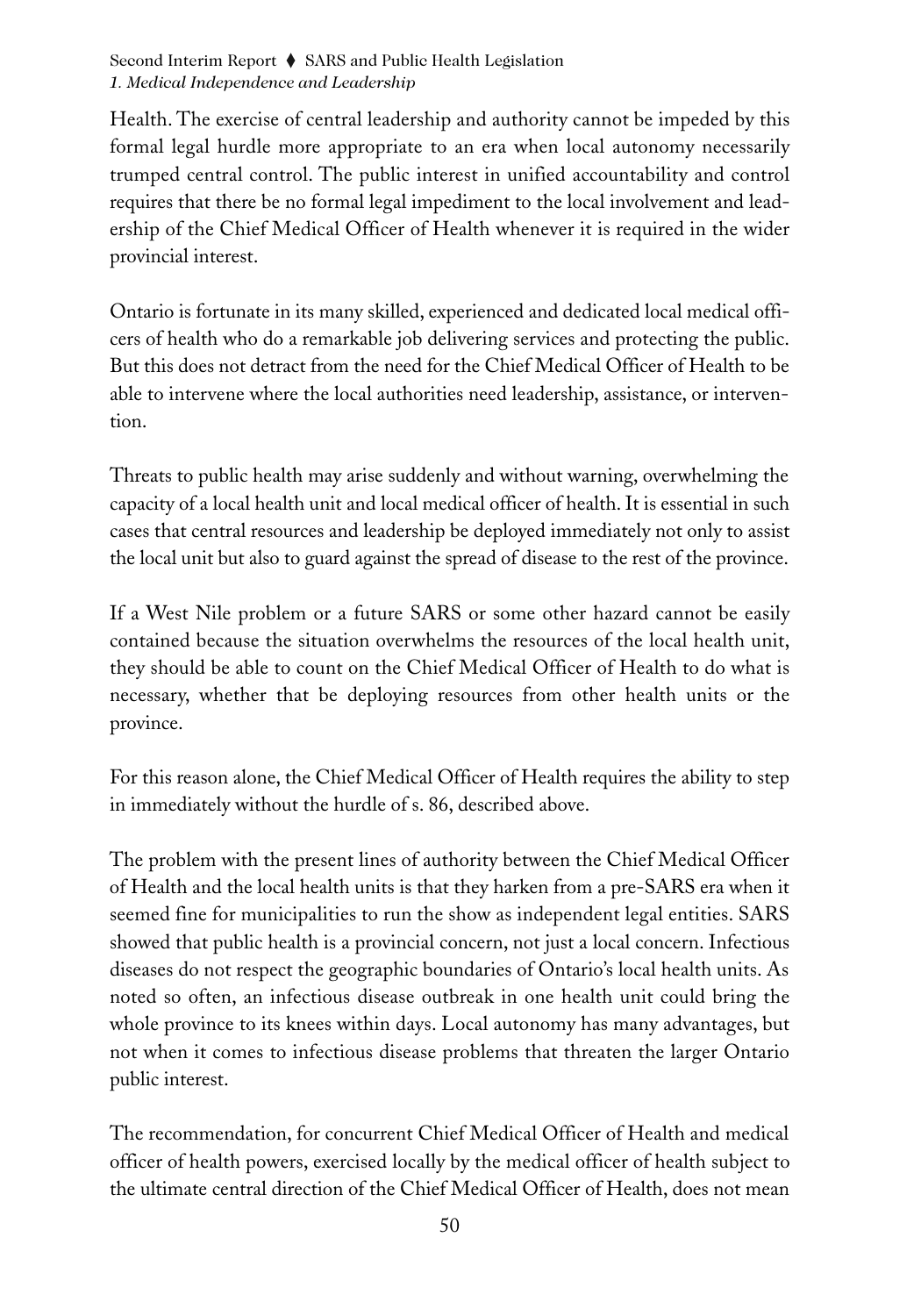that the local medical officers of health lose their duties and obligations under the Act or their local leadership and authority. They are still in charge at the local level, better protected against local bureaucratic and political interference, and subject only to the central leadership and direction of the politically independent Chief Medical Officer of Health.

Nor does the recommendation mean that local medical officers of health would lose their ability to address their community needs. It does not mean a cookie cutter approach to public health across the province. The public health challenges faced in a major urban center such as Toronto are not identical to those faced in a small northern community such as Dryden, and neither of those are identical to those faced by a border community such as Niagara Falls. In critical aspects such as infection control, surveillance, and management, as well as emergency preparedness, one would expect that the Chief Medical Officer of Health would lead strongly in setting clear standards that must be met in each health unit. This is vital to ensuring a seamless level of protection against infectious disease across the province. In other activities, however, like those unique to a particular community, the expectation is that the local medical officer of health would have wide discretion in programme planning and delivery of services. Requiring that mandatory standards be met and giving the Chief Medical Officer of Health a strong central role, do not mean that all health units' programmes must be carbon copies of each other. Nor does it mean that the local medical officer of health would lose the ability to tailor the programmes to the particular region. The recommendation is not to remove their current powers or independence, but simply to give the Chief Medical Officer of Health concurrent power to reinforce central leadership and control when needed.

One local medical officer of health expressed this concern:

I think the principle that you want to set up a framework whereby the Chief Medical Officer of Health can exercise authority at the local level when needed is a good principle. I think that you are right that that exercise is more likely to happen on issues of communicable disease control than it is in other areas. I am just wondering what the best way to do that is. I guess the local MOH is almost always going to be closer to the situation and in a better position by virtue of having information and having worked with it probably for a little while before the issue comes up of whether the Chief Medical Officer of Health should step in.

I would almost rather see the presumption being that there is local autonomy with a mechanism for override rather than delegation with the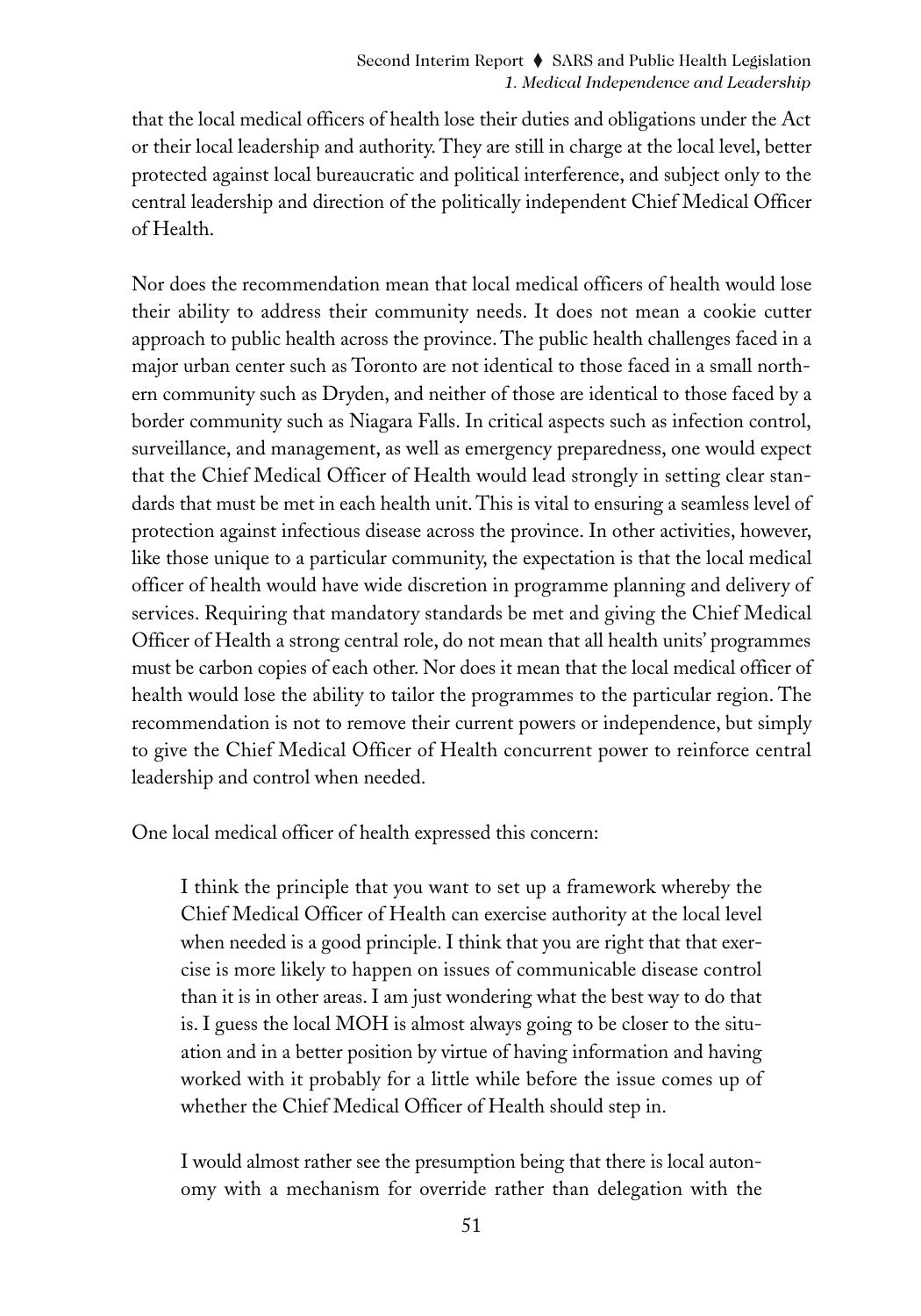> option of taking the authority back and there may be some legal differences in those two ways of structuring it. I think the default should be that the person on the scene in the first instance has the responsibility for making decisions.

This thoughtful concern is met by the practical reality that no Chief Medical Officer of Health fulfilling his or her overall provincial responsibilities will have the time, the inclination or the resources to tinker inappropriately with local decisions. Under the present system, whatever its future, local autonomy is required on a day to day basis because you simply cannot run the whole province from Toronto. Day to day management of health protection will devolve necessarily on the local medical officer of health subject to central leadership and direction by the Chief Medical Officer of Health, without legal hurdles, when it seems reasonable.

Under this recommendation it would be business as usual. The local medical officer of health under the present practice runs public health locally but consults with the Chief Medical Officer of Health when particularly sensitive issues arise on which the local medical officer of health wants advice and support from the Chief Medical Officer of Health. This recommendation retains the initial presumption of local control. There is no proposed increase in actual power for the Chief Medical Officer of Health who already has the power of intervention in s. 86, described above. This recommendation simply removes the legalistic baggage potentially attracted by s. 86 and makes the central leadership of the Chief Medical Officer of Health more direct.

Others have raised the concern that transferring the powers to the Chief Medical Officer of Health creates the potential for abuse of these powers by the Chief Medical Officer of Health. While they do not raise this concern about the current Chief Medical Officer of Health, they worry about the use of this power in the hands of an unknown successor.

As noted above and discussed in greater detail below, the independence of the Chief Medical Officer of Health, as well as the greater independence of the local medical officer of health, combined with the ability and security to speak out publicly, would act as a deterrent against any inappropriate use of the powers of the Chief Medical Officer of Health.

One local medical officer of health expressed the concern that problems will arise not necessarily when the Chief Medical Officer of Health decides she needs to intervene, but when members of the public or others in the community seek to use her authority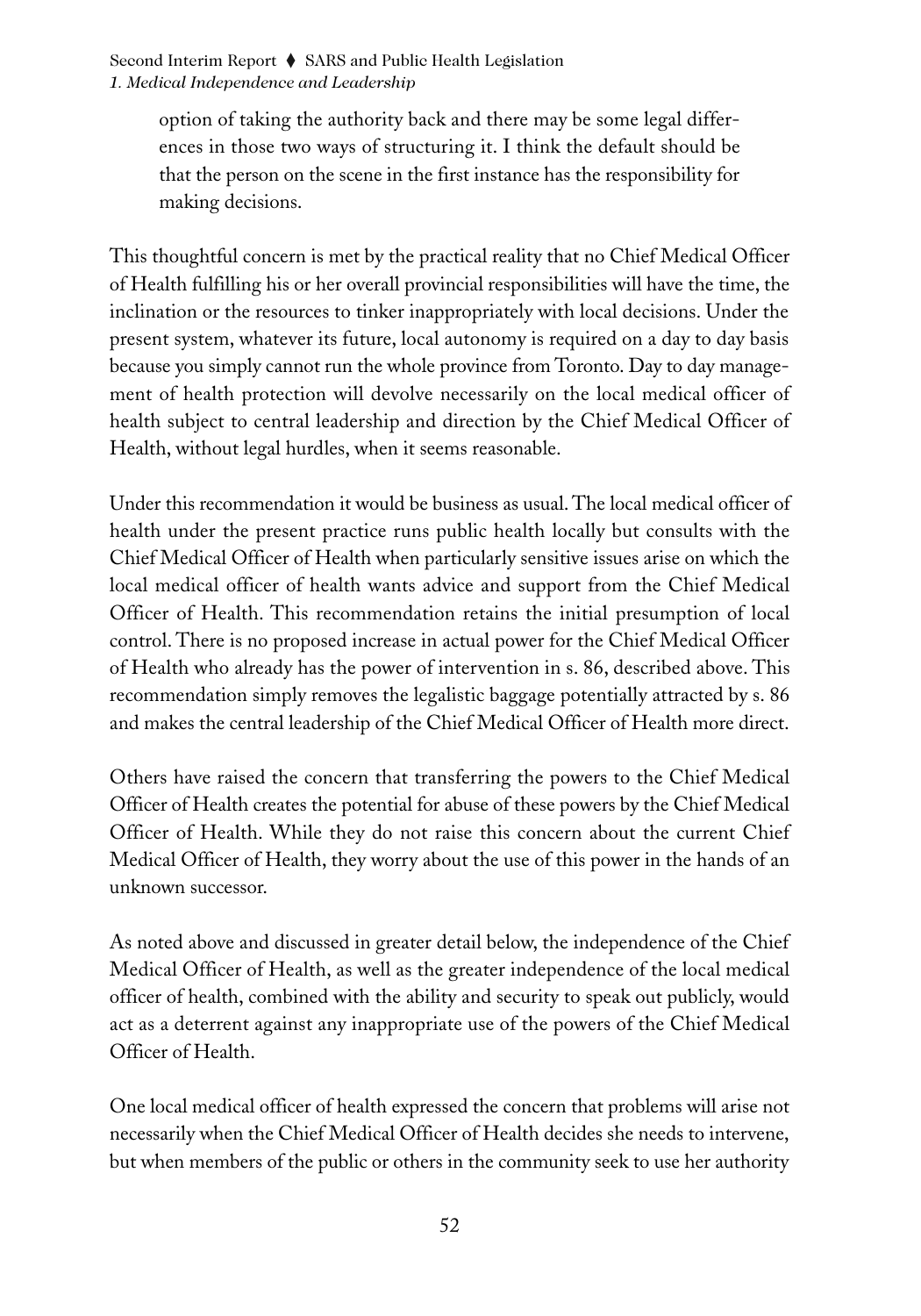to undermine or challenge the independence and authority of the local medical officer of health:

I guess a good situation would be one in which the Chief Medical Officer of Health found it relatively easy to step in where needed at their discretion, but the people whom the local medical officer of health is dealing on a day to day basis would not find it easy to appeal as it were over the head of the local MOH. You do not want to give the people that we have to work with on a regular basis the idea that if they do not like the MOH's decision, they can just bump it up a level.

. . . is it possible if you do not want to have criteria that would set boundaries, is it possible to indicate a level of concern so that it makes it clear that it is not a day to day avenue that is open to people, some language around extraordinary circumstances or posing a risk to the health of the population. I do not know what would work but a little bit of guidance to people trying to interpret the legislation.

The Chief Medical Officer of Health must ensure that it is clear to everyone, through policy and practice, that her authority and intervention is not available to those who seek to use it simply to second guess an unpopular decision of the local medical officer of health. As recommended above, the strengthened independence of the local medical officer of health recommended below by the Commission will provide an effective safeguard against any inappropriate use of the powers of the Chief Medical Officer of Health.

The Commission proposes a system of dispersed central authority whereby the local medical officer of health exercises in ordinary times local authority concurrent with that of the Chief Medical Officer of Health. Local autonomy of the local medical officer of health is the ordinary position. Local autonomy is secured by the newly recommended independence of the local medical officer of health from bureaucratic interference or political pressure. Local autonomy is fortified by the newly recommended duty and power of the local medical officer of health to speak out publicly in respect of health risks. The local autonomy of the medical officer of health is subject only to the central leadership and ultimate direction by the Chief Medical Officer of Health that is required to ensure a uniformly strong level of protection across the 36 separate local health units, particularly in relation to infectious disease.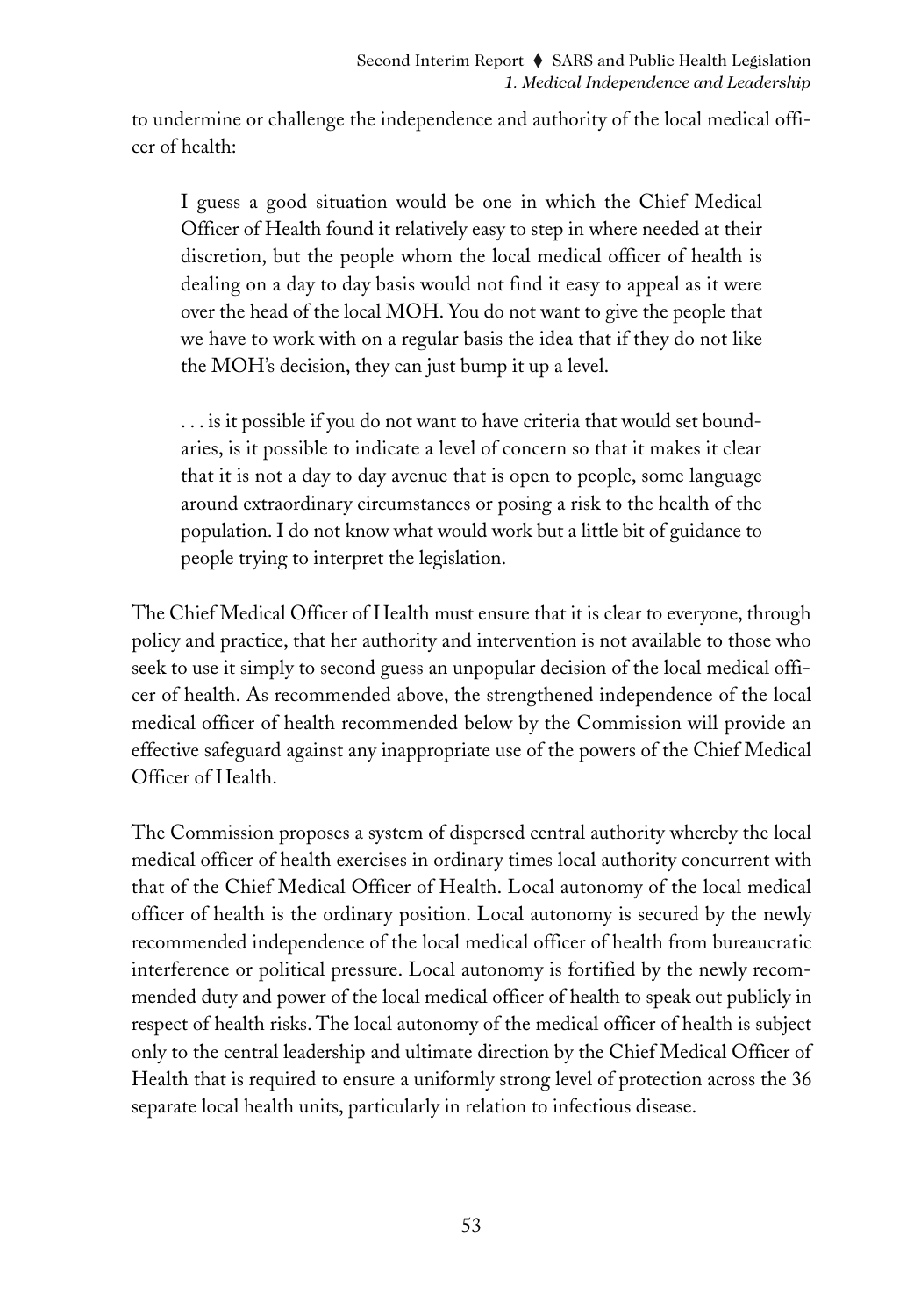# *Recommendations*

### **The Commission therefore recommends that:**

- **The powers now assigned by law to the medical officer of health are assigned concurrently to the Chief Medical Officer of Health.**
- **These concurrent powers shall be exercised by the medical officer of health in the local region, subject to the direction of the Chief Medical Officer of Health.**

# Public Health Emergency Preparedness and Response

SARS showed us also that it is essential that one person be in overall charge of our public health defence against infectious outbreaks. While cooperation and teamwork are required in any large endeavor, effective defence against infectious disease requires that all public health aspects of that defence be under the leadership of one person.

Since SARS, emergency committees have proliferated and multiplied within the government and particularly within the Ministry of Health and Long-Term Care. Within the Ministry of Health and Long-Term Care, the Health Emergency Management Committee plans for emergencies, the Ontario Health Pandemic Influenza Plan Steering Committee plans for pandemic influenza emergencies, the Emergency Management Unit manages emergencies, and the Executive Emergency Management Committee makes executive decisions. There are also additional layers of committees at the centre of government.

Strangely, the Chief Medical Officer of Health is in charge of none of these committees which are central to Ontario's defence against public health emergencies.

A case in point is the Emergency Management Unit, established in December 2003, to oversee all the Ministry's emergency management activities. Under the leadership of a dedicated long-time official in the Ministry of Health and Long-Term Care, the Unit plays a central role in many crucial public health emergency planning activities:

• It is the lead for pandemic influenza planning, including overseeing the steering committee it established to oversee the development of the health pandemic flu plan.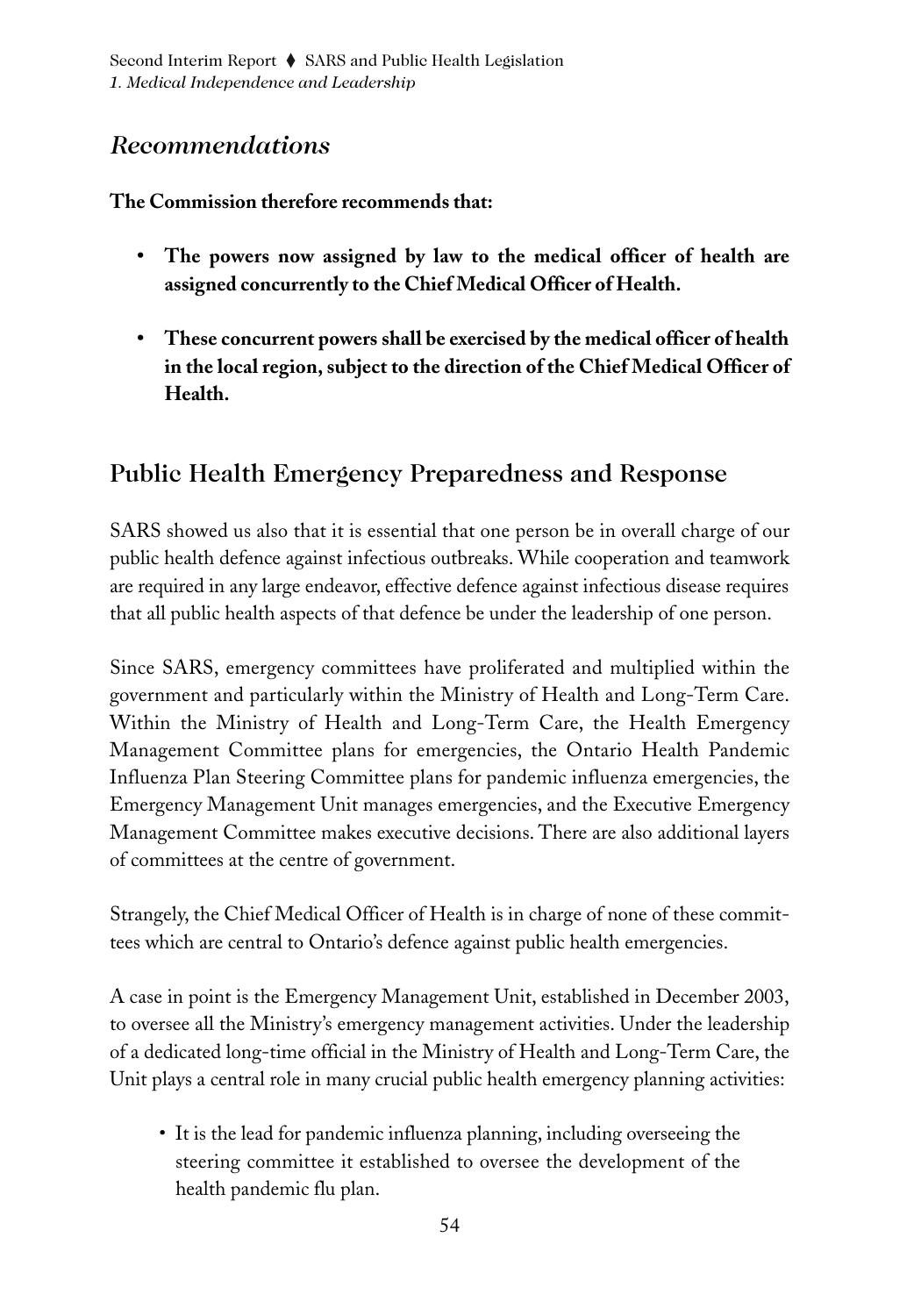- It is developing a smallpox emergency response plan.
- It is developing a radiation health response plan.
- It is working on the health component of the Foreign Animal Disease Plan.

The Unit's extensive activities have necessitated the development of draft Terms of Reference for a Scientific Advisory Team to:

Provide advice to EMU based on evidence and best practices on medical/ scientific aspects of health emergency planning and response, including but not limited to:

- Personal protection for health care workers;
- Medical response to and treatment of chemical, radiological and nuclear agents;
- Patient triage treatment and transport priorities;
- Needs analysis for pharmaceutical and other antidotes;
- Interaction and integration among health care providers; and
- Educational and research initiatives.

Review and provide input into relevant policies, standards and guidelines as directed by EMU.

Upon request, act as a Scientific Response Team to be convened to support the Ministry's health emergency response (specific membership to reflect the needs of the emergency).

Provide scientific advice specific to health emergency threats upon request of the Director.<sup>56</sup>

<sup>56.</sup> Ministry of Health and Long-Term Care, Emergency Management Unit, "Update on EMU Reference Groups," February 21, 2005.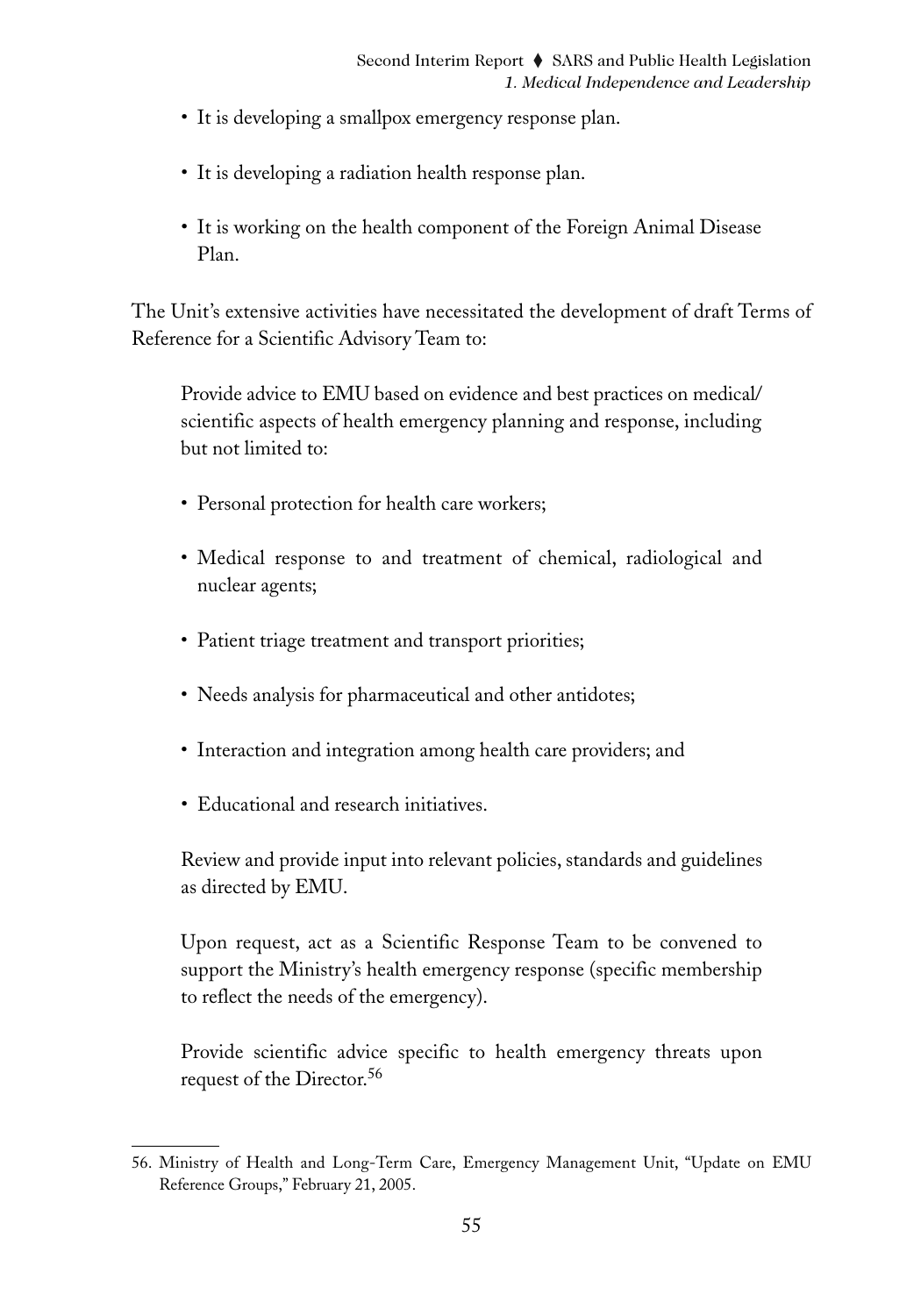For expertise on infectious disease, the Unit is also developing a relationship with the Provincial Infectious Diseases Advisory Committee (PIDAC) that may require a memorandum of understanding. A recent summary of the EMU's activities related to PIDAC said:

- Expertise on new and emerging infectious diseases is provided by PIDAC.
- [EMU] Scientific Advisor and Director, EMU members of PIDAC.
- Work under way to develop a memorandum of understanding regarding mutual expectations in an emergency.
- Requests for specific advice on infectious diseases provided on an ad hoc basis, e.g., consolidation of SARS directives, confirmation of basic personal protective equipment in response to an infectious disease.<sup>57</sup>

The Unit's web site is also the primary vehicle for public risk communication on significant public health issues. The portion of the web site aimed at the general public contains information on avian flu, influenza pandemic and health advisories. The portion of the web site intended for health care professionals contains technical information on pandemic influenza, avian flu, including screening tools, infection control standards, and important health notices.

The March 1, 2005, organizational chart of the Ministry of Health and Long-Term Care shows the Emergency Management Unit as a separate entity, with an apparent reporting relationship to the Associate Deputy Minister. There is no reporting link from the Emergency Management Unit to the Chief Medical Officer of Health.<sup>58</sup>

This is clearly a unit that should be under the direct authority of the Chief Medical Officer of Health. Nothing could be more central to the mandate of that office in protecting Ontarians from deadly infection. It makes no sense to hive off from the Chief Medical Officer of Health the responsibility for public health planning for smallpox and pandemic influenza. It makes no sense to put the responsibility for smallpox and pandemic influenza planning under a separate division of the Ministry. Public health emergency planning requires the leadership of the Chief Medical

<sup>57.</sup> *Ibid.*

<sup>58.</sup> See Appendix G to this Report.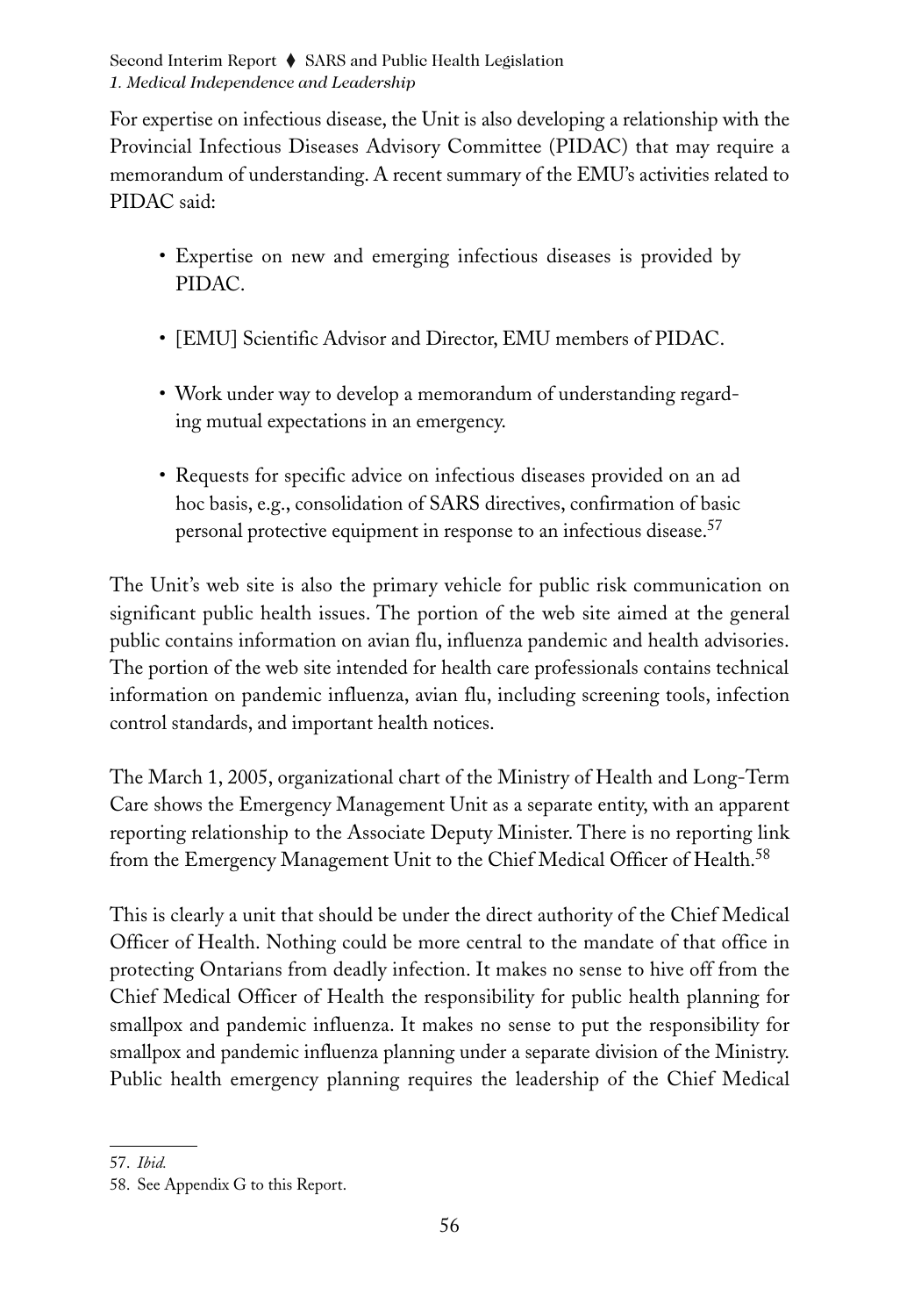Officer of Health, not an independent bureaucratic entity. SARS showed that this kind of bureaucratic barrier leads only to problems.

A recent "Important Health Notice" from the Ministry of Health in respect of avian flu was distributed on the Unit's web site and was co-signed by the Associate Chief Medical Officer of Health and the head of the Emergency Management Unit, an official with no medical qualifications and no reporting relationship to the Chief Medical Officer of Health. To those familiar with the confusion during SARS arising from the split responsibility between the Commissioner of Emergency Management and the Chief Medical Officer of Health, this arrangement produces a shock of recognition.

Dr. Basrur explained to the Justice Policy Committee the problem during SARS of this very kind of arrangement:

… there were a multitude of directives issued under the authority of the two commissioners – the Commissioner of Emergency Management and the Commissioner of Public Health – and many comments back that people were unsure who was in charge because there were two signatories; there were always two people who had to be consulted.<sup>59</sup>

In the event of a provincial pandemic influenza emergency, can we expect three signatures, the Commissioner of Public Safety and Security, the head of the Ministry of Health and Long-Term Care's Emergency Management Unit, and the Chief Medical Officer of Health, two of whom are not medically trained? To ask the question is to demonstrate that the Ministry's present organization of emergency responsibility needs amendment to put the Chief Medical Officer of Health clearly in charge.

Another big problem during SARS that resulted from too many people managing the same problem was the multiplicity of information requests. The Commission repeatedly heard from SARS front line workers that much of their time was spent responding to multiple requests from various parts of the government, particularly within the Ministry of Health and Long-Term Care. As one Ministry employee who worked at the epi-unit told the Commission:

<sup>59.</sup> Ontario, Legislative Assembly, Standing Committee on Justice Policy (subsequently referred to as the Justice Policy Committee), *Official Report of Debates (Hansard)*, Public Hearings, August 18, 2004, p. 142.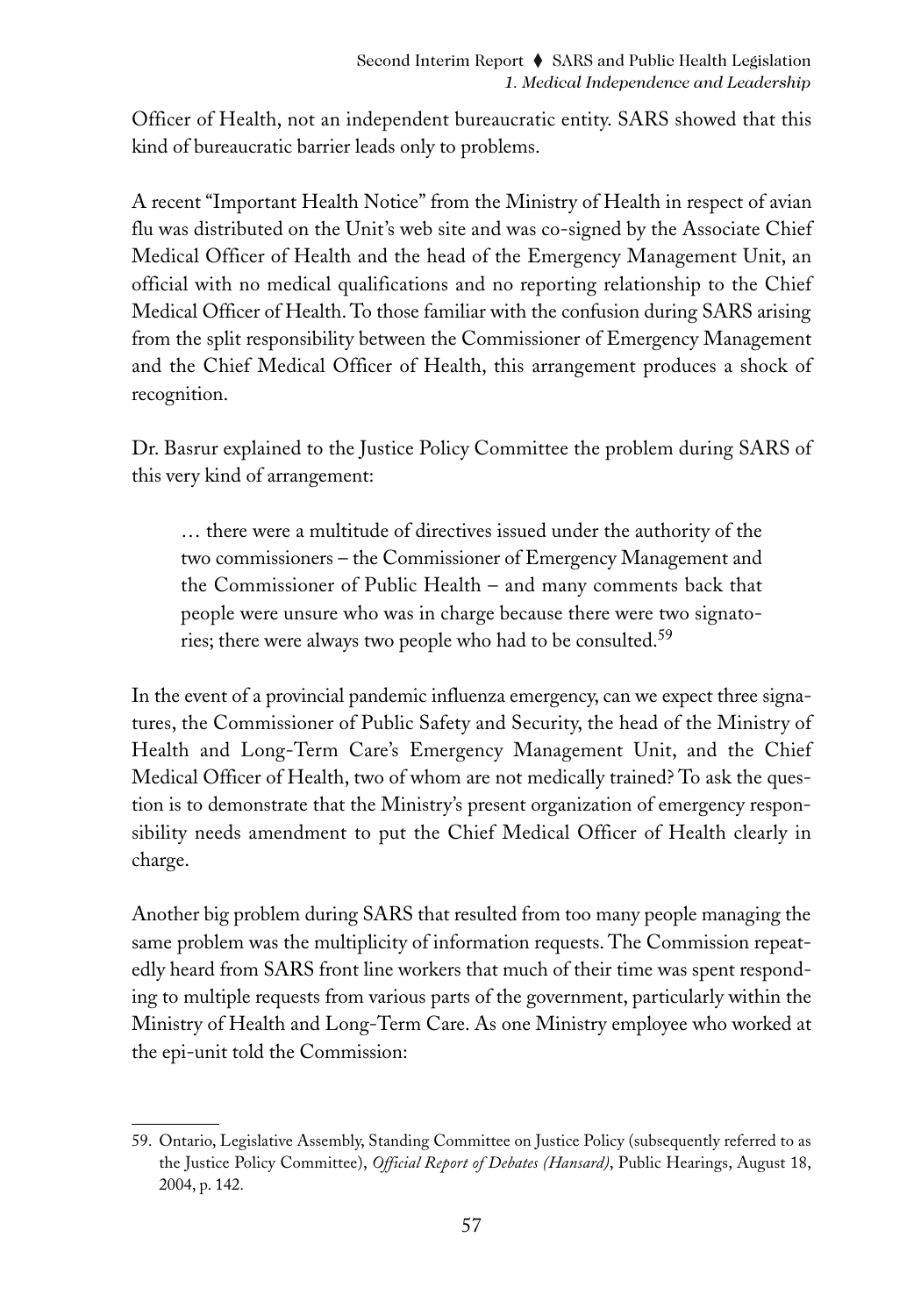Compounding that as we went on, the demand for data and data analysis just became enormous. You know, the mailing list got to be this humungous monster. Everybody wanted the data. Everybody wanted certain charts developed.

As the demands for information grew, people started duplicating work. The insatiable requests for information cascaded down to the front line workers and local medical officers of health and their staff, significantly contributing to their frustration and fatigue. It is important to guard against the creation of multiple responding agencies and committees, which can, by their very multiple existence, create barriers to effective emergency response. Should another infectious disease emergency hit the province, we are at risk, under the current emergency system within the Ministry of Health and Long-Term Care, of repeating the very problems that arose during SARS, with multiple separate groups demanding case information and feeling entitled to it by nature of their emergency response mandate.

This is not to say that the Chief Medical Officer of Health or the local medical officers of health would work in isolation or be responsible for each and every detail of public health emergencies. That is an impossible responsibility. Much of the planning for future emergencies involves the creation of partnerships and working groups. While it is essential to have partnerships and working groups in place prior to an outbreak there still needs to be a single leader, identifiable both internally and externally. As one expert from outside Ontario who worked at the provincial level during SARS described the problem;

Outbreak management 101 would never set up the situation for something like this where you do not have a single person defined as being overall responsible. That does not mean that the person works alone in isolation and would report to someone with legislative powers to do certain things but you do not do something as confusing as this with two leaders …

SARS caught Ontario's public health system unprepared. Unified preparedness and planning is a vital piece of armour in our protection against infectious disease. It must be a priority not only for the Public Health Division but also for every local health unit.

More will be said about this and the important issue of who is in charge, in the chapter on Emergency Legislation. Public health emergency planning is addressed here, in the context of Chief Medical Officer of Health leadership, as an area of the Ministry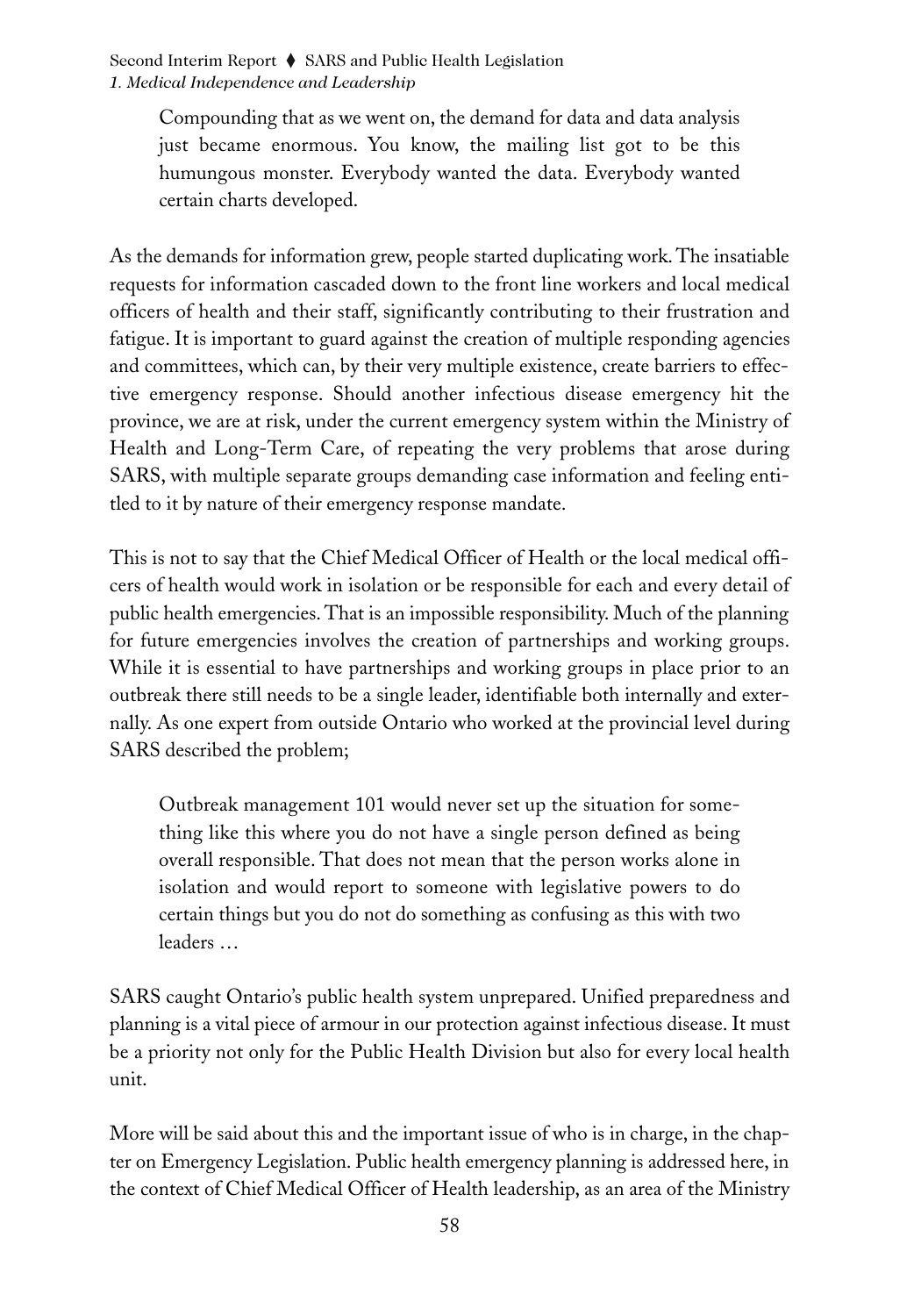of Health and Long-Term Care that must be put under the direction and control of the Chief Medical Officer of Health.

Key members of the SARS Scientific Advisory Committee suggest that it is important for the EMU, the Ministry's operational response to a public health emergency and its lead in preparedness planning and implementation and management, to report directly to the Chief Medical Officer of Health. They recommend:

If the Chief Medical Officer of Health is the incident commander during a health emergency, it follows therefore that all other health sectors are accountable to the Chief Medical Officer of Health. This was the premise during the SARS outbreak and worked to the extent that proper command and control structures were exercised, and now the Emergency Management Unit of the Ministry of Health and Long-Term Care is the coordinating structure by which provincial health care providers and organizations would report to the Chief Medical Officer of Health during an emergency and this should recognized in legislation. During the SARS outbreak there was duplication of information and efforts from within the MOHLTC. One central Emergency Management Unit reporting to the Chief Medical Officer of Health will avoid duplication and confusion.

The Commission endorses their recommendation.

Public health emergency preparedness and planning implementation must be the responsibility of the medical officer of health not only at the provincial level but also at the local level. It is not enough to ensure that the central provincial machinery is prepared. The local machinery in each part of the province must be equally prepared. Local preparation is essential not only to ensure a consistent province-wide response in each locality, but also because some public health emergencies will be local in nature without any immediate province-wide implications.

As one local medical officer of health noted, there must also be clarity around the leadership role of the local medical officer of health in respect of local health emergencies, and when responding to a provincial health emergency, in partnership with the Chief Medical Officer of Health:

We have not talked at all about health emergencies and who is in charge and what is a health emergency and in fact what is the role of the MOH at the local level with respect to health emergencies if at all and does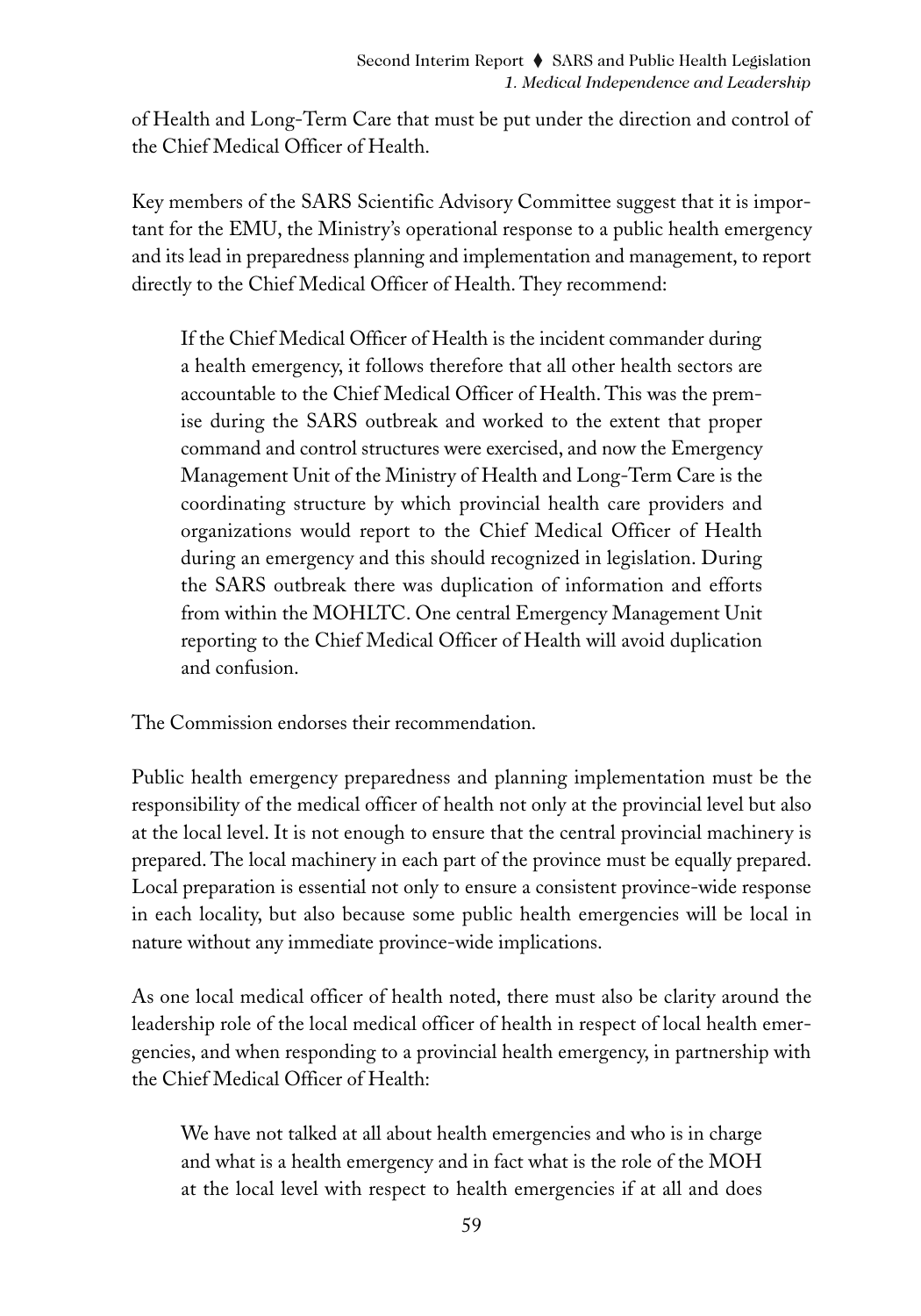there need to be a corresponding bulking up of the mandatory health programmes and services and guidelines under that with respect to health emergencies … But I guess why I am asking this question is I meet with and chair a health emergency preparedness kind of committee that involves the hospitals, long-term care and so forth … I pulled this together because nothing is happening locally and I was shocked to learn that despite there being a health emergency management unit created in the Ministry of Health, it has given hospitals, long-term care, and so forth no direction whatsoever to have emergency plans. So, to the extent there are other actors that need to be involved in responding to a local health emergency that does not require a provincial response for example, how does that happen, and what powers and duties can be brought to bear to deal with that situation.

In addition to preparedness and planning, the Chief Medical Officer of Health and the local medical officers of health must have the lead role in public health emergency mitigation, management, recovery, coordination and risk communication. Above all, there must be clarity around roles and responsibilities.

As Dr. Bonnie Henry, former associate Medical Officer of Health for Toronto, noted in her testimony before the Justice Policy Committee, there is currently little clarity around roles and responsibilities:

A few other little things that came out: we have conflicting legislation right now about who has to do what in an emergency. I think that needs to be either umbrella legislation through EMA or we need to look at the Emergency Management Act, the Public Hospitals Act and the HPPA separately to rectify some of the conflicting legislative pieces.<sup>60</sup>

Dr. Henry stressed the importance of local public health leadership in a public health emergency:

One of the things we need to remember is that all the actual physical, hands-on management of emergencies happens at the local level. So while we absolutely need to have the authority and decision-making

<sup>60.</sup> Justice Policy Committee, Public Hearings, August 18, 2004, p. 148.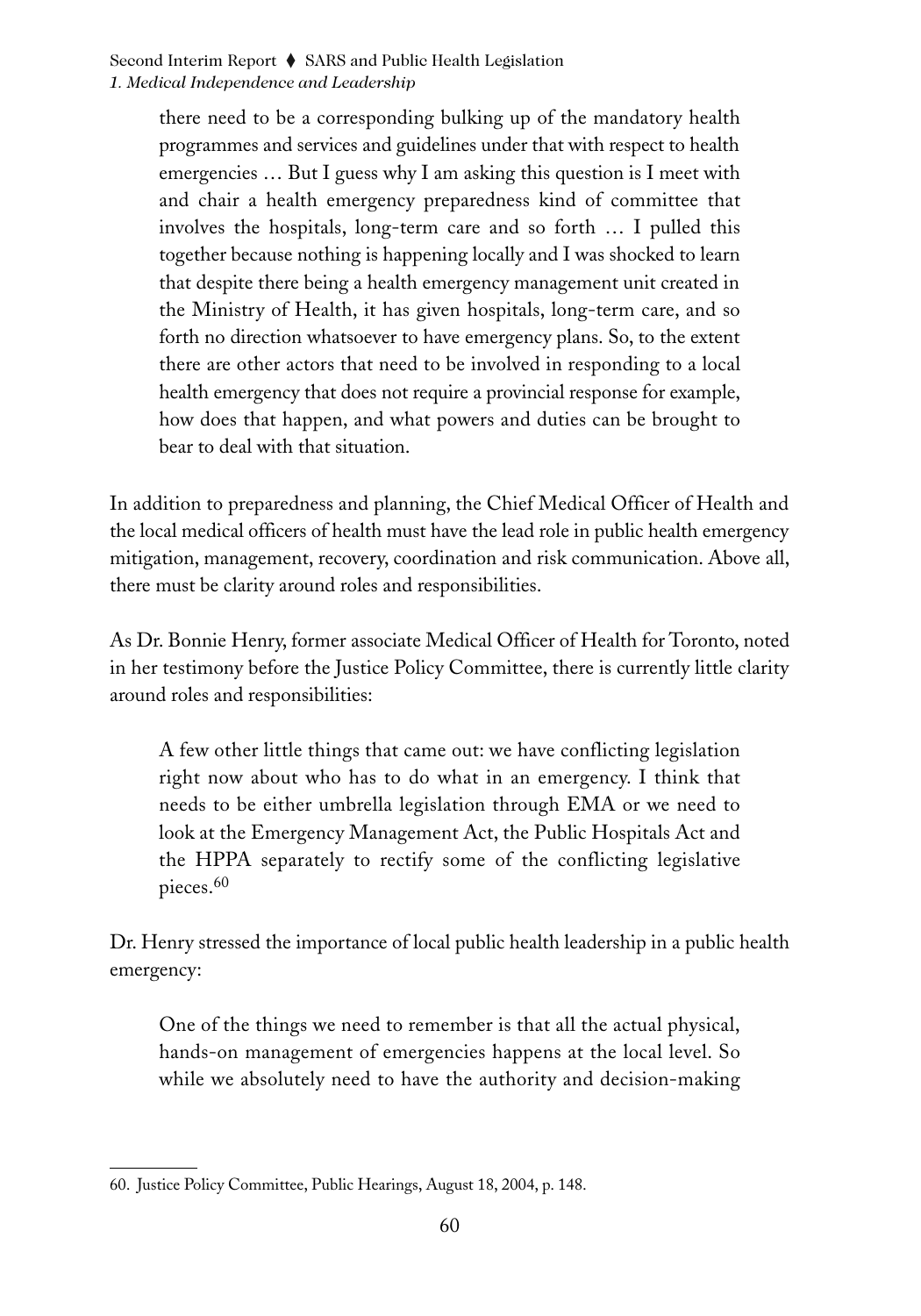and a command-and-control structure at the provincial level-and I absolutely agree with that-the authority then needs to go to the local people to do what they need to do within their own local jurisdictions, because we know the quirks of our own jurisdictions. Some of the problems we've run into, for example, are that under the Public Hospitals Act, hospitals are not necessarily required to be involved with their local emergency response organizations. That needs to be changed. There's nothing that requires them to be involved at the local level; they report to the province. That, I think, is an issue we have been trying to deal with.<sup>61</sup>

There is currently nothing in the *Health Protection and Promotion Act* that requires the local medical officer of health to be responsible for public health emergency preparedness, management and recovery or for public health risk communication. While there are scattered references to outbreak planning, emergency planning and risk communication in the Mandatory Guidelines, they are general in nature and do not make it clear what must be done and by whom.<sup>62</sup> None of these references put the local medical officer of health in charge at the local level during a public health emergency or in charge of public health risk communication.

One local medical officer of health described the need for reform as follows:

If you had a mandatory programme or standard so that every health unit shall work out a health emergency plan, a public health emergency plan, and that part of your function is, in the event of a public health emergency, public communication or risk assessment. I think that you have to do it in two places. I think that you have to deal with s. 5(1) and s. 7 … because if you do that then it gives you the authority, it helps you get money from the municipalities. I would also go a step further with respect to public health risk communications, I would also strengthen s.

<sup>61.</sup> *Ibid*, p. 148.

<sup>62.</sup> For example, s 2.0 of the Mandatory Guidelines says that services provided by the board of health are expected to be planned and delivered by staff with the required technical/professional skills including skills in risk communication (one of many skills identified). Section 5.0 requires the board of health to have an outbreak response plan, and s. 6.0 requires the board to ensure input to hospital infection control programmes in health units and nursing homes and homes for the aged on their outbreak contingency plan. However, nothing in the mandatory guidelines puts the local medical officer of health squarely in charge of health emergency planning, preparedness, mitigation, management, coordination, recovery or risk communication.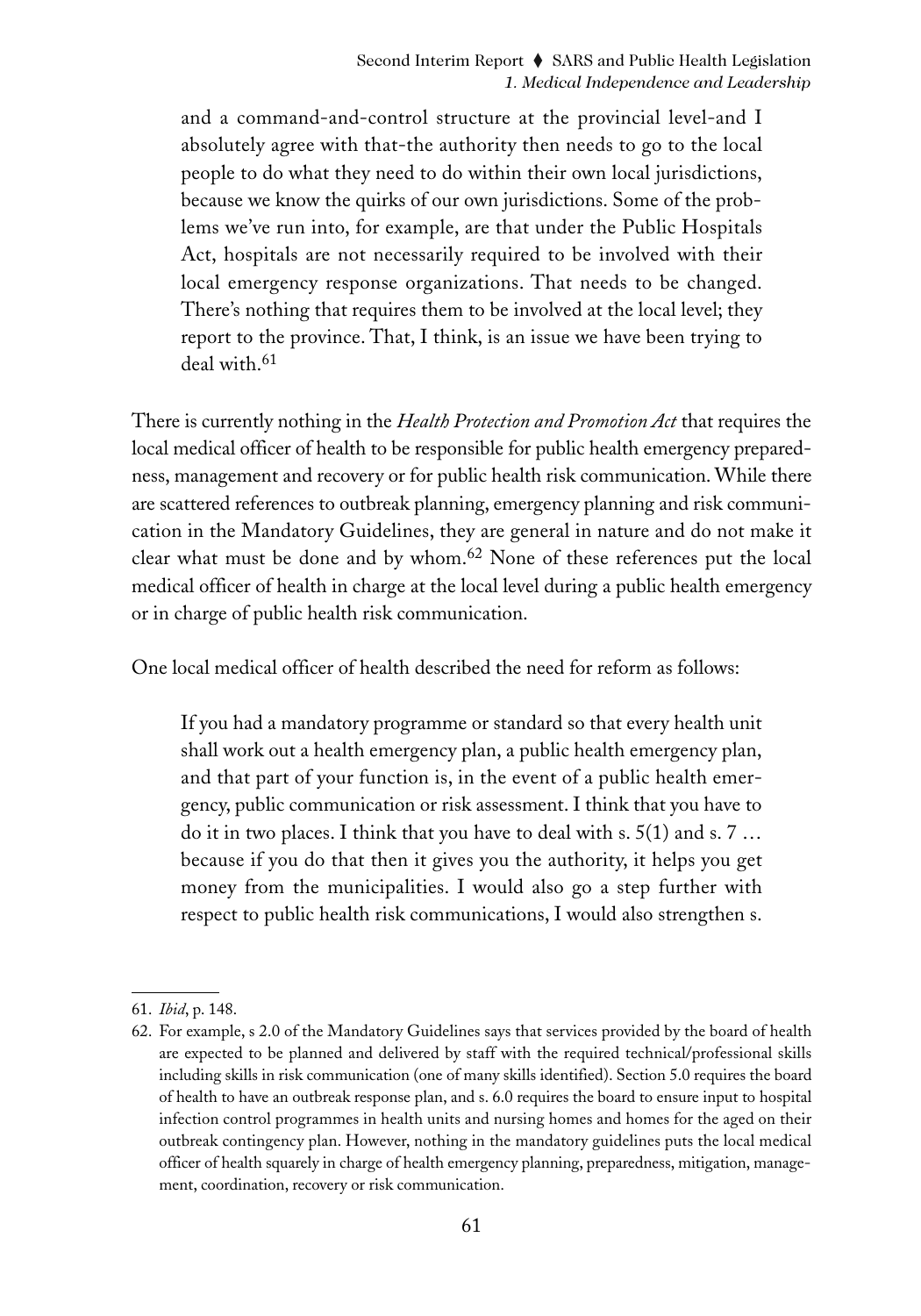67 so that there are explicit powers for the MOH to speak out with respect to health emergencies. You and I would agree that that may be covered under s. 67(1) but the people that you need to get to are the municipalities. You need to have some tools at hand to force them to pay for programmes and the way you do that is by declaring something mandatory. And when you do that, not only does the board of health and an obligated municipality have to provide and pay for it, but also it legitimizes the province providing the funding. So that is one of the advantages of naming those two areas in s. 5 and perhaps providing standards under s. 7. But I would also beef up in general the communications page under s. 67 and I think that there are enough other tools in the Act to allow us to get the job done, notably s. 13, s. 14 and infectious disease s. 22.

Another medical officer of health added:

I think the standards would have to be very prescriptive as to the elements of the emergency response plan, and they should be tested on an annual basis. I think there should be support in the Public Health Division to ensure that the quality of the plan across the province is acceptable and that we have people to liaise with.

The *Health Protection and Promotion Act* must be amended to include local public health emergency planning, preparedness, mitigation, management, recovery, coordination and risk communication as a responsibility of the local medical officer of health. A number of submissions to the Commission have recommended:

Amend section 5 of the *Health Protection and Promotion Act* to include "public health emergency preparedness, management and recovery and public health risk communication."

Similarly, the *Health Protection and Promotion Act* must clearly state that at the provincial level, the Chief Medical Officer of Health is in charge of public health emergency planning, preparedness, mitigation, management, recovery, coordination and risk communication.

Subsection 6.2(1) of the *Emergency Management Act* requires that each municipality, minister of the Crown and designated agency, board, commission and other branch of government submit a copy of their plan to the Chief, Emergency Management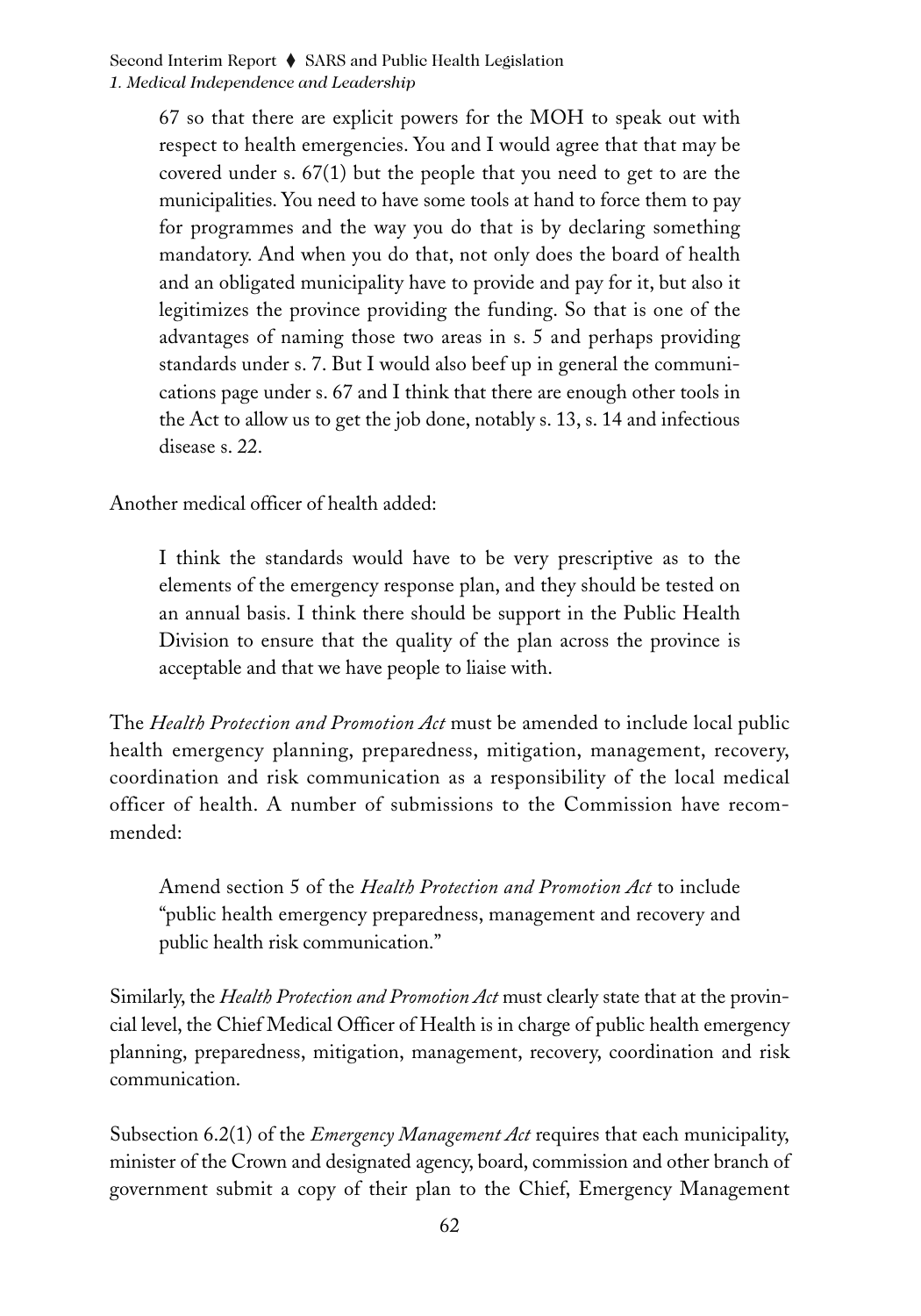Ontario, and must ensure that they have the most current plan.63 The *Health Protection and Promotion Act* should be amended in a parallel manner so as to require that local medical officers of health and local boards of health submit a copy of their emergency plan to the Chief Medical Officer of Health and ensure that she has the most recent copy.

Dr. Bonnie Henry, described to the Justice Policy Committee the need for better integration at the local level and between the various health units:

I think one of the really key things we need to work on is integration of emergency management programmes at the local level. Right now, everybody is required to have an emergency management program. Health is involved to varying extents in different places but it is not a major player at the local level. As well, we need to integrate with our neighbours. Our emergency management organization has a very different structure than does Peel, for example, but we share a lot of common borders and a lot of common issues, and how we do things is quite different.<sup>64</sup>

As Dr. Henry also said:

I think the whole issue of hospitals and other parts of the health care organization being part of our critical infrastructure is something that's not well understood by people in the emergency side of the world – the people who look after critical infrastructure even at the city level. Hospitals are a provincial entity. Do they fit into us, or is the province looking after them? Who's going to make sure they get the power back on soon? Who's going to make sure they get the trucks to fill their generators so the patients don't suffer?<sup>65</sup>

The local medical officer of health must ensure that hospitals, long-term care facilities, nursing homes, outreach programmes, shelters, correctional institutions, and

<sup>63.</sup> Subsection 6.2(1) provides:

Every municipality, minister of the Crown and designated agency, board, commission and other branch of government shall submit a copy of their emergency plans and of any revisions to their emergency plans to the Chief, Emergency Management Ontario, and shall ensure that the Chief, Emergency Management Ontario has, at any time, the most current version of their emergency plans. 2002, c. 14, s. 10.

<sup>64.</sup> Justice Policy Committee, Public Hearings, August 18, 2004, p. 149. 65. *Ibid.*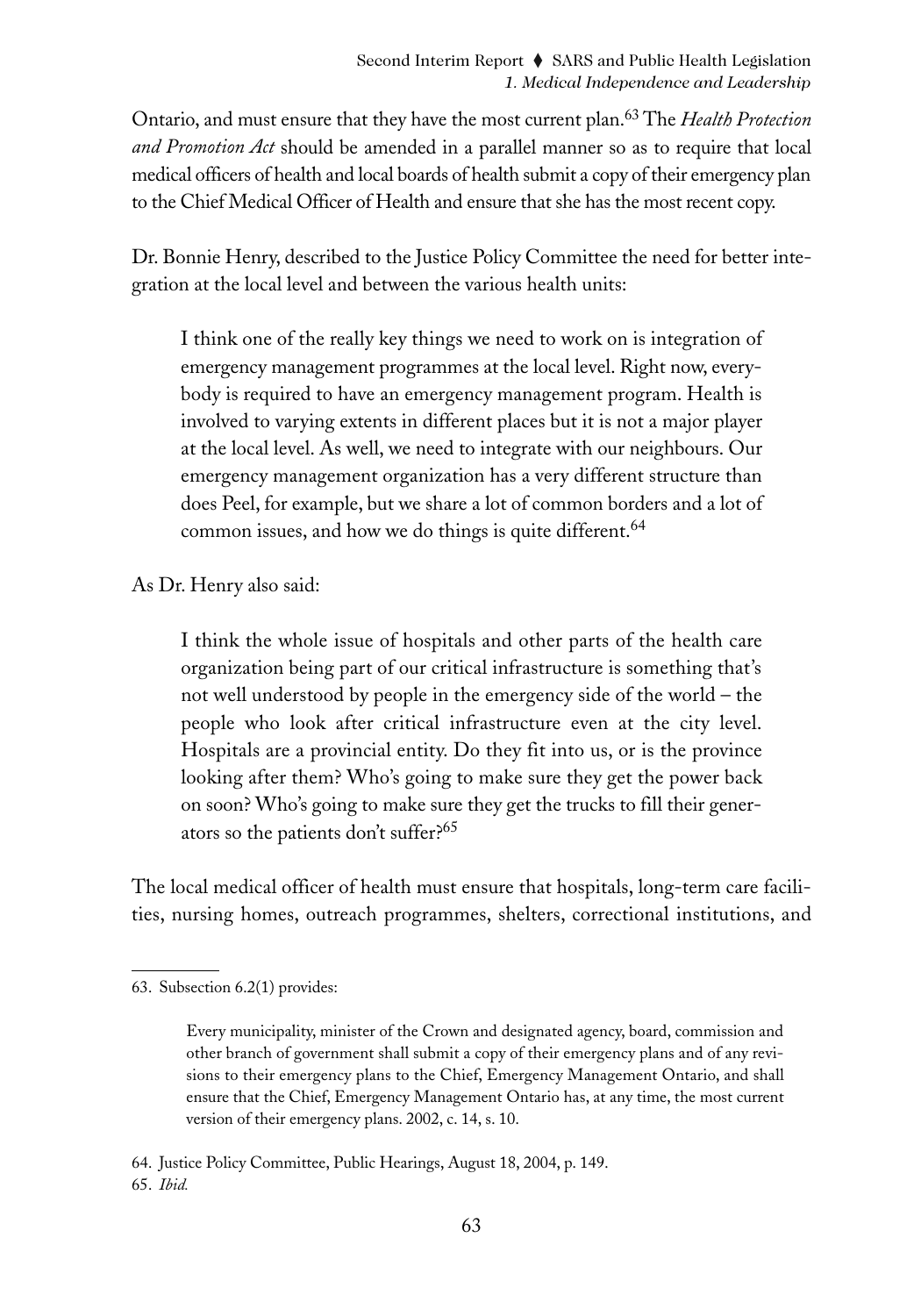other organizations and institutions that would be involved in, or affected by a public health emergency, have their own emergency plans fully integrated with the public health emergency plan, all under the overall policy direction of the Chief Medical Officer of Health.

With this additional responsibility must come additional resources to ensure that the local medical officer of health and the Chief Medical Officer of Health can actually fulfill these expanded duties. To do otherwise would be to create an unacceptable risk.

### *Recommendations*

**The Commission therefore recommends that:**

- **Public health emergency planning, preparedness, mitigation, management, recovery, coordination and public health risk communication at the provincial level be put under the direct authority of the Chief Medical Officer of Health under the** *Health Protection and Promotion Act***.**
- **Public health emergency planning, preparedness, mitigation, management, recovery, coordination and public health risk communication under the direction of the local medical officer of health be added to the list of mandatory public health programmes and services required by s. 5 of the** *Health Protection and Promotion Act***. 66**

Mandatory health programs and services

5. Every board of health shall superintend, provide or ensure the provision of health programs and services in the following areas:

1. Community sanitation, to ensure the maintenance of sanitary conditions and the prevention or elimination of health hazards.

2. Control of infectious diseases and reportable diseases, including provision of immunization services to children and adults.

3. Health promotion, health protection and disease and injury prevention, including the prevention and control of cardiovascular disease, cancer, AIDS and other diseases.

4. Family health, including,

<sup>66.</sup> Section 5 provides: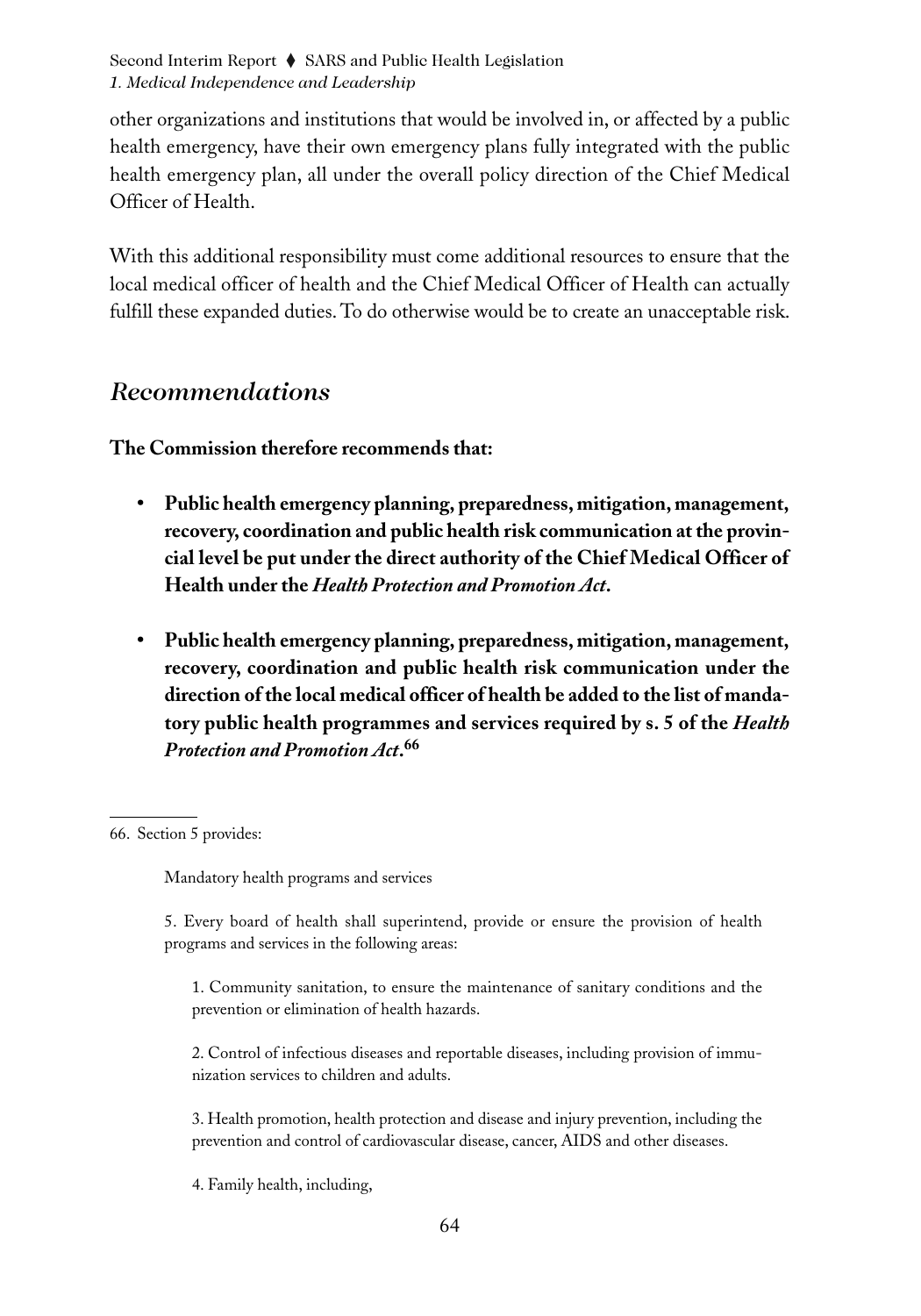- **The Emergency Management Unit of the Ministry of Health and Long-Term Care be moved to the Public Health Division with its Director reporting directly to the Chief Medical Officer of Health.**
- **The** *Health Protection and Promotion Act* **be amended to require that each local board of health and each medical officer of health provide to the Chief Medical Officer of Health a copy of their general public health emergency plan and any incident specific plans and ensure that the Chief Medical Officer of Health has, at any time, the most current version of those plans.**

### Protection from Personal Liability

The *Health Protection and Promotion Act*<sup>67</sup> now protects from personal liability for damages a limited class of people who act in good faith in the intended execution of their duties under the statute. These people include board of health members, medical officers of health and associate medical officers of health, and public health inspectors. Section 95 provides:

No action or other proceeding for damages or otherwise shall be insti-

i. counselling services,

ii. family planning services,

iii. health services to infants, pregnant women in high risk health categories and the elderly,

iv. preschool and school health services, including dental services,

v. screening programs to reduce the morbidity and mortality of disease,

vi. tobacco use prevention programs, and

vii. nutrition services.

4.1 Collection and analysis of epidemiological data.

4.2 Such additional health programs and services as are prescribed by the regulations.

5. Home care services that are insured services under the *Health Insurance Act*, including services to the acutely ill and the chronically ill.

67. Section 95(1).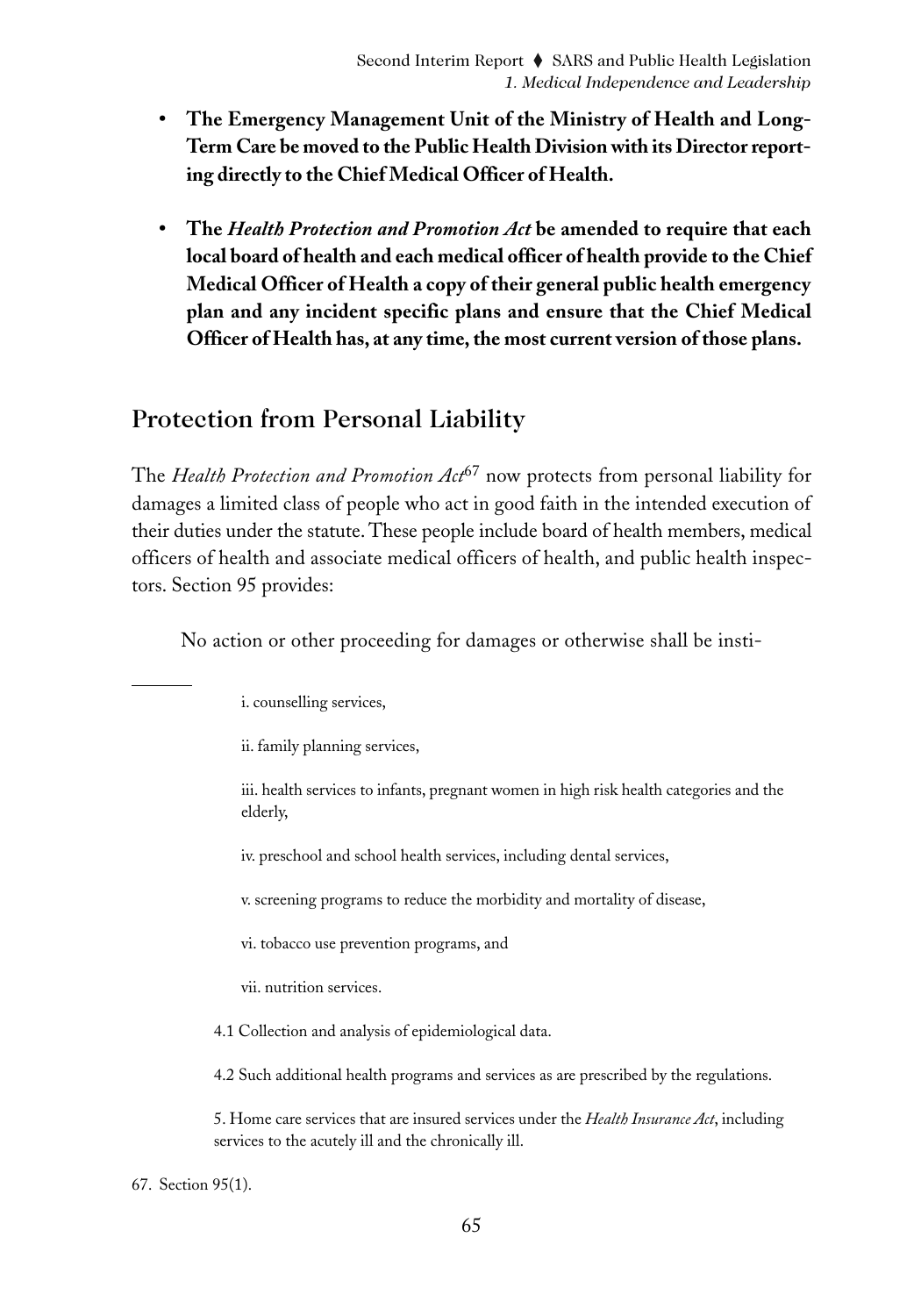> tuted against a member of a board of health, a medical officer of health, an associate medical officer of health of a board of health, an acting medical officer of health of a board of health or a public health inspector for any act done in good faith in the execution or the intended execution of any duty or power under this Act or for any alleged neglect or default in the execution in good faith of any such duty or power.

Although these individuals are personally protected from being sued, anyone damaged by their negligence still has the right to sue the board of health itself.<sup>68</sup> The provision thus protects a limited number of public health workers personally while it preserves the rights of anyone allegedly damaged by their actions.

The provision is cast too narrowly. By protecting public health officials like the medical officers of health and withholding protection from others like public health nurses, it withholds protection from those who may need it most. It also excludes the Chief Medical Officer of Health.

Section 95 of the *Health Protection and Promotion Act* should be amended to extend its protection to everyone employed by or providing services to a public health board or the provincial Public Health Division, everyone from the Chief Medical Officer of Health, to its expert advisors, to public health employees in the field.

This amendment will ensure that public health workers are adequately protected against personal liability for damages while preserving the right of anyone allegedly damaged to sue the worker's employer.

# *Recommendation*

**The Commission therefore recommends that:**

**• Section 95 of the** *Health Protection and Promotion Act***should be amended to extend its protection to everyone employed by or providing services to a public health board or the provincial Public Health Division, everyone from the Chief Medical Officer of Health, to its expert advisors, to public health employees in the field.**

<sup>68.</sup> Section 95(3).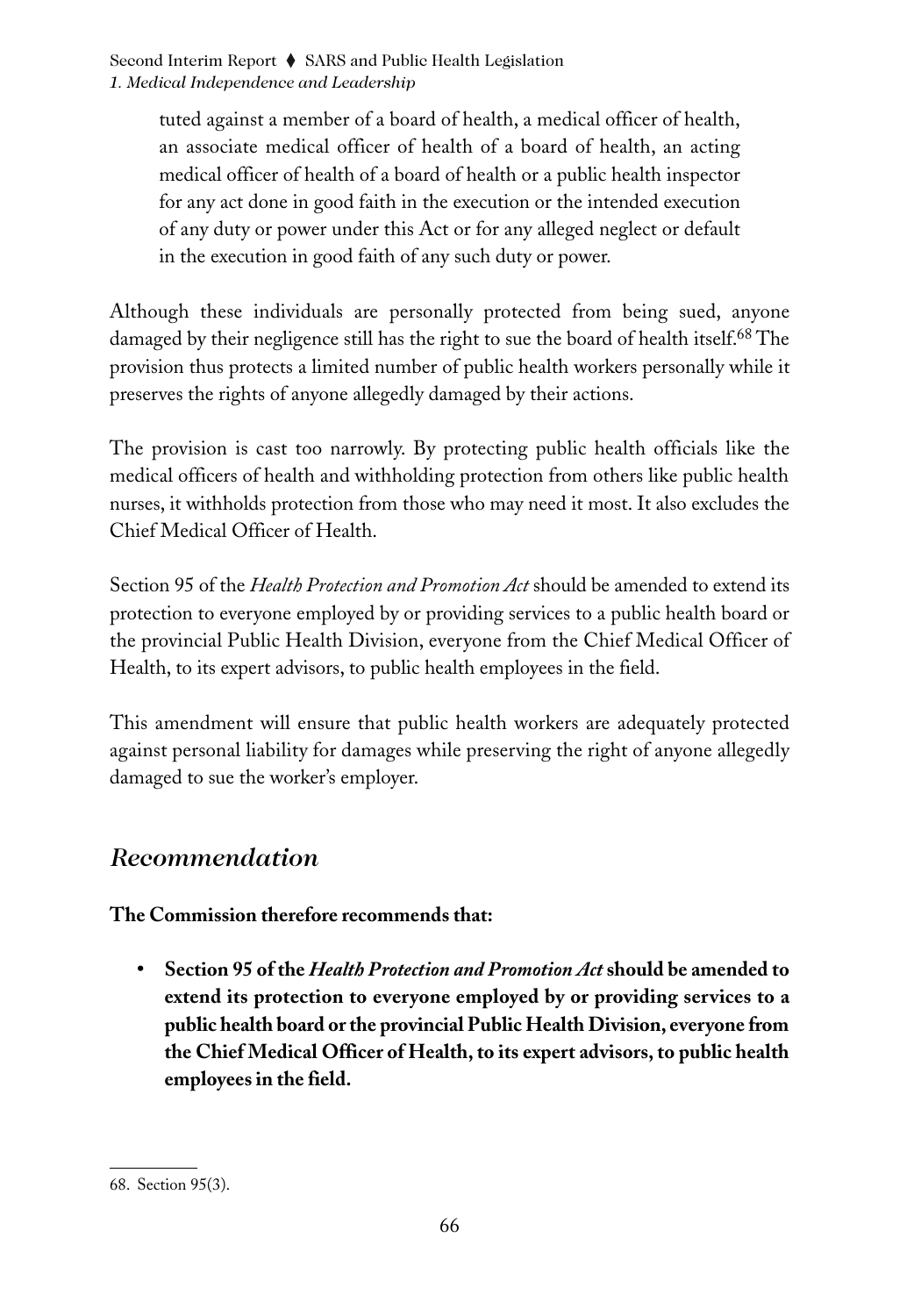# Conclusion

To avoid the problems that arose during SARS and to increase our protection against infectious disease, it is necessary to increase the independence of the Chief Medical Officer of Health and the local medical officers of health and consolidate public health leadership in the hands of the Chief Medical Officer of Health.

### *Recommendations*

**The Commission therefore recommends that:**

- **The** *Health Protection and Promotion Act* **be amended to transfer the powers in ss. 82 through 85 (power over assessors) to the Chief Medical Officer of Health.**
- **• The Minister's power under s. 79 of the** *Health Protection and Promotion Act***, to establish and direct public health laboratory centres be transferred from the Minister to the Chief Medical Officer of Health, until such time as the establishment of the Ontario Health Protection and Promotion Agency and the transfer of power over the laboratories in accordance with the recommendations of the Walker Report.**
- **• The** *Health Protection and Promotion Act* **be amended to transfer the power in s. 102(2) (enforcement powers) to the Chief Medical Officer of Health.**
- **The** *Health Protection and Promotion Act* **be amended to remove from s. 102(1) the Minister as a listed person who may exercise that power.**
- **The** *Health Protection and Promotion Act* **be amended to transfer the powers in s. 80 (power over inspectors) to the Chief Medical Officer of Health.**
- **The powers in s. 78 (appointment of inquiry) and in s. 87 (commandeering buildings for use as temporary isolation facilities) remain as they are, to be exercised by the Minister of Health and Long-Term Care.**
- **The** *Health Protection and Promotion Act* **be amended to provide for every local medical officer of health a degree of independence parallel to that of the Chief Medical Officer of Health. This would include:**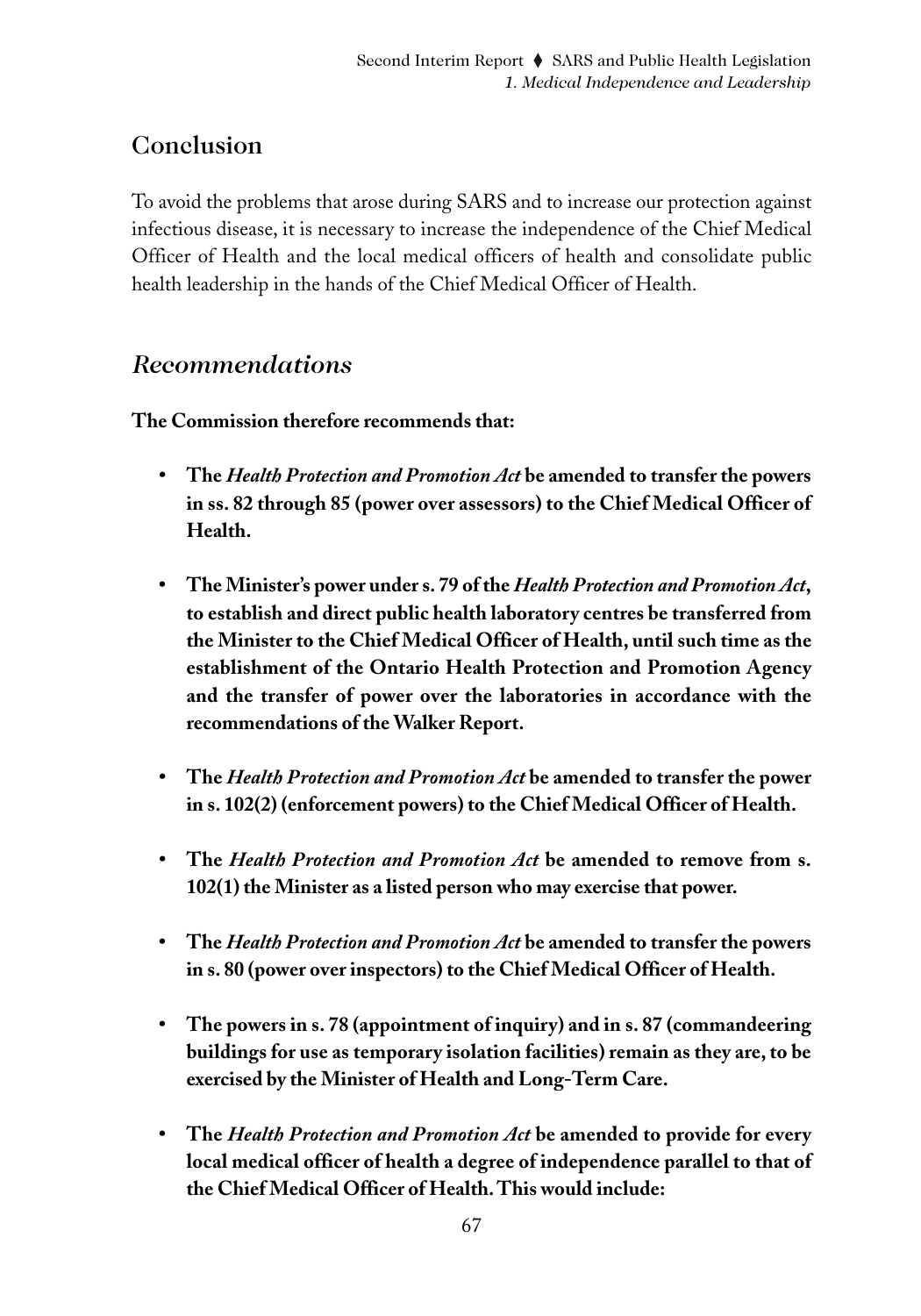- **° Giving the local medical officers of health the same reporting duties and authority as the Chief Medical Officer of Health:**
	- **To report every year publicly on the state of public health in the unit. This report must be provided to the local board of health and the Chief Medical Officer of Health 30 days prior to it being made public; and**
	- **To make any other reports respecting the public's health as he or she considers appropriate, and to present such a report to the public or any other person, at any time he or she considers appropriate.**
- **° Protecting the independence of the local medical officer of health by providing that no adverse employment action may be taken against any medical officer of health in respect of the good faith exercise of those reporting powers and duties.**
- **• The powers now assigned by law to the medical officer of health are assigned concurrently to the Chief Medical Officer of Health.**
- **These concurrent powers shall be exercised by the medical officer of health in the local region, subject to the direction of the Chief Medical Officer of Health.**
- **• Public health emergency planning, preparedness, mitigation, management, recovery, coordination and public health risk communication at the provincial level be put under the direct authority of the Chief Medical Officer of Health under the** *Health Protection and Promotion Act***.**
- **Public health emergency planning, preparedness, mitigation, management, recovery, coordination and public health risk communication under the direction of the local medical officer of health be added to the list of mandatory public health programmes and services required by s. 5 of the** *Health Protection and Promotion Act***.**
- **The Emergency Management Unit of the Ministry of Health and Long-Term Care be moved to the Public Health Division with its Director reporting directly to the Chief Medical Officer of Health.**
- **The** *Health Protection and Promotion Act* **be amended to require that each**